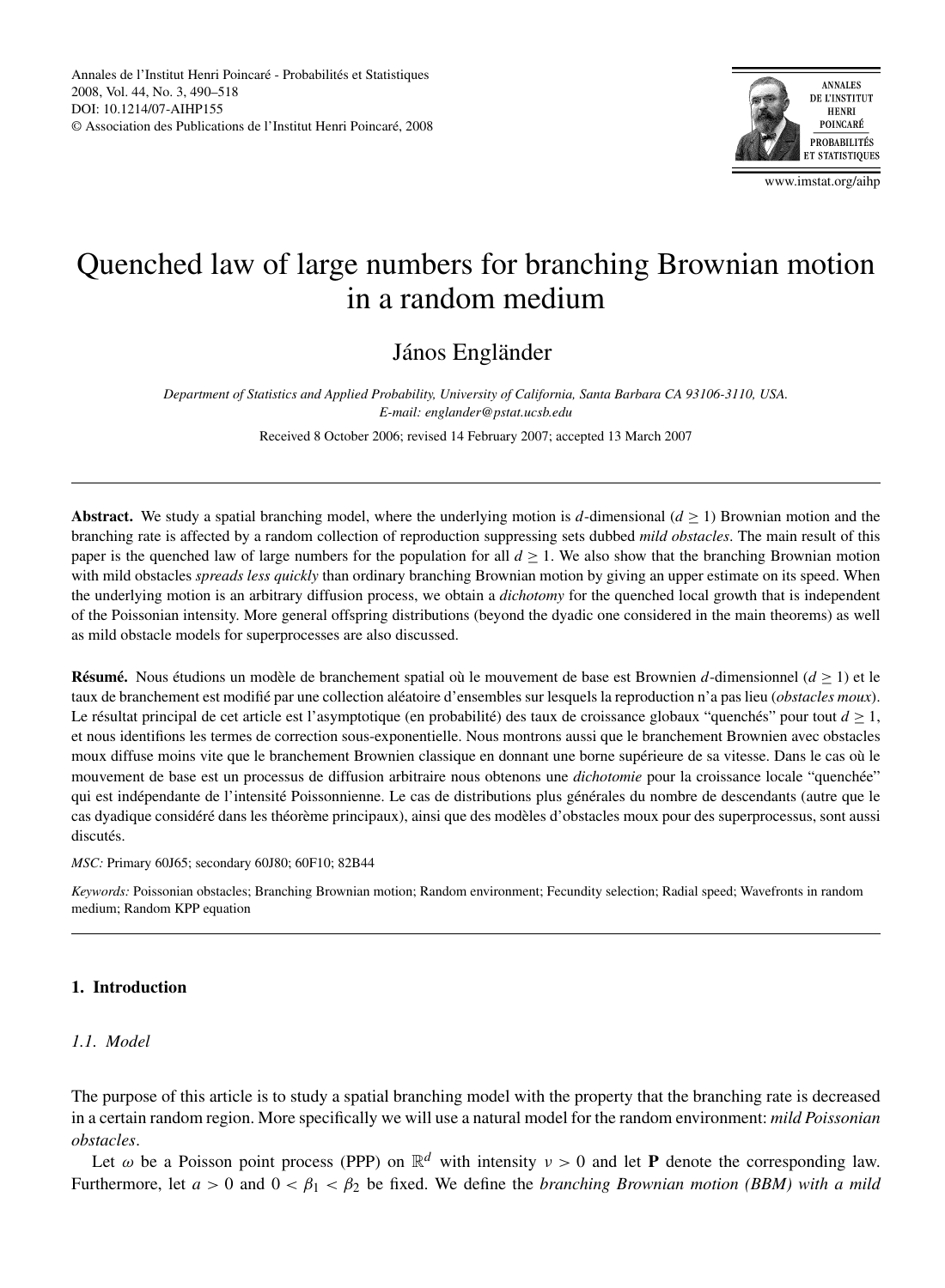*Poissonian obstacle*, or the ' $(\nu, \beta_1, \beta_2, a)$ -BBM' as follows. Let  $B(z, r)$  denote the open ball centered at  $z \in \mathbb{R}^d$  with radius *r* and let *K* denote the random set given by the *a*-neighborhood of  $\omega$ : *F k mian obstacle*, or *k r* and let *K* denot  $K = K_{\omega} := \bigcup$ 

$$
K = K_{\omega} := \bigcup_{x_i \in \text{supp}(\omega)} \overline{B}(x_i, a).
$$

Then *K* is a *mild obstacle configuration* attached to  $\omega$ . This means that given  $\omega$ , we define  $P^{\omega}$  as the law of the strictly dyadic (i.e. precisely two offspring) BBM on  $\mathbb{R}^d$ ,  $d > 1$ , with spatially dependent branching rate

$$
\beta(x,\omega) := \beta_1 1_{K_{\omega}}(x) + \beta_2 1_{K_{\omega}^c}(x).
$$

An equivalent (informal) definition is that as long as a particle is in  $K^c$ , it obeys the branching rule with rate  $\beta_2$ , while in *K* its reproduction is suppressed and it branches with the smaller rate  $\beta_1$ . (We assume that the process starts with a single particle at the origin.) The process under  $P^{\omega}$  is called a *BBM with mild Poissonian obstacles* and denoted by *Z*. The total mass process will be denoted by |*Z*|. Further, *W* will denote *d*-dimensional Brownian motion with probabilities  $\{\mathbb{P}_x, x \in \mathbb{R}^d\}.$ 

As usual, for  $0 < \gamma \le 1$  and for non-empty compact sets  $K \subset \mathbb{R}^d$  define the set (Hölder-space)  $C^{\gamma}(\mathcal{K})$ , as the set of continuous bounded functions on K for which  $||f||_{C^{\gamma}} := ||f||_{\infty} + |f|_{C^{\gamma}}$  is finite, where  $|f|_{C^{\gamma}} :=$  $\sup_{x \in \mathcal{K}, h \neq 0} \frac{|f(x+h) - f(x)|}{|h|^\gamma}$  $\frac{f(h)-f(x)}{h|y}$ . Then  $C^{\gamma} = C^{\gamma}(\mathbb{R}^d)$  will denote the space of functions on  $\mathbb{R}^d$  which, restricted on K, are in  $C^{\gamma}(\mathcal{K})$  for all non-empty compact set  $\mathcal{K} \subset \mathbb{R}^d$ .

Finally,  $\lfloor z \rfloor$  will denote the integer part of  $z \in \mathbb{R}$ :  $\lfloor z \rfloor := \max\{n \in \mathbb{Z} \mid n \leq z\}$ *.* 

The following obvious *comparison* between an ordinary 'free' BBM and the one with mild obstacles may be useful to have in mind.

*Remark 1 (Comparison). Let P correspond to the 'free' BBM with branching rate β*<sup>2</sup> *everywhere*. *Then for all t* ≥ 0, *all*  $B \subseteq \mathbb{R}^d$  *Borel, and all*  $k \in \mathbb{N}$ , *Pk I* (*Comparison*). Let  $\widehat{P}$  correspond to t.<br>  $\subseteq \mathbb{R}^d$  *Borel, and all*  $k \in \mathbb{N}$ ,<br>  $P^{\omega}(Z_t(B) < k) \ge \widehat{P}(Z_t(B) < k)$  *P-a.s.,* 

$$
P^{\omega}(Z_t(B) < k) \ge \widehat{P}(Z_t(B) < k) \quad \text{P-a.s.}
$$

*that is*, *the 'free' BBM is 'everywhere stochastically larger' than the BBM with mild obstacles*, *P-a*.*s*.

# *1.2. Motivation*

In this section we list some problems motivating the study of our particular setting.

(1) *Poissonian obstacles.* Topics concerning the *survival asymptotics* for a single Brownian particle *among Poissonian obstacles* became a classic subject in the last twenty years, initiated by Sznitman, Bolthausen and others. It was originally motivated by the celebrated 'Wiener-sausage asymptotics' of Donsker and Varadhan in 1975 and by mathematical physics, and the available literature today is huge – see the fundamental monograph [35] and the references therein; see also e.g. [3,30,34] for more recent results.

(2) *Spatial branching processes in a random environment.* In [11] a model of a *spatial branching process in a random environment* has been introduced. There, instead of mild obstacles, we introduced hard obstacles and instantaneous killing of the branching process once any particle hits the trap configuration *K*.

In [12] the model was further studied, and resulted in some unexpected results, and a similar model with 'individual killing rule' was also suggested. Individual killing rule means that only the individual particle hitting *K* is eliminated and so the process dies when the last particle has been absorbed. The difference between that model and the model we consider in the present article is that now the killing mechanism is even 'milder' as it only suppresses temporarily the reproduction of the individual particle but does not eliminate the particle.

(3) *Law of large numbers.* It is a notoriously hard problem to prove the law of large numbers (that is, that the process behaves asymptotically as its expectation) for spatial branching systems – see e.g. [18] for a special case. In our situation the scaling is not purely exponential. In general, the not precisely exponential case is difficult<sup>1</sup> and it is interesting that in our setup *randomization* will help in proving a kind of LLN – see more in Section 3.1.

<sup>&</sup>lt;sup>1</sup> See for example the recent preprints [21] and [23].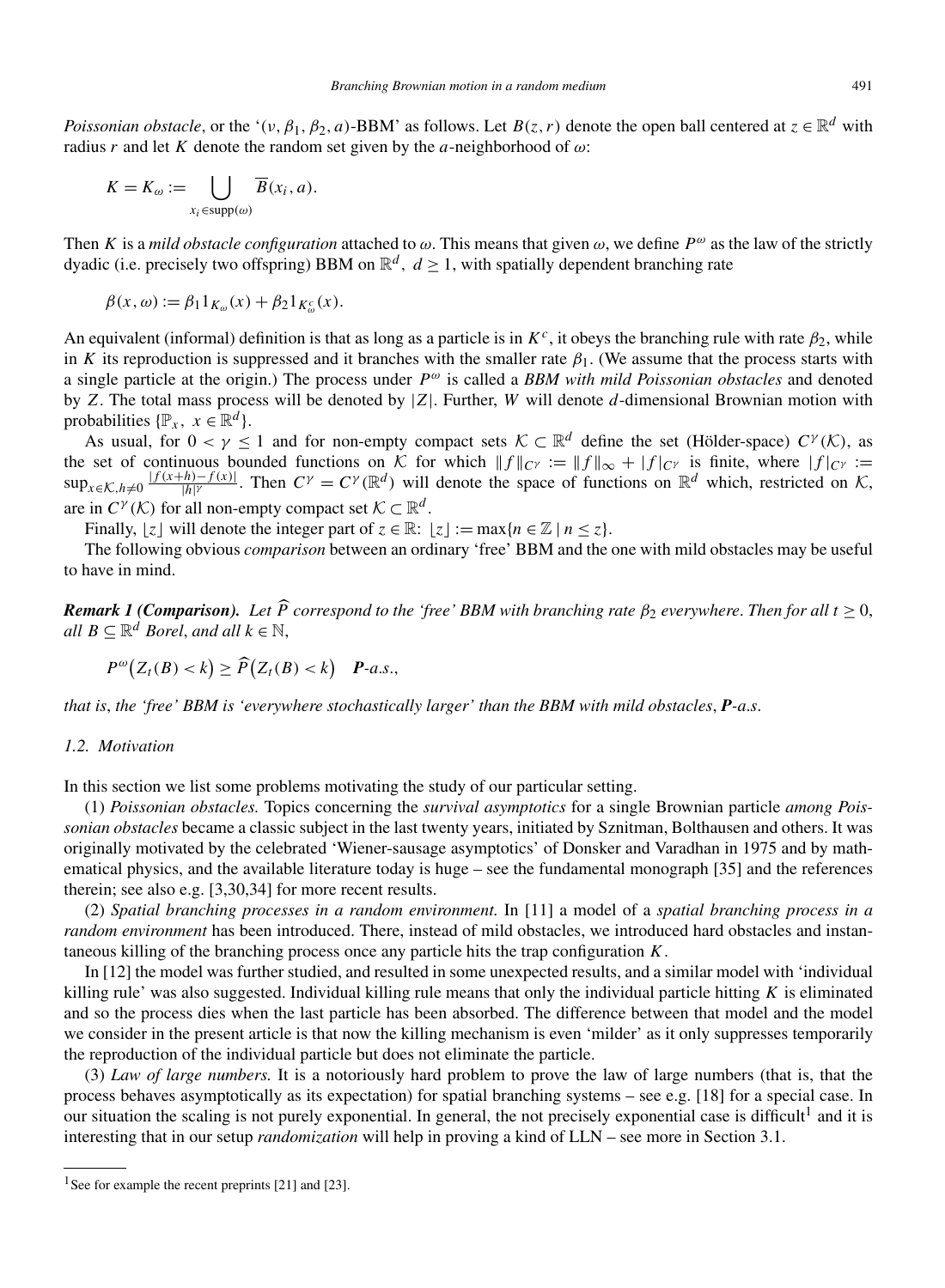(4) *Wavefronts in random medium.* The spatial spread of our process is related to a work of Lee–Torcaso [31] on wave-front propagation for a random KPP equation and to earlier work of Freidlin [24] on the KPP equation with random coefficients – see Section 3.2 of this paper, and also [36] for a survey.

(5) *Catalytic spatial branching.* An alternative view on our setting is as follows. Arguably, the model can be viewed as a *catalytic* BBM as well – the catalytic set is then *K<sup>c</sup>* (in the sense that branching is 'intensified' there). Catalytic spatial branching (mostly for superprocesses though) has been the subject of vigorous research in the last twenty years initiated by Dawson, Fleischmann and others – see the survey papers [28] and [8] and references therein. In those models the individual branching rates of particles moving in space depend on the amount of contact between the particle ('reactant') and a certain random medium called the catalyst. The random medium is usually assumed to be a 'thin' random set (that could even be just one point) or another superprocess. Sometimes 'mutually' or even 'cyclically' catalytic branching is considered [8].

Our model is simpler than most catalytic models as our catalytic/blocking areas are fixed, whereas in several catalytic models they are moving. On the other hand, while for catalytic settings studied so far results were mostly only qualitative we are aiming to get a quite sharp *quantitative* result.

For the discrete setting there are much fewer results available. One example<sup>2</sup> is [26], where the branching particle system on  $\mathbb{Z}^d$  is so that its branching is catalyzed by another autonomous particle system on  $\mathbb{Z}^d$ . There are two types of particles, the *A*-particles ('catalyst') and the *B*-particles ('reactant'). They move, branch and interact in the following way. Let  $N_A(x, s)$  and  $N_B(x, s)$  denote the number of *A*- [resp. *B*-]particles at  $x \in \mathbb{Z}^d$  and at time  $s \in [0, \infty)$ . (All  $N_A(x, 0)$  and  $N_B(x, 0)$ ,  $x \in \mathbb{Z}^d$  are independent Poisson variables with mean  $\mu_A$  ( $\mu_B$ ).)

Every *A*-particle (*B*-particle) performs independently a continuous-time random walk with jump rate  $D_A$  ( $D_B$ ). In addition a *B*-particle dies at rate  $\delta$ , and, when present at *x* at time *s*, it splits into two in the next ds time with probability  $\beta N_A(x, s)$  ds + o(ds). Conditionally on the system of the *A*-particles, the jumps, deaths and splitting of the *B*-particles are independent. For large  $\beta$  the existence of a critical  $\delta$  is shown separating local extinction regime from local survival regime.

*Remark 2 (Self-duality). The discrete setting has the advantage that when* $\mathbb{R}^d$ *is replaced by* $\mathbb{Z}^d$ **, the difference** *between the sets K and K<sup>c</sup> is no longer relevant*. *Indeed*, *the equivalent of a Poisson trap configuration is an i*.*i*.*d*. *trap configuration on the lattice*, *and then its complement is also i*.*i*.*d*. (*with a different parameter*). *So*, *in the discrete case 'Poissonian mild obstacles' give the same type of model as 'Poissonian catalysts' would*. *This nice duality is lost in the continuous setting as the 'Swiss cheese' K<sup>c</sup> is not the same type of geometric object as K*.

(6) *Population models.* It appears that our proposed model of a BBM with 'mild' obstacles has biological merit to it (see Appendix B for more elaboration).

Returning to our mathematical model, consider the following natural questions (both in the annealed and the quenched sense):

- (1) What can we say about the growth of the total population size?
- (2) What are the large deviations? (e.g., what is the probability of producing an atypically small population?)
- (3) What can we say about the *local* population growth?

As far as (1) is concerned, recall that the total population of an ordinary (free) BBM grows a.s. and in expectation as e*β*2*<sup>t</sup>* . (Indeed, for ordinary BBM, the spatial component plays no role, and hence the total mass is just a *β*2-rate pure birth process *X*. As is well known, the limit  $N := \lim_{t \to \infty} e^{-\beta_2 t} X_t$  exists a.s. and in mean, and  $P(0 < N < \infty) = 1$ .) In our model of BBM with the reproduction blocking mechanism, how much will the suppressed branching in *K* slow the global reproduction down? Will it actually change the exponent *β*2? (We will see that although the global reproduction does slow down, the slowdown is captured by a sub-exponential factor, being different for the quenched and the annealed case.)

Consider now (2). Here is an argument to give a further motivation. Let us assume for simplicity that  $\beta_1 = 0$  and ask the simplest question: what is the probability that there is no branching at all up to time *t >* 0? In order to avoid branching the first particle has to 'resist' the branching rate *β*<sup>2</sup> inside *Kc*. Therefore this question is quite similar to the survival asymptotics for a single Brownian motion among 'soft obstacles' – but of course in order to prevent branching

 $2A$  further example of the discrete setting is [2].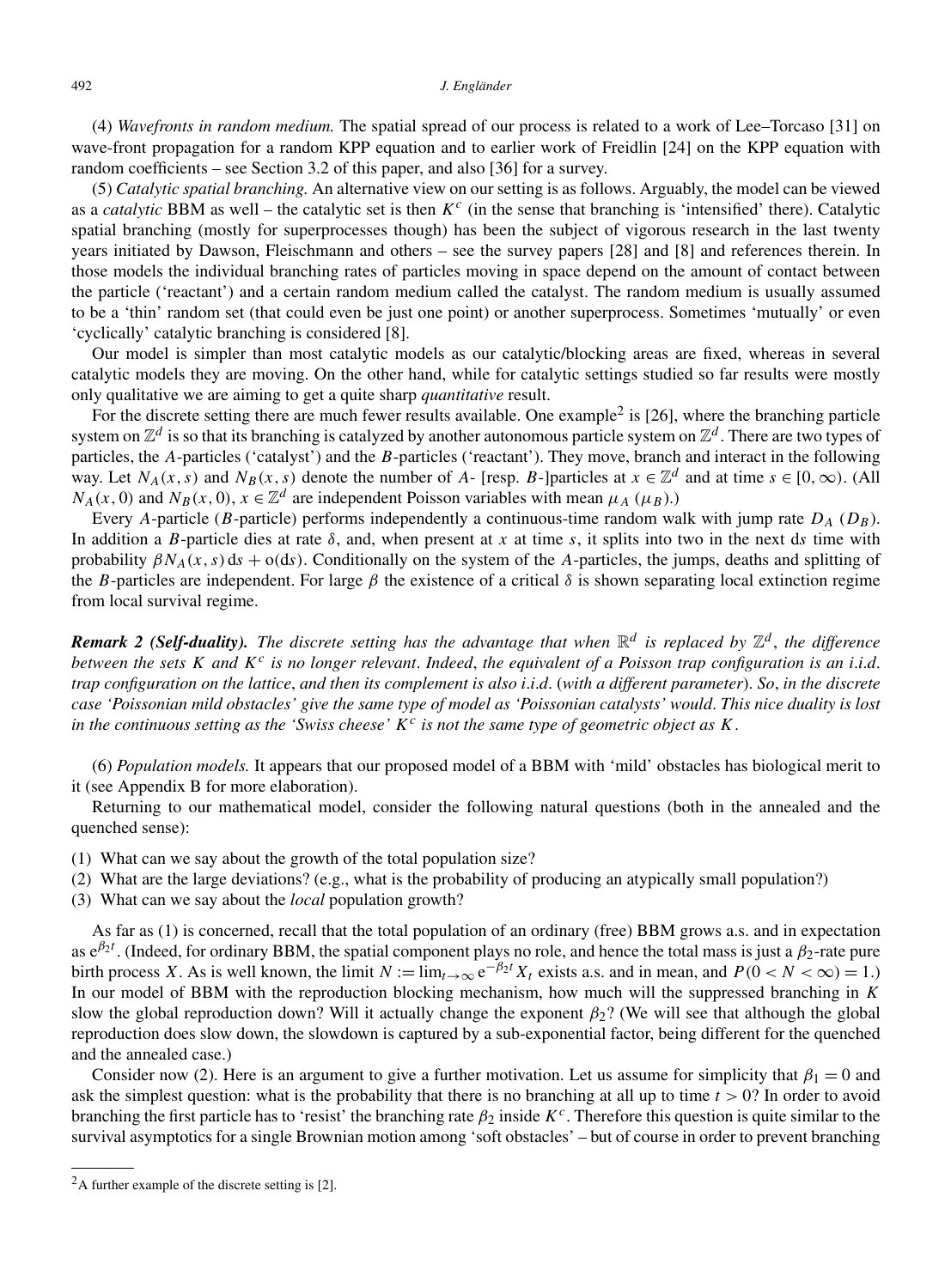the particle seeks for large islands covered by *K* rather than the usual 'clearings.' In other words, the particle now prefers to avoid  $K^c$  instead of K. Hence, (2) above is a possible generalization of this (modified) soft obstacle problem for a single particle, and the presence of branching creates new types of challenges.

As far as (3) is concerned, it will be shown to be related to the recent paper [15] which treats branching diffusions on Euclidean domains.

An additional problem, regarding the spatial *spread* of the process, will be investigated using the result obtained on the (quenched) growth of the total population size.

# *1.3. Outline*

The rest of this article is organized as follows. The next section gives an overview on some facts that are easy to derive from results in the literature. Section 3 presents the results, Theorems 1 and 2. Section 4 presents some further problems, while Section 5 contains some preparations and also gives the short proofs of the preliminary claims. In Section 6 the first main theorem is proven. Section 7 presents some additional problems – these problems are presented separately because they refer to certain parts of the proof. In Section 8 we prove Theorem 2. In the first appendix we explain how our mathematical setting relates to models in biology. Finally the second appendix presents a proof of a statement which is needed in the proofs – we think the statement is of independent interest.

# **2. Some preliminary claims**

In this section we state some results that are straightforward to derive from other results in the literature. The proofs are provided in Section 5.

### *2.1. Expected global growth and dichotomy for local growth*

Concerning the expected global growth rate we have the following result.

**Claim 3 (Expected global growth rate).** *On a set of full* **P***-measure*,

erning the expected global growth rate we have the following result.  
\n**n 3 (Expected global growth rate).** On a set of full **P**-measure,  
\n
$$
E^{\omega} |Z_t| = \exp \left[ \beta_2 t - c(d, v) \frac{t}{(\log t)^{2/d}} (1 + o(1)) \right] \quad \text{as } t \to \infty
$$
\n(1)  
\n
$$
\text{hched asymptotics and}
$$
\n
$$
(\mathbf{E} \otimes E^{\omega}) |Z_t| = \exp [\beta_2 t - \tilde{c}(d, v) t^{d/(d+2)} (1 + o(1))] \quad \text{as } t \to \infty
$$
\n(2)

(*quenched asymptotics*) *and*

$$
\left(\mathbf{E}\otimes E^{\omega}\right)|Z_t| = \exp\left[\beta_2 t - \tilde{c}(d,\nu)t^{d/(d+2)}\left(1+\mathbf{o}(1)\right)\right] \quad \text{as } t \to \infty
$$
\n<sup>(2)</sup>

(*annealed asymptotics*), *where*

$$
c(d, v) := \lambda_d \left(\frac{d}{v\omega_d}\right)^{-2/d},
$$
  

$$
\tilde{c}(d, v) := (v\omega_d)^{2/(d+2)} \left(\frac{d+2}{2}\right) \left(\frac{2\lambda_d}{d}\right)^{d/(d+2)},
$$

 $a$ nd  $\omega_d$  is the volume of the  $d$ *-dimensional unit ball, while*  $\lambda_d$  is the principal Dirichlet eigenvalue of  $-\frac{1}{2}\Delta$  on it.

Notice that:

(1)  $\beta_1$  does not appear in the formulas,

(2) the higher the dimension, the smaller the expected population size.

*Remark 4 (The difference between the quenched and the annealed asymptotics; dimension). Let us pretend for a moment that we are talking about an ordinary BBM*. *Then at time t one has* e*β*2*<sup>t</sup> particles with probability tending*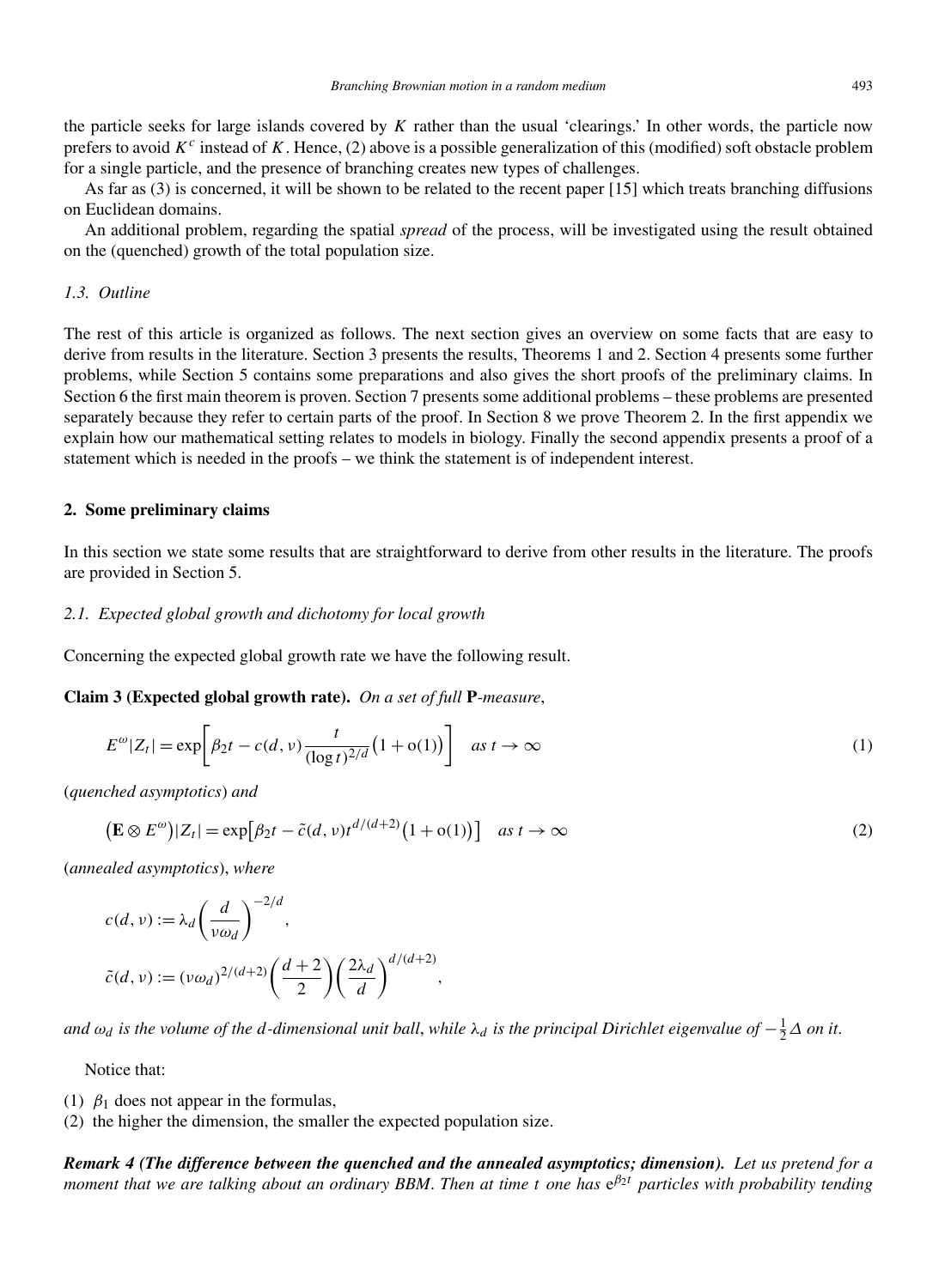*to one as*  $t \to \infty$  (*the population size divided by*  $e^{\beta_2 t}$  *has a limit, to be precise*). *For t fixed take a ball*  $B = B(0, R)$ (*here*  $R = R(t)$ ) and let K be so that  $B \subset K^c$  (*such a ball left empty by* K *is called a* clearing). Consider the expected *number of particles that are confined to B up to time t*. *These particles do not feel the blocking effect of K*, *while the other particles may have not been born due to it*.

*Optimize R(t) with respect to the cost of having such a clearing and the probability of confining a single Brownian motion to it*. *This is precisely the same optimization as for the classical Wiener-sausage*. *Hence one gets the expectation in the theorem as a lower estimate*.

*One suspects that the main contribution in the expectation in* (2) *is coming from the expectation on the event of having a clearing with optimal radius R(t)*. *In other words*, *denoting by pt the probability that a single Brownian particle stays in the*  $R(t)$ *-ball up to time t*, *one argues heuristically that*  $p_t e^{\beta_2 t}$  *particles will stay inside the clearing up to time t 'for free'* (*i.e. with probability tending to one as*  $t \to \infty$ ).

*The intuitive reasoning is as follows*. *If we had* independent *particles instead of BBM*, *then*, *by a 'Law of Large Numbers type argument'* (*using Chebyshev inequality and the fact that*  $\lim_{t\to\infty} p_t e^{\beta_2} = \infty$ ), *roughly*  $p_t e^{\beta_2 t}$  *particles out of the total*  $e^{\beta_2 t}$  *would stay in the*  $R(t)$ *-ball up to time t with probability tending to* 1 *as*  $t \uparrow \infty$ *. One suspects then that the lower estimate remains valid for the branching system too*, *because the particles are 'not too much correlated*.*' This kind of argument* (*in the quenched case though*) *will be made precise in the proof of our main theorem by estimating certain covariances*.

*To understand the difference between the annealed and the quenched case note that in the latter case large clearings* (*far away*) *are automatically* (*that is*, **P***-a*.*s*.) *present*. *Hence*, *similarly to the single Brownian particle problem*, *the difference between the two asymptotics is due to the fact that even though there is an appropriate clearing far away* **P***-a*.*s*., *there is one around the origin with a small* (*but not too small*) *probability*. *Still*, *the two cases will have a similar element when*, *in Theorem* 1 *we drop the expectations and investigate the process itself*, *and show that inside such a clearing a large population is going to flourish* (*see the proof of Theorem* 1 *for more on this*). *This also leads to the intuitive explanation for the* decrease of the population size as the dimension increases. *The radial drift in dimension d is (d* −1*)/*2. *The more transient the motion* (*i*.*e*., *the larger d*), *the harder it is for particles to stay in the appropriate clearings*.

Concerning local population size we present the following (quenched) claim.

**Claim 5 (Quenched exponential growth).** *The following holds on a set of full* **P***-measure*: *For any ε >* 0 *and any bounded open set*  $\emptyset \neq B \subset \mathbb{R}^d$ , **ed exponential grow**<br>  $\emptyset \neq B \subset \mathbb{R}^d$ ,<br>  $e^{-(\beta_2 - \varepsilon)t} Z_t(B) = \infty$ 

$$
P_{\mu}^{\omega}\Big(\limsup_{t\uparrow\infty}e^{-(\beta_2-\varepsilon)t}Z_t(B)=\infty\Big)>0 \quad and \quad P_{\mu}^{\omega}\Big(\limsup_{t\uparrow\infty}e^{-\beta_2t}Z_t(B)<\infty\Big)=1.
$$

**Problem 6.** What can one say about the distribution of the global and the local population size? The quenched asymptotics of the expected logarithmic global growth rate suggests that perhaps the rate itself is around  $\beta_2$  −  $c(d, v)(\log t)^{-2/d}$  at time *t* in some sense. This problem will be addressed in Section 3.1. We will prove an appropriate formulation of the statement when the limit is meant in probability.

We now show how Claim 5 can be generalized for the case when the underlying motion is a diffusion. Let **P** be as before but replace the Brownian motion by an *L*-diffusion *X* on  $\mathbb{R}^d$ , where *L* is a second-order elliptic operator of the form<br>form<br> $L = \sum_{i=1}^{n} a_{i,j}(x) \frac{\partial^2}{\partial x_i \partial x_j} + \sum_{i=1}^{n} b_i(x) \frac{\partial}{\partial x_i}$ form

$$
L = \sum_{i,j=1}^{n} a_{i,j}(x) \frac{\partial^2}{\partial x_i \partial x_j} + \sum_{i=1}^{n} b_i(x) \frac{\partial}{\partial x_i}
$$

with  $a_{i,j}$ ,  $b_i \in C^\gamma$ ,  $\gamma \in [0, 1)$ , and the symmetric matrix  $a_{i,j}(x)$  is positive definite for all  $x \in \mathbb{R}^d$ . The branching *L*-diffusion with the Poissonian obstacles can be defined analogously to the case of BM. To present the result, we need an additional concept. Let *l,*  $\gamma \in [0, 1)$ , and the symmetric matrix  $a_{i,j}(x)$  is positive due Poissonian obstacles can be defined analogously to the concept. Let  $L, \mathbb{R}^d$  := inf{ $\lambda \in \mathbb{R}$ :  $\exists u > 0$  satisfying  $(L - \lambda)u = 0$  in  $\mathbb{R}^d$ }

$$
\lambda_c(L) = \lambda_c(L, \mathbb{R}^d) := \inf \{ \lambda \in \mathbb{R} : \exists u > 0 \text{ satisfying } (L - \lambda)u = 0 \text{ in } \mathbb{R}^d \}
$$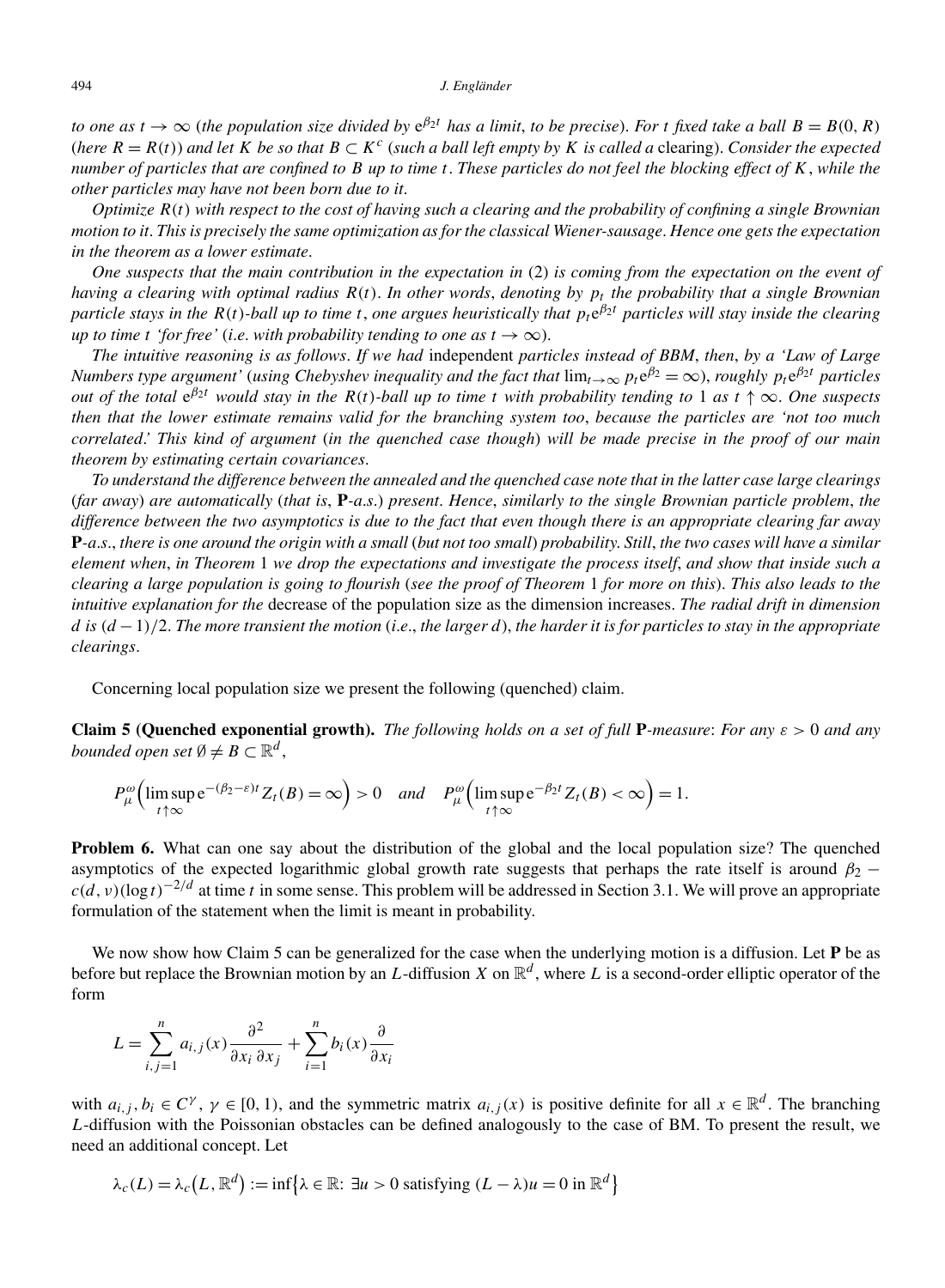denote the *generalized principal eigenvalue* for *L* on  $\mathbb{R}^d$ . In fact  $\lambda_c \le 0$ , because  $L1 = 0$  – see Section 4.4 in [32].

The following claim shows that the local behavior of the process exhibits a *dichotomy*. The crossover is given in terms of the local branching rate  $\beta_2$  and the term  $\lambda_c(L)$ : local extinction occurs when the branching rate inside the 'free region'  $K^c$  is not sufficiently large to compensate the transience of the underlying *L*-diffusion; if it is strong enough, then local mass grows exponentially. Note an interesting feature of the result: *neither β*<sup>1</sup> *nor the intensity ν of the obstacles play a role*.

**Claim 7 (Quenched exponential growth/local extinction).** *Given the environment*  $\omega$ , *denote* by  $P^{\omega}$  *the law of the branching L-diffusion*. Ĩ.

(i) Let  $\beta_2 > -\lambda_c(L)$  and let  $v > 0$  and  $\beta_1 \in (0, \beta_2)$  be arbitrary. Then the following holds on a set of full **P**-measure: *For any*  $\varepsilon > 0$  *and any bounded open set*  $\emptyset \neq B \subset \mathbb{R}^d$ , *(L)* and let  $v > 0$  and  $\beta_1 \in (0, 0, \ldots, \beta_n)$ <br>e<sup> $(-\beta_2 - \lambda_c(L) + \varepsilon)t Z_t(B) = \infty$ </sup>

$$
P^{\omega}\Big(\limsup_{t \uparrow \infty} e^{(-\beta_2 - \lambda_c(L) + \varepsilon)t} Z_t(B) = \infty\Big) > 0
$$

*and*

$$
P^{\omega}\Big(\limsup_{t \uparrow \infty} e^{(-\beta_2 - \lambda_c(L))t} Z_t(B) < \infty\Big) = 1.
$$

(ii) Let  $\beta_2 \leq -\lambda_c(L)$  and let  $v > 0$  and  $\beta_1 \in (0, \beta_2)$  be arbitrary. Then the following holds on a set of full **P**-measure: *For any bounded open set*  $B \subset \mathbb{R}^d$  *there exists a*  $P^\omega$ -*a.s. finite random time*  $t_0 = t_0(B)$  *such that*  $X_t(B) = 0$  *for all*  $t > t_0$  (*local extinction*).

### **3. Results**

#### *3.1. Quenched asymptotics of global growth; LLN*

In this section we investigate the behavior of the (quenched) global growth rate.

As already mentioned in the Introduction of this paper, it is a notoriously hard problem to prove the law of large numbers for spatial branching systems, and, in general, the not purely exponential case is very challenging.

To elucidate this point, let us consider a branching diffusion with motion component corresponding to a second order elliptic operator *L* on some Euclidean domain  $D \subset \mathbb{R}^d$  and with spatially dependent (not identically zero) branching rate *β* ≥ 0. Let 0 ≡ *f* be a nonnegative compactly supported bounded measurable function on *D*. If *λc*, the generalized principal eigenvalue of  $L + \beta$  on *D* is positive and  $S = \{S_t\}_{t \geq 0}$  denotes the semigroup corresponding to  $L + \beta$  on *D*, then  $(S_t f)(\cdot)$  grows (pointwise) as  $e^{\lambda_c t}$  on an exponential scale. However, in general, the scaling is not precisely exponential due to the presence of a subexponential term.

Instead of discussing here the appropriate spectral conditions for having precisely exponential scaling we refer the reader to Appendix A of [19] and note that in the present case it turns out that the resulting operator  $\frac{1}{2}\Delta + \beta$  does not scale precisely exponentially **P**-a.s. Replacing *f* by the function  $g \equiv 1$ , it is still true that the growth is not precisely exponential – this is readily seen in Claim 3 and its proof.

Since the process in expectation is related to the semigroup *S*, therefore purely exponential scaling indicates the same type of scaling for the expectation of the process (locally or globally). It turns out that if one is interested in the scaling of the process itself (not just the expectation), the case when there is an additional subexponential factor is much harder (see e.g. [19] and references therein).

In the proof of Theorem 1 below it is the *randomization* of the branching rate *β* that helps, as *β* has some 'nice' properties for almost every environment *ω*, i.e. the 'irregular' branching rates 'sit in the **P**-zero set.'

Define the *average growth rate* by

$$
r_t = r_t(\omega) := \frac{\log |Z_t(\omega)|}{t}.
$$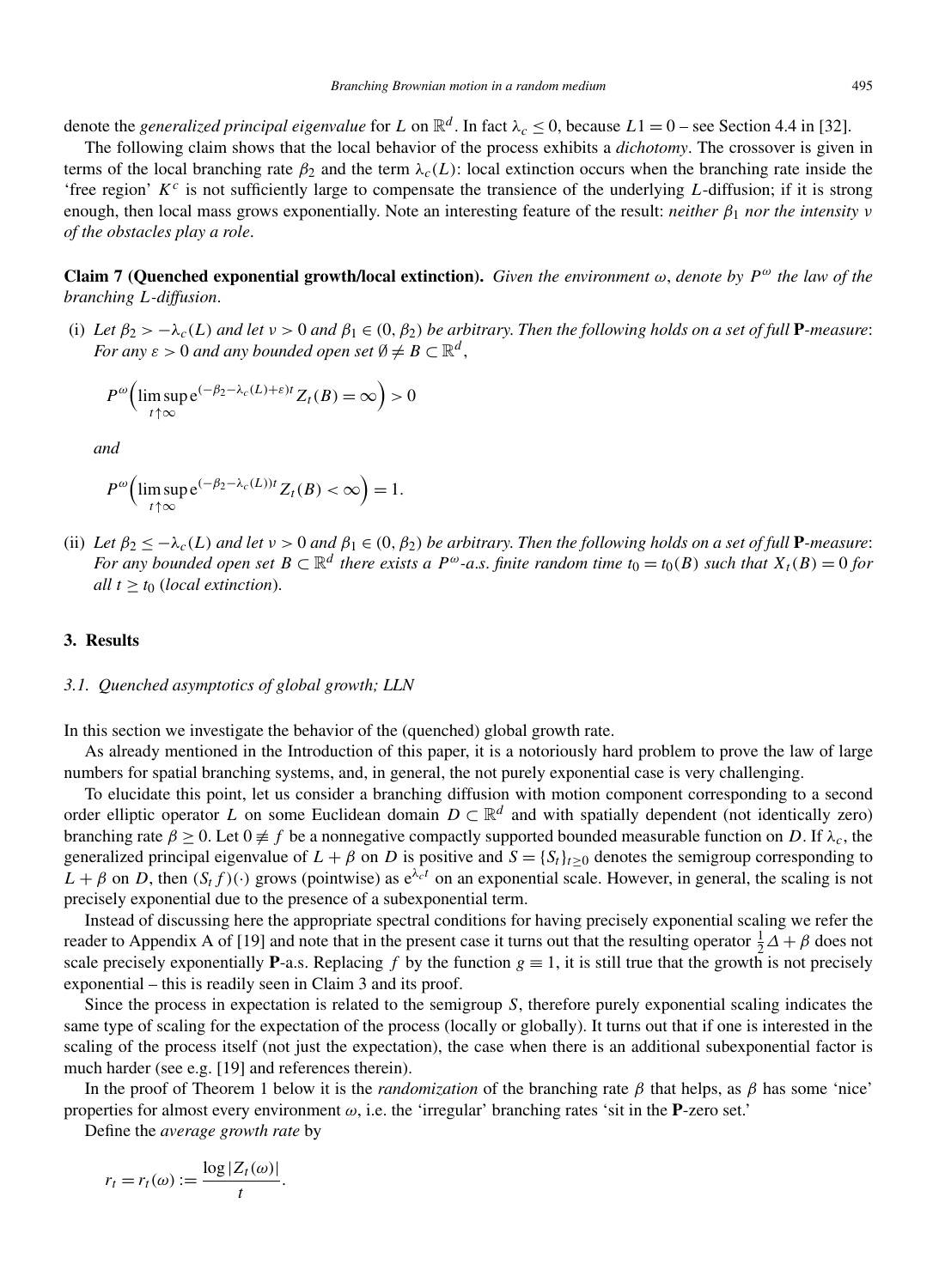Replace now  $|Z_t(\omega)|$  by its expectation  $\overline{Z}_t := E^{\omega} |Z_t(\omega)|$  and define<br>  $\widehat{r}_t = \widehat{r}_t(\omega) := \frac{\log \overline{Z}_t}{\sqrt{Z_t}}$ .

$$
\widehat{r}_t = \widehat{r}_t(\omega) := \frac{\log \overline{Z}_t}{t}.
$$

Recall from Claim 1, that on a set of full **P**-measure,

$$
t
$$
\nIf from Claim 1, that on a set of full **P**-measure,

\n
$$
\lim_{t \to \infty} (\log t)^{2/d} (\widehat{r}_t - \beta_2) = -c(d, v).
$$
\n(3)

We are going to show that an analogous statement holds for  $r_t$  itself.

**Theorem 1 (LLN).** *On a set of full* **P***-measure*,

$$
\lim_{t \to \infty} (\log t)^{2/d} (r_t - \beta_2) = -c(d, v) \quad \text{in } P^{\omega} \text{-}probability. \tag{4}
$$

One interprets Theorem 1 as a kind of quenched law of large numbers. Loosely speaking,

The interprets Theorem 1 as a kind of quenched  
\n
$$
r_t \approx \beta_2 - c(d, v) (\log t)^{-2/d} \approx \widehat{r}_t, \quad t \to \infty,
$$

on a set of full **P**-measure.

# *3.2. The spatial spread of the process*

#### *3.2.1. Introduction*

L. Mytnik asked *how much the speed* (*spatial spread*) *of free BBM reduces* due to the presence of the mild obstacle configuration. Note that we are not talking about the bulk of the population (or the 'shape') but rather about *individual* particles traveling to very large distances from the origin (cf. Section 7).

As is well known, ordinary 'free' branching Brownian motion with constant branching rate  $\beta_2 > 0$  has radial speed As is well known, ordinary thee branching Browman motion with constant branching rate  $p_2 > 0$  has radial speed  $\sqrt{2\beta_2}$  (see the recent paper [29] for a review and a strong version of this statement). Let  $N_t$  denote size at  $t \ge 0$  and let  $\xi_k$  ( $1 \le k \le N_t$ ) denote the position of the *k*th particle (with arbitrary labeling) in the population. Furthermore, let  $m(t)$  denote a number for which  $u(t, m(t)) = \frac{1}{2}$ , where  $k \leq N$ <br>  $k \leq N$ <br>  $\geq$  a null<br>  $\xi_k(t)$ 

$$
u(t, x) := P \Big[ \max_{1 \le k \le N_t} \| \xi_k(t) \| \le x \Big].
$$

In his classic paper, Bramson [5] considered the one-dimensional case and proved that as  $t \to \infty$ ,

$$
m(t) = t\sqrt{2\beta_2} - \frac{3}{2\sqrt{2\beta_2}}\log t + \mathcal{O}(1).
$$
 (5)

Since the one-dimensional projection of a *d*-dimensional branching Brownian motion is a one-dimensional branching Brownian motion, we can utilize Bramson's result for the higher dimensional cases too. Namely, it is clear, that in high dimension the spread is *at least* as quick as in (5). In [5] the asymptotics (5) is derived for the case  $\beta_2 = 1$ ; the general result can be obtained similarly. See also p. 438 in [24]. (It is also interesting to take a look at [4].) Studying the function *u* has significance in analysis too as *u* solves

$$
\frac{\partial u}{\partial t} = \frac{1}{2}u_{xx} + \beta_2(u^2 - u),\tag{6}
$$

with initial condition

$$
u(0, \cdot) = 1_{[0,\infty)}(\cdot). \tag{7}
$$

In this section we show that the branching Brownian motion with mild obstacles *spreads less quickly* than ordinary branching Brownian motion by giving an upper estimate on its speed.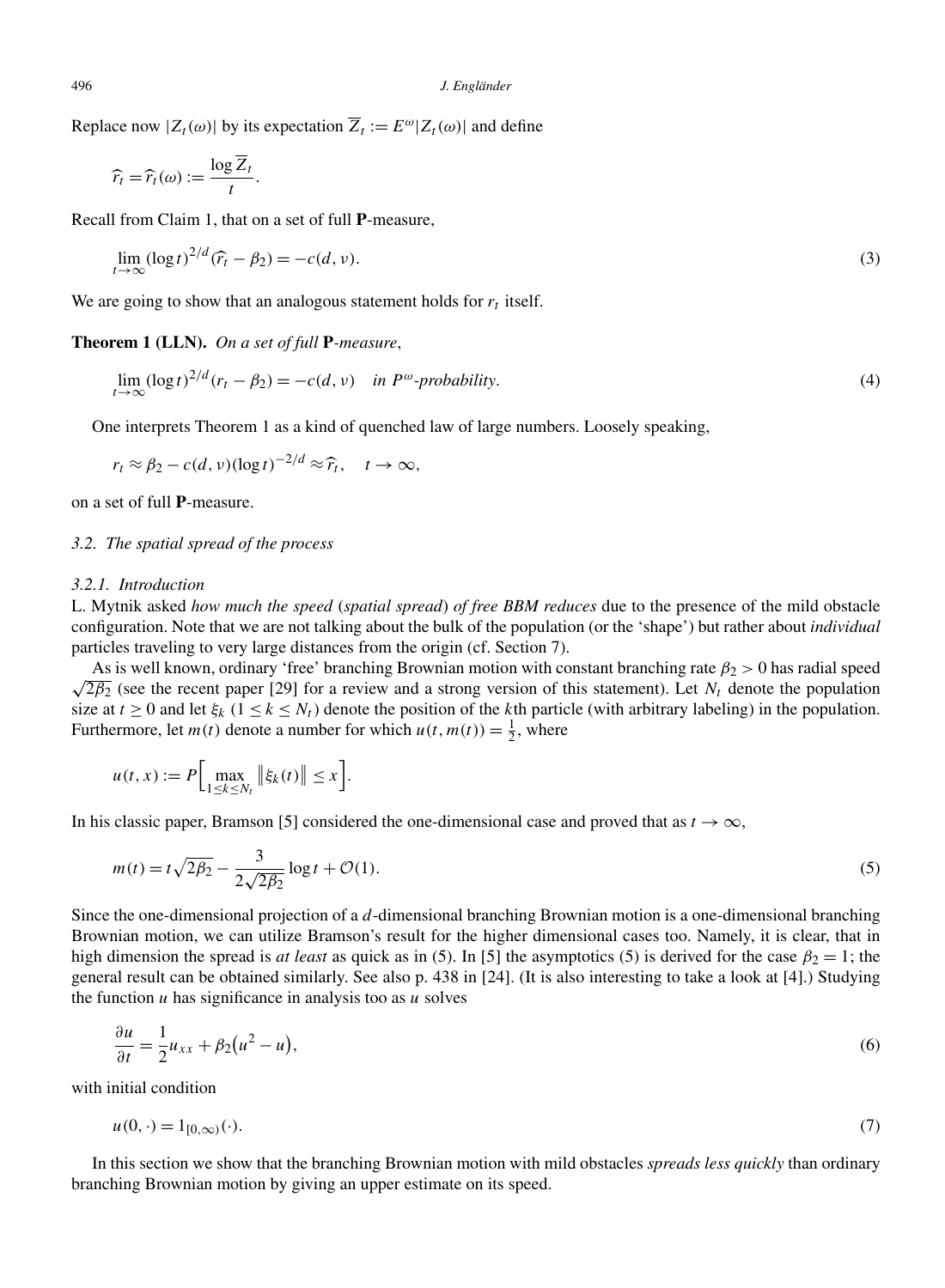A related result was obtained earlier by Lee and Torcaso [31], but, unlike in (5), only up to the linear term and moreover, for random walks instead of Brownian motions. The approach in [31] is to consider the problem as the description of wavefront propagation for a random KPP equation. They extended a result of Freidlin and Gärtner for KPP wave fronts to the case  $d > 2$  for i.i.d. random media. In [31] the wavefront propagation speed is attained for the discrete-space (lattice) KPP using a large deviation approach. Note that the 'speed' is only defined in a logarithmic sense. More precisely, let *u* denote the solution of the discrete-space KPP equation with an initial condition that vanishes everywhere except the origin. The authors define a bivariate function *F* on  $\mathbb{R} \times \mathbb{R}^d \setminus \{0\}$  and show that it satisfies<br>satisfies<br> $\lim_{t \to 0} \frac{1}{t} \log u(t, t v \mathbf{e}) = -[F(v, \mathbf{e}) \vee 0],$ satisfies

$$
\lim_{t \to \infty} \frac{1}{t} \log u(t, t v \mathbf{e}) = -[F(v, \mathbf{e}) \vee 0],
$$

for all  $v > 0$  and  $e \in \mathbb{R}^d \setminus \{0\}$ . It turns out that there is a unique solution  $v = v_e$  to  $F(v, e) = 0$ , and  $v_e$  defines the 'wave speed.' In particular, the speed is non-random.

Unfortunately, it does not seem to be easy to evaluate the variational formula for  $v_e$  given in [31], even in very simple cases.

It should be pointed out that the problem is greatly simplified for  $d = 1$  and it had already been investigated by Freidlin in his classic text [24] (the *KPP equation with random coefficients* is treated in Section VII.7.7.). Again, it does not seem clear whether one can easily extract an explicit result for the speed of a branching RW with i.i.d. branching coefficients which can only take two values,  $0 < \beta_1 < \beta_2$  (bistable nonlinear term).

The description of wavefronts in random medium for *d >* 1 is still an open and very interesting problem. The above work of Torcaso and Lee concerning processes on  $\mathbb{Z}^d$  is the only relevant article we are aware of. To the best of our knowledge, the problem is open; it is of special interest for a bistable nonlinear term.

Before turning to the upper estimate, we discuss the lower estimate.

#### *3.2.2. On the lower estimate on the radial speed*

We are going to show that, if in our model Brownian motion is replaced by Brownian motion with constant drift *γ* in a given direction, then any fixed non-empty ball is recharged infinitely often with positive probability, as long as the drift satisfies  $|\gamma| < \sqrt{2\beta_2}$ .

For simplicity, assume that  $d = 1$  (the general case is similar). Fix the environment  $\omega$ . Recall Doob's *h*-transform of second-order elliptic operators:

$$
L^h(\cdot) := \frac{1}{h}L(h\cdot).
$$

Applying an *h*-transform with  $h(x) := \exp(-\gamma x)$ , a straightforward computation shows that the operator

$$
L := \frac{1}{2} \frac{\mathrm{d}^2}{\mathrm{d}x^2} + \gamma \frac{\mathrm{d}}{\mathrm{d}x} + \beta_2
$$

transforms into

$$
L^h = \frac{1}{2} \frac{d^2}{dx^2} - \frac{\gamma^2}{2} + \beta_2.
$$

Then, similarly to the proof of Claim 7, one can show that the generalized principal eigenvalue for this latter operator is  $-\frac{y^2}{2} + \beta_2$  for almost every environment. Since the generalized principal eigenvalue is invariant under *h*-transforms, it follows that  $-\frac{y^2}{2} + \beta_2 > 0$  is the generalized principal eigenvalue of *L*. Hence, by Lemma 10, any fixed non-empty interval is recharged infinitely often with positive probability.

Turning back to our original setting, the application of the '*spine*'-technology seems also promising.

Roughly speaking, the spine method uses a Girsanov-type change of measure on the branching diffusion. On one hand, the Girsanov density is a known (mean-one) martingale, for which the question of uniform integrability can be checked. On the other hand, under the new measure, the process can be represented 'directly' by a 'spine' or 'backbone' type construction. The 'spine' represents a special '*deviant*' particle performing a motion which has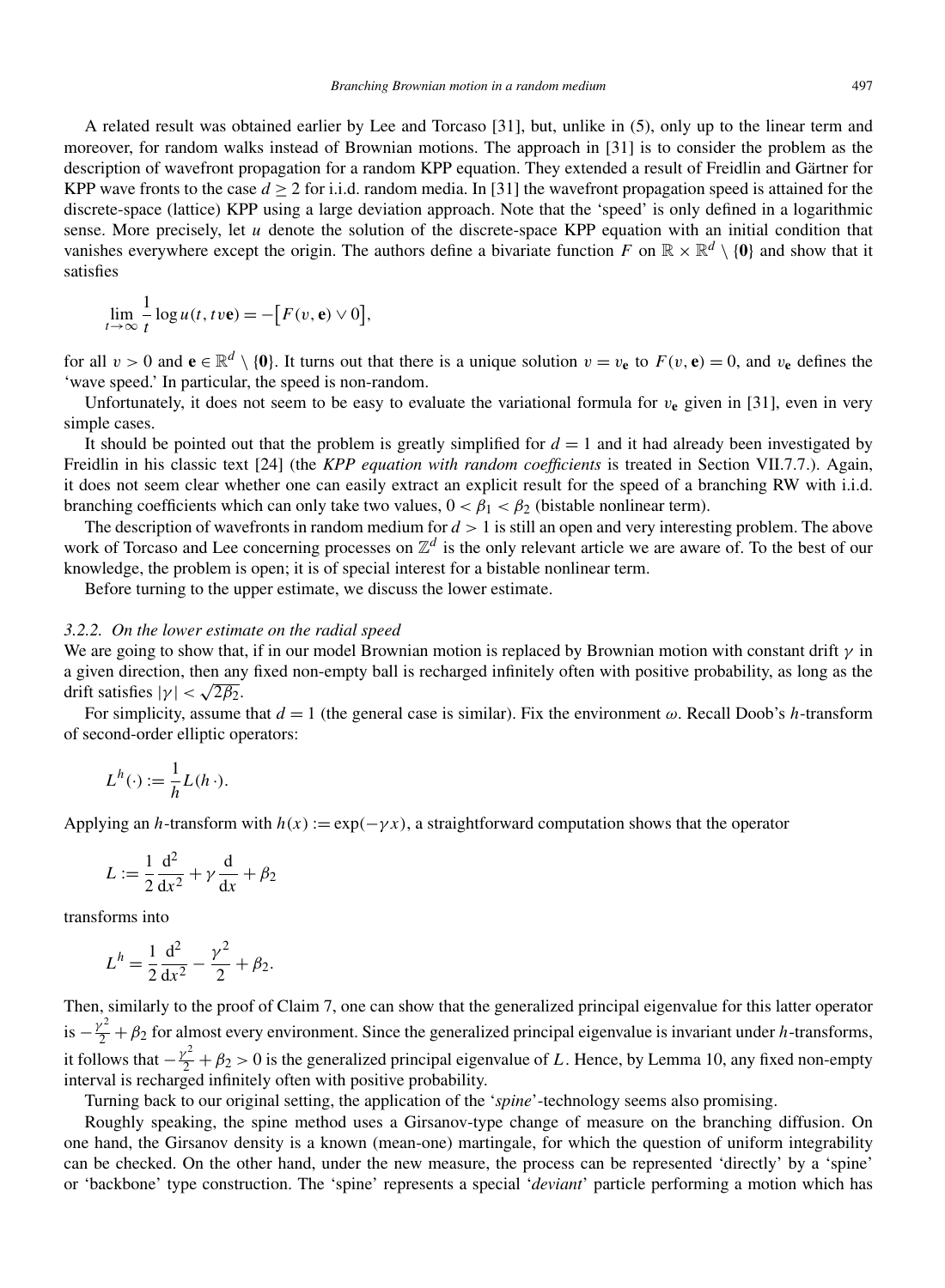important properties from the point of view of the problem regarding the original branching process. The question regarding 'going back to the original measure' is then related to the UI property of the martingale. (See [25,29] and references therein.)

In our case it is probably not very difficult to show the existence of a 'spine' particle (under a martingale-change of measure) that has drift  $\gamma$  as long as  $|\gamma| < \sqrt{2\beta_2}$ .

## *3.2.3. An upper estimate on the radial speed*

Our main result in this section is an upper estimate on the speed of the process. We give an upper estimate in which the 3.2.3. An upper estimate on the radial speed<br>Our main result in this section is an upper estimate on the speed of the process. We give an upper estimate in which the<br>order of the correction term is *larger* than the *O* (All orders are meant for  $t \to \infty$ .) We show that, loosely speaking, at time *t* the spread of the process is not more than

$$
t\sqrt{2\beta_2}-c(d,v)\sqrt{\frac{\beta_2}{2}}\cdot\frac{t}{(\log t)^{2/d}}.
$$

(Again,  $\beta_1$  plays no role as long as  $\beta_1 \in (0, \beta_2)$ .) The precise statement is as follows.

**Theorem 2.** *Define the functions*

$$
f(t) := c(d, v) \frac{t}{(\log t)^{2/d}}
$$
 and  $n(t) := t \sqrt{2\beta_2} \cdot \sqrt{1 - \frac{f(t)}{\beta_2 t}}$ ,

*principal Dirichlet eigenvalue of* −<sup>1</sup> <sup>2</sup>*Δ on it*. *Then*

where we recall that 
$$
c(d, v) := \lambda_d (\frac{v\omega_d}{d})^{2/d}
$$
 and  $\omega_d$  is the volume of the d-dimensional unit ball, while  $\lambda_d$  is the principal Dirichlet eigenvalue of  $-\frac{1}{2}\Delta$  on it. Then  
\n
$$
n(t) = t\sqrt{2\beta_2} - c(d, v)\sqrt{\frac{\beta_2}{2}} \cdot \frac{t}{(\log t)^{2/d}} + \mathcal{O}\left(\frac{t}{(\log t)^{4/d}}\right).
$$
\n(8)

*Furthermore*, *if*

$$
ext{remove, if}
$$
\n
$$
A_t := \{no \text{ particle has left the } n(t) - ball \text{ up to } t\}
$$
\n
$$
= \left\{ \bigcup_{0 \le s \le t} \text{supp}(Z_s) \subseteq B(0, n(t)) \right\},
$$

*then on a set of full* **P***-measure*,

$$
\liminf_{t \to \infty} P^{\omega}(A_t) > 0. \tag{9}
$$

## **4. Further problems**

In this section we suggest some further problems and directions for research.

### *4.1. More general branching*

It should also be investigated, what happens when the dyadic branching law is replaced by a general one (but the random branching rate is as before). In a more sophisticated population model, particles can also die – then the obstacles do not necessarily reduce the population size as they sometimes prevent death.

# *4.1.1. Supercritical branching*

When the offspring distribution is supercritical, the method of our paper seems to work, although when the offspring number can also be zero, one has to *condition on survival* for getting the asymptotic behavior.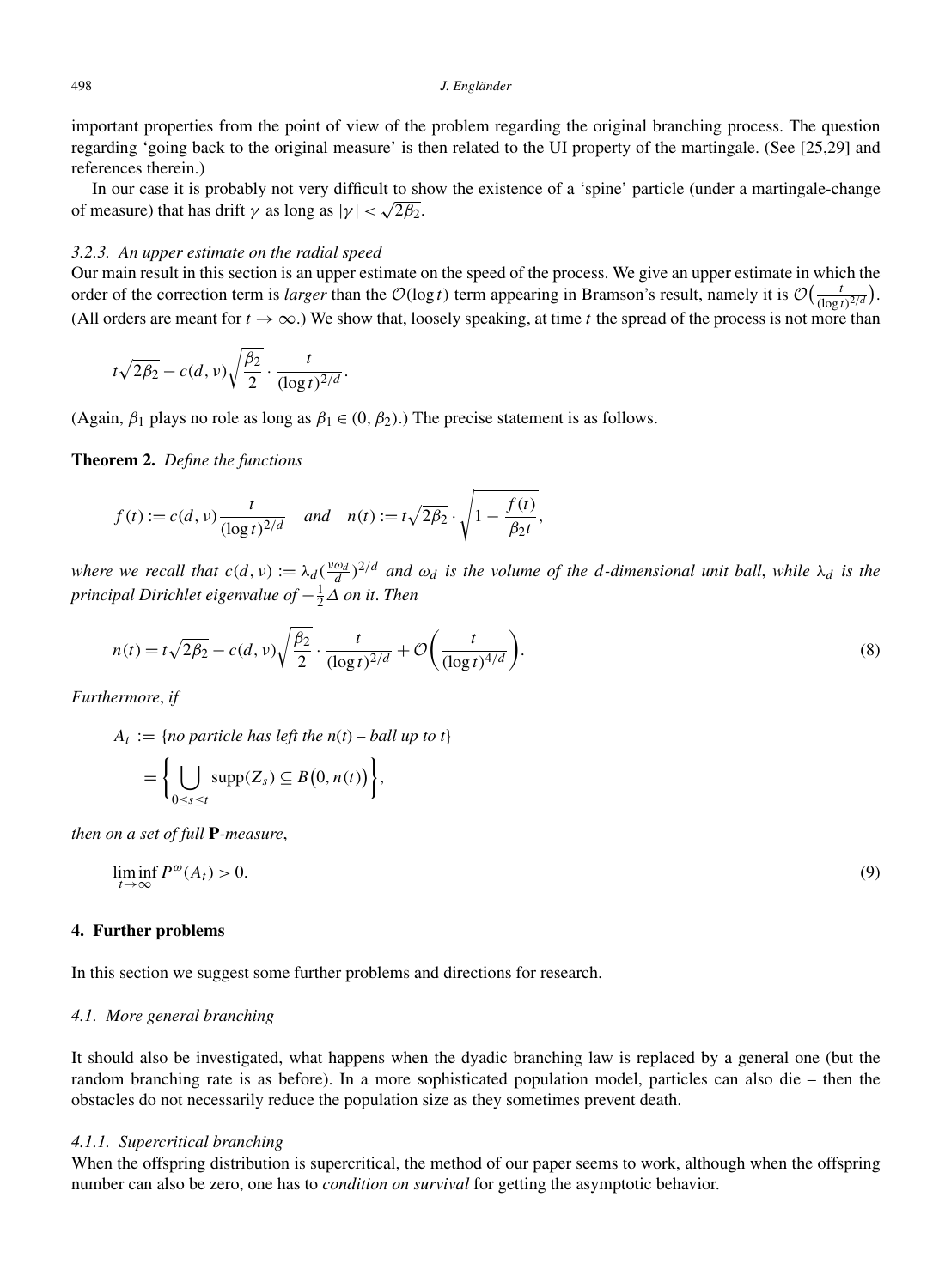#### *4.1.2. (Sub)critical branching*

Critical branching requires an approach very different from the supercritical one, since taking expectations now does not provide a clue:  $E^{\omega} |Z_t(\omega)| = 1$ ,  $\forall t > 0$ ,  $\forall \omega \in \Omega$ .

Having the obstacles, the first question is whether it is still true that

 $P^{\omega}$ (extinction) = 1  $\forall \omega \in \Omega$ .

The answer is yes. To see this, note that since |*Z*| is still a martingale, it has a nonnegative a.s. limit. This limit must be zero; otherwise |*Z*| would stabilize at a positive integer. This, however, is impossible because following one Brownian particle it is obvious that this particle experiences branching events for arbitrarily large times.

Setting  $\beta_1 = 0$ , the previous argument still goes through. Let  $\tau$  denote the almost surely finite extinction time for this case. One of the basic questions is the decay rate for  $P^{\omega}(\tau > t)$ . Will the tail be significantly heavier than  $O(1/t)$ ? (Of course 1*/t* would be the rate without obstacles.)

The subcritical case can be treated in a similar fashion. In particular, the total mass is a supermartingale and  $P^{\omega}$ (extinction) = 1  $\forall \omega \in \Omega$ .

# *4.2. Superprocesses with mild obstacles*

A further goal is to generalize the setting by defining *superprocesses with mild obstacles* analogously to the BBM with mild obstacles. Recall the concept of an  $(L, \beta, \alpha)$ -superdiffusion: Let  $\mathcal{M}_f$  denote the set of finite measures  $\mu$  on  $\mathbb{R}^d$  and let *α*, *β* denote functions in the Hölder space  $C^{\gamma}$  satisfying  $\alpha > 0$  and  $\sup_{x \in \mathbb{R}^d} \beta(x) < \infty$ .

*Notation 8. Let*  $(X, \mathbf{P}_\mu, \mu \in \mathcal{M}_f)$  *denote the*  $(L, \beta, \alpha)$ *-superdiffusion. That is, X is the unique*  $\mathcal{M}_f$ *-valued* (*timehomogeneous*) *continuous Markov process which satisfies, for any bounded continuous*  $g:\mathbb{R}^d\mapsto\mathbb{R}_+$  *,* **E**<sub>*k*</sub> **C E***z* **E**<sub>*k*</sub> *,*  $\mu \in M_f$ *) denote the (L, geneous) continuous Markov process which sa***<br>
<b>E**<sub> $\mu$ </sub> exp $\langle X_t, -g \rangle = \exp(-\int_{-\infty}^{\infty} \mu(\mathrm{d}x) u(t, x)$ 

$$
\mathbf{E}_{\mu} \exp\langle X_t, -g \rangle = \exp\biggl(-\int_{\mathbb{R}^d} \mu(\mathrm{d}x) \, u(t, x)\biggr),\tag{10}
$$

*where u is the minimal nonnegative solution to*

$$
\mathbf{E}_{\mu} \exp(\lambda_t, -g) = \exp\left(-\int_{\mathbb{R}^d} \mu(\mathbf{u}x) u(t, x)\right),
$$
  
\nwhere u is the minimal nonnegative solution to  
\n
$$
\frac{\partial}{\partial t} u = Lu + \beta u - \alpha u^2 \quad on \mathbb{R}^d \times (0, \infty),
$$
\n
$$
\lim_{t \to 0+} u(t, \cdot) = g(\cdot).
$$
\n(11)  
\n(*Here*  $\langle v, f \rangle$  denotes the integral  $\int_{\mathbb{R}^d} v(\mathbf{d}x) f(x).$ )

One usually refers to *L* as *migration*, *β* as *mass creation* and *α* as the *intensity parameter* (or variance).

In fact, *X* also arises as the short life time and high density diffusion limit of a *branching particle system*, which can be described as follows: in the *n*th approximation step each particle has mass 1*/n* and lives a random time which is exponential with mean  $1/n$ . While a particle is alive, its motion is described by a diffusion process corresponding to the operator *L*. At the end of its life, the particle dies and is replaced by a random number of particles situated at the parent particle's final position. The distribution of the number of descendants is spatially varying such that the mean number of descendants is  $1 + \frac{\beta(x)}{n}$ , while the variance is assumed to be  $2\alpha(x)$ . All these mechanisms are independent of each other.

The definition of the superprocess with mild obstacles is straightforward: the parameter  $\alpha$  on the (random) set *K* is smaller than elsewhere.

Similarly, one can consider the case when instead of *α*, the 'mass creation term' *β* is random, for example with *β* defined in the same way (or with a mollified version) as for the discrete branching particle system. Denote now by *P<sup>ω</sup>* the law of this latter superprocess for a given environment. We suspect that the superprocess with mild obstacles behaves similarly to the discrete branching process with mild obstacles when  $\lambda_c(L + \beta) > 0$  and  $P^{\omega}(\cdot)$  is replaced by  $P^{\omega}(\cdot|X)$  survives). The upper estimate can be carried out in a manner similar to the discrete particle system, as the expectation formula is still in force for superprocesses.

As we have already pointed out, there is a large amount of ongoing research on catalytic superprocesses; *α* is usually taken as a thin (sometimes randomly moving) set, or even another superprocess. In those models, one usually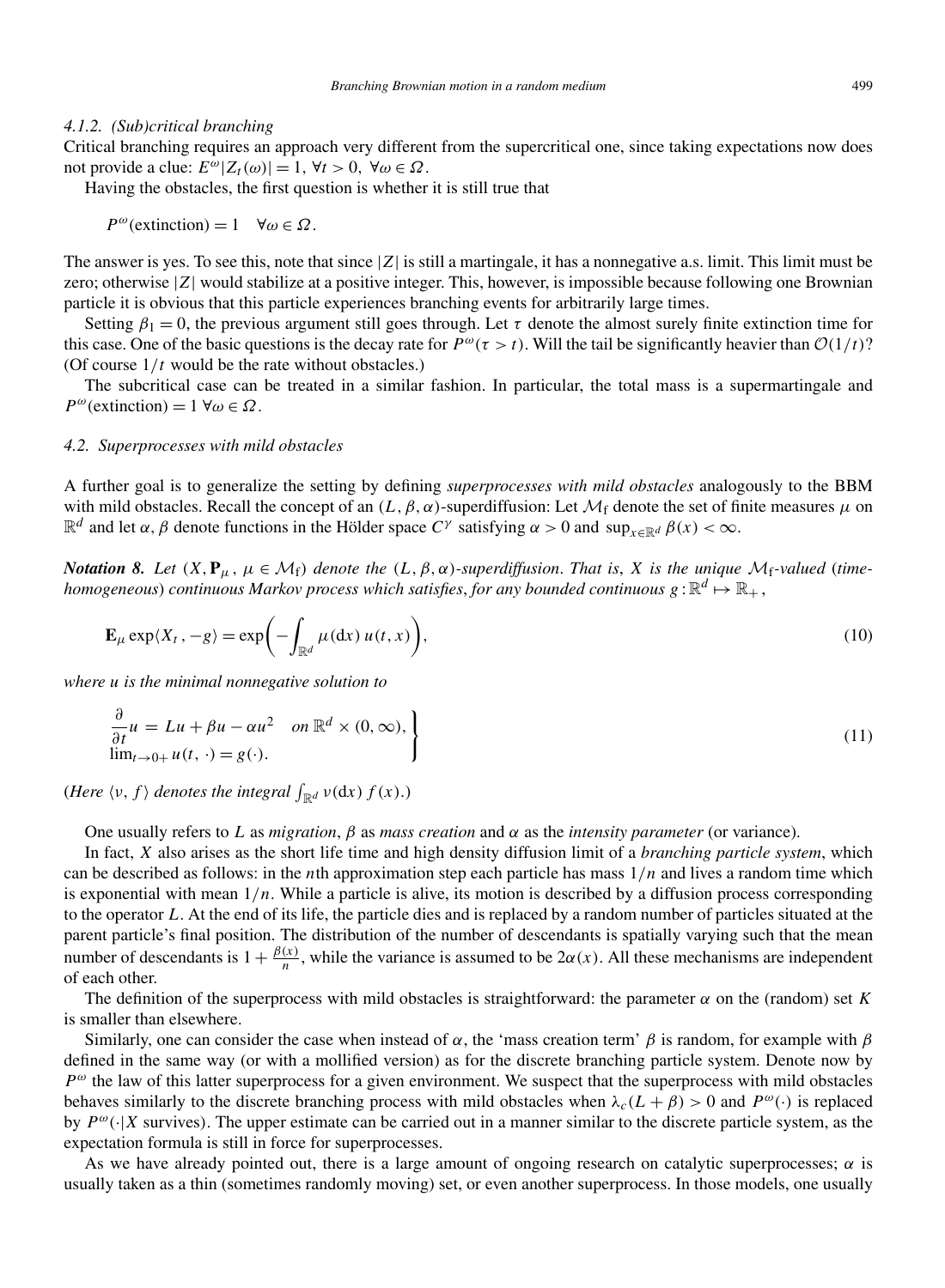cannot derive sharp quantitative results. In a very simple one-dimensional model, introduced in [13], *β* was spatially varying but deterministic and non-moving – in fact it was the *Dirac delta at zero*. Nevertheless, already in this simple model it was quite challenging to prove the asymptotic behavior of the process (Theorem 2 in [18]). Fleischmann, Mueller and Vogt suggest, as an open problem, the description of the asymptotic behavior of the process in the *threedimensional* case [23]; the two-dimensional case is even harder, as getting the asymptotics of the *expectation* is already difficult. As we have mentioned, the *randomization* of *β* may help in the sense that *β* has some 'nice' properties for almost every environment *ω*.

# **5. Preparations**

In this section we present some preparatory lemmas and also the proofs of the preliminary claims.

**Lemma 9 (Expectation given by Brownian functional).** *Fix ω*. *Then*

s section we present some preparatory lemmas and also the proofs of the preliminary claims.  
\n**na 9 (Expectation given by Brownian functional).** Fix 
$$
\omega
$$
. Then  
\n
$$
E^{\omega} |Z_t| = \mathbb{E} \exp \left[ \int_0^t \beta(W_s) \right] ds.
$$
\n(12)

**Proof.** It is well known ('first moment formula' of spatial branching processes<sup>3</sup>; see, for instance (1.50a) in [10]), that  $E_x^{\omega} | Z_t | = (T_t 1)(x)$ , where  $u(x, t) := (T_t 1)(x)$  is the minimal solution of the parabolic problem:

$$
\frac{\partial u}{\partial t} = \left(\frac{1}{2}\Delta + \beta\right)u \quad \text{on } \mathbb{R}^d \times (0, \infty),
$$
  
  $u(\cdot, 0) = 1,$   
  $u \ge 0.$  (13)

(Here  ${T_t}_{t\geq0}$  denotes of course the semigroup corresponding to the generator  $\frac{1}{2}\Delta + \beta$  on  $\mathbb{R}^d$ .) This is equivalent (by the Feynman–Kac formula) to (12).  $\Box$ 

We will also need the following result: Let  $D \subseteq \mathbb{R}^d$  be a (non-empty) domain and let  $0 \le V$ ,  $0 \neq V$  be bounded from above and in  $C^{\gamma}(D)$ ,  $\gamma \in (0,1]$ . The (binary)  $(L, V)$ *-branching diffusion* (or more precisely, the  $(L, V; D)$ branching diffusion) is the Markov process with motion component *Y* and with spatially dependent branching rate *V* , replacing particles by precisely two offspring when branching. At each time *t >* 0, the process consists of a point process  $X_t$  defined on Borel sets of  $D$ .

**Lemma 10 ([15], Theorem 3).** *Given D*, *let P denote the law of the*  $(L, V)$ *-branching diffusion X* and let  $\lambda_c$  :=  $\lambda_c(L+V)$ .

- (i) *Under P the process X exhibits local extinction if and only if*  $\lambda_c \leq 0$ .
- (ii) *When*  $\lambda_c > 0$ , for any  $\lambda < \lambda_c$  and any open  $\emptyset \neq B \subset\subset D$ , one has<sup>4</sup>

Under P the process X exhibits local extinction if and only if 
$$
\lambda_c \leq 0
$$
.

\nWhen  $\lambda_c > 0$ , for any  $\lambda < \lambda_c$  and any open  $\emptyset \neq B \subset\subset D$ , one has<sup>4</sup>

\n
$$
P_{\mu} \Big( \limsup_{t \uparrow \infty} e^{-\lambda t} X_t(B) = \infty \Big) > 0 \quad \text{and} \quad P_{\mu} \Big( \limsup_{t \uparrow \infty} e^{-\lambda_c t} X_t(B) < \infty \Big) = 1.
$$

# *5.1. Proof of Lemma 9*

Since  $β := β_1 1_K + β_2 1_{K^c} = β_2 - (β_2 - β_1) 1_K$ , we can rewrite the equation (12) as

Proof of Lemma 9  
\n
$$
\beta := \beta_1 1_K + \beta_2 1_{K^c} = \beta_2 - (\beta_2 - \beta_1) 1_K, \text{ we can}
$$
\n
$$
E^{\omega} |Z_t| = e^{\beta_2 t} \mathbb{E} \exp\left[-\int_0^t (\beta_2 - \beta_1) 1_K(W_s) \, ds\right].
$$

<sup>&</sup>lt;sup>3</sup>The statements and their derivations are the same for branching processes and superprocesses.

<sup>&</sup>lt;sup>4</sup>B ⊂ ⊂ *D* means that *B* is bounded and its closure  $\overline{B}$  satisfies  $\overline{B}$  ⊂ *D*.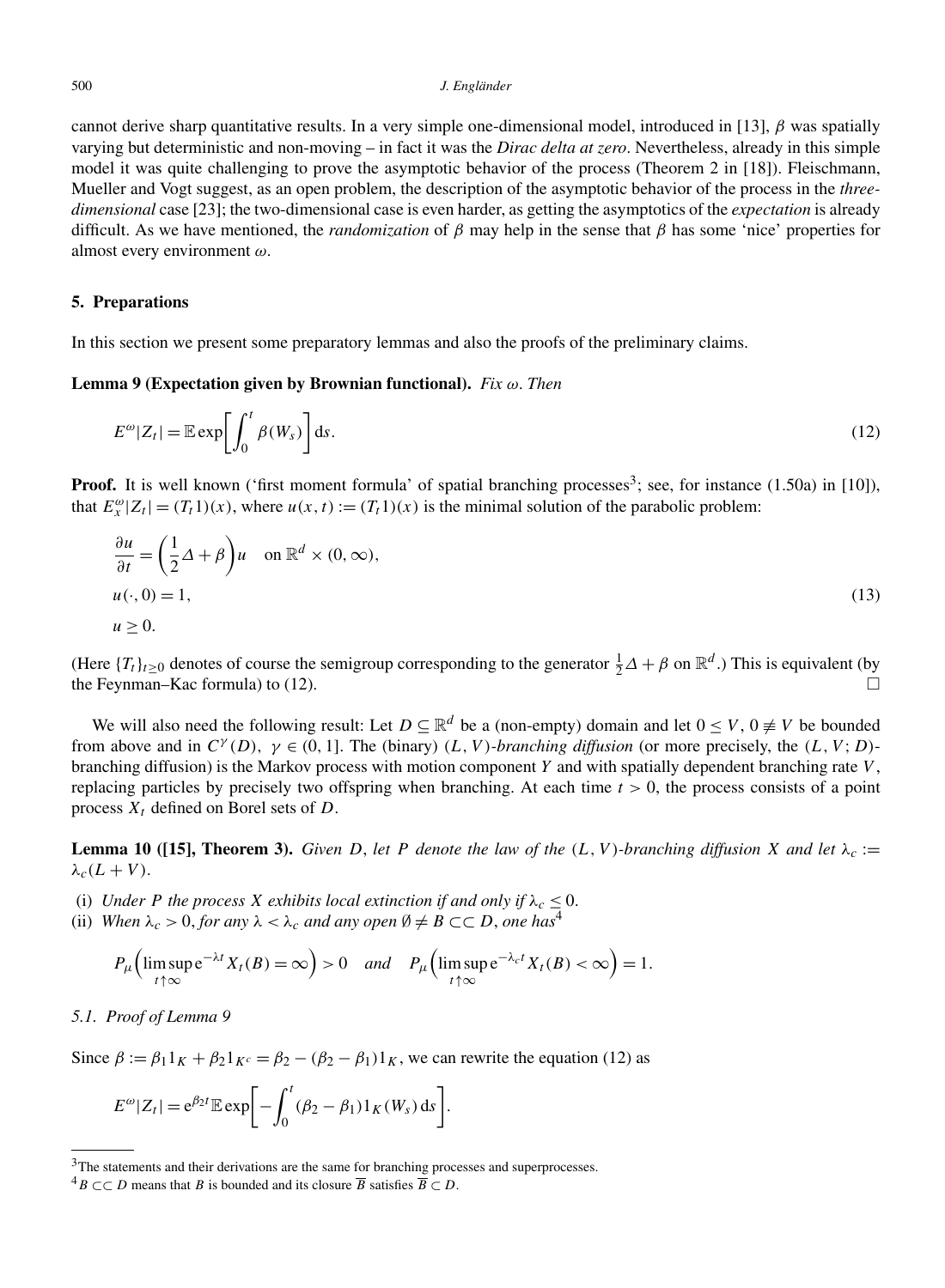The expectation on the right-hand side is precisely the survival probability among soft obstacles of 'height'  $\beta_2 - \beta_1$ , except that we do not sum the shape functions on the overlapping balls. However this does not make any difference with regard to the asymptotics (see [35], Remark 4.2.2.). The statements thus follow from the well known Donsker– Varadhan type 'Wiener asymptotics' for soft obstacles (see [35], Theorems 4.5.1. and 4.5.3.; see also [9]).

# *5.2. Proof of Claim 5*

Since in this case  $L = \Delta/2$  and since  $\lambda_c(\Delta/2, \mathbb{R}^d) = 0$ , the statement immediately follows from Claim 7.

# *5.3. Proof of Claim 7*

In order to be able to use Lemma 10, we compare the rate *β* with another, *smooth* (i.e. *C<sup>γ</sup>* ) function *V* . Recalling that *F.3. Proof of Claim 7*<br> *K* = *K<sub>ω</sub>* :=  $\bigcup_{x_i \in \text{supp}(\omega)} \overline{B}(x_i, a)$ , let us enlarge the obstacles: able to use<br> $\bigcup_{x_i \in \text{supp}(\omega)} \overline{B}$ <br> $\stackrel{*}{\omega} := \bigcup$ 

$$
K^* = K^*_{\omega} := \bigcup_{x_i \in \text{supp}(\omega)} \overline{B}(x_i, 2a).
$$

Then  $(K^*)^c \subset K^c$ . Recall that  $\beta(x) := \beta_1 1_K(x) + \beta_2 1_{K^c}(x) \le \beta_2$  and let  $V \in C^\gamma$   $(\gamma \in (0, 1])$  with

$$
\beta_2 1_{(K^*)^c} \le V \le \beta. \tag{14}
$$

(The existence of a *continuous* function satisfying (14) would of course immediately follow from Uryson's lemma (Lemma 4.4 in [27]). In fact it is easy to see the existence of such functions which are even  $C^{\infty}$  by writing  $\beta =$  $\beta_2 - (\beta_2 - \beta_1)1_K$  and considering the function  $V := \beta_2 - (\beta_2 - \beta_1) f$ , where  $f \ge 1_K^*$  and *f* is a  $C^\infty$ -function obtained as follows. *f* is a sum of compactly supported  $C^{\infty}$ -functions  $f_n$ ,  $n \ge 1$ , with disjoint support, where supp $(f_n)$  is in the  $\varepsilon_n$ -neighborhood of the *n*th connected component of  $1_{K^*}$ , with appropriately small  $0 < \varepsilon_n$ 's.) Consider the operator  $L + V$  on  $\mathbb{R}^d$  and let  $\lambda_c = \lambda_c(\omega)$  denote its generalized principal eigenvalue. Since  $V \in C^\gamma$ , we are in the setting of Chapter 4 in [32] and Lemma 10. In particular, since  $V \leq \beta_2$ , one has  $\lambda_c \leq \lambda_c(L) + \beta_2$  for every  $\omega$  (see Theorem 4.4.4) in [32]).

On the other hand, one gets a lower estimate on  $\lambda_c$  as follows. Fix  $R > 0$ . Since  $\beta_2 1_{(K^*)^c} \leq V$ , by the homogeneity of the Poisson point process, for almost every environment the set  $\{x \in \mathbb{R}^d \mid V(x) = \beta_2\}$  contains a clearing of radius *R*. Hence, by comparison,  $\lambda_c \ge \lambda^{(R)}$ , where  $\lambda^{(R)}$  is the principal Dirichlet eigenvalue of  $L + \beta_2$  on a ball of radius *R*. Since *R* can be chosen arbitrarily large and since  $\lim_{R \uparrow \infty} \lambda^{(R)} = \lambda_c(L) + \beta_2$ , we conclude that  $\lambda_c \ge \lambda_c(L) + \beta_2$ for almost every environment.

From the lower and upper estimates, we obtain that

$$
\lambda_c = \lambda_c(L) + \beta_2 \quad \text{for a.e. } \omega.
$$
\n
$$
(15)
$$

Consider now the branching processes with the same motion component *L* but with rate *V* , respectively constant rate *β*2. The statements (i) and (ii) of Claim 7 are true for these two processes by (15) and Lemma 10. As far as the original process (with rate *β*) is concerned, (i) and (ii) of Claim 7 now follow by *ω*-wise comparison.

# **6. Proof of Theorem 1**

We give an upper and a lower estimate separately.

#### *6.1. Upper estimate*

Let *ε >* 0*.* Using the Markov inequality along with the expectation formula (1), we have that on a set of full **P**-measure:

*Upper estimate*  
> 0. Using the Markov inequality along with the expectation form  

$$
P^{\omega}[(\log t)^{2/d} (r_t - \beta_2) + c(d, v) > \varepsilon]
$$

$$
= P^{\omega}\{|Z_t| > \exp[t(\beta_2 - c(d, v)(\log t)^{-2/d} + \varepsilon(\log t)^{-2/d})]\}
$$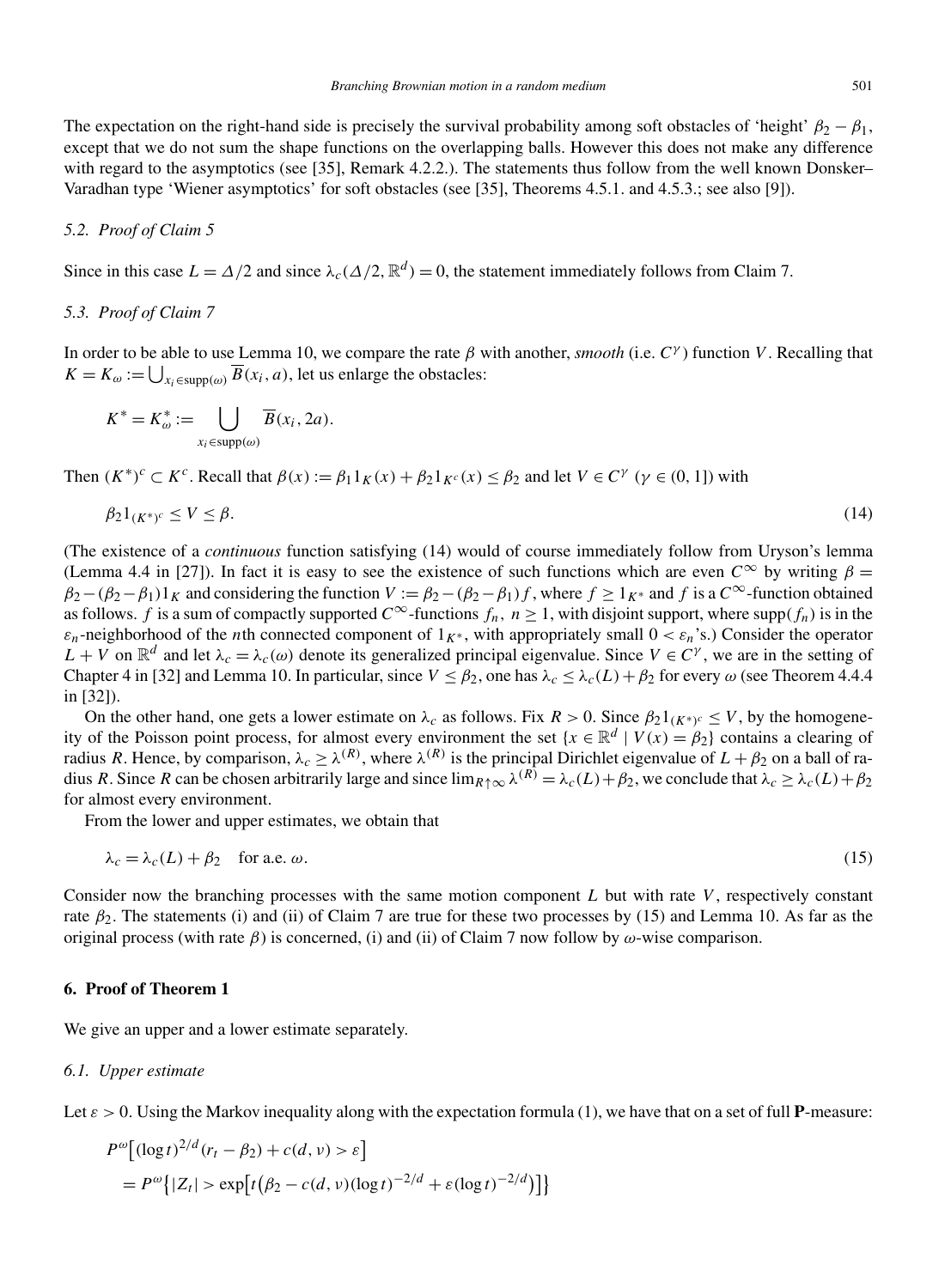$$
J. \text{ Englander}
$$
\n
$$
\leq E^{\omega} |Z_t| \cdot \left( \exp\left[t\left(\beta_2 - c(d, v)(\log t)^{-2/d} + \varepsilon(\log t)^{-2/d}\right)\right] \right)^{-1}
$$
\n
$$
= \exp\left[-\varepsilon t (\log t)^{-2/d} + o\left(t (\log t)^{-2/d}\right)\right] \to 0 \quad \text{as } t \to \infty.
$$

# *6.2. Lower estimate*

We give a 'bootstrap argument': we first prove a weaker estimate which we will later use to prove the stronger result. For better readability, we broke the relatively long proof into three parts.

# *6.2.1. Part I: A rough exponential lower estimate* Let  $0 < \delta < \beta_2$ . Then on a set of full **P**-measure *Part I: A rough exp*<br>  $< \delta < \beta_2$ . Then on a<br>  $\lim_{t \to \infty} P^{\omega} (|Z_t| \ge e^{\delta t})$

$$
\lim_{t \to \infty} P^{\omega} (|Z_t| \ge e^{\delta t}) = 1. \tag{16}
$$

To prove (16), we invoke the definition of the function *V* from Section 5.3:  $V \in C^{\gamma}$  ( $\gamma \in (0, 1]$ ) with

$$
\beta_2 1_{(K^*)^c} \le V \le \beta. \tag{17}
$$

(Recall that  $\beta(x) := \beta_1 1_K(x) + \beta_2 1_{K^c}(x)$ .) By comparison, it is enough to prove (16) for the 'smooth version' of the process, where *β* is replaced by *V*. The law of this modified process will be denoted by  $P<sup>V</sup>$  (and the notation *Z* is unchanged).

Considering the operator  $L + V$  on  $\mathbb{R}^d$  we have seen in Section 7 that its generalized principal eigenvalue is  $\lambda_c(\Delta; \mathbb{R}^d) + \beta_2 = \beta_2$  for every  $\omega$ .

Take  $R > 0$  large enough so that  $\lambda_c = \lambda_c(\frac{1}{2}\Delta + V; B(0, R))$ , the principal eigenvalue of  $\frac{1}{2}\Delta + V$  on  $B(0, R)$ satisfies

$$
\lambda_c > \delta.
$$

Let  $\hat{Z}^R$  be the process obtained from Z by introducing killing at  $\partial B(0, R)$  (the corresponding law will be denoted<br>by  $P_x^{(R)}$ ). Then<br> $\lim_{t \to \infty} P^V(|Z_t| < e^{\delta t}) \le \lim_{t \to \infty} P^{(R)}(|\hat{Z}_t^R| < e^{\delta t})$ . (18) by  $P_{\text{x}}^{(R)}$ ). Then *k* be the  $\binom{R}{k}$ . Then<br>*lime*  $P^V(\begin{bmatrix} p & p \\ p & q \end{bmatrix})$ 

$$
\lim_{t \to \infty} P^V(|Z_t| < e^{\delta t}) \le \lim_{t \to \infty} P^{(R)}(|\hat{Z}_t^R| < e^{\delta t}).\tag{18}
$$

Let  $0 \le \phi = \phi^R$  be the Dirichlet eigenfunction corresponding to  $\lambda_c$  on  $B(0, R)$ , and normalize it by  $\sup_{x \in B(0, R)} \phi(x) = 1$ . Then we can continue inequality (18) with<br>  $\le \lim_{t \to \infty} P^{(R)}(\langle \hat{Z}_t^R, \phi \rangle < e^{\delta t}),$  $\sup_{x \in B(0,R)} \phi(x) = 1$ . Then we can continue inequality (18) with

$$
\leq \lim_{t\to\infty} P^{(R)}\big(\big|\hat{Z}_t^R,\phi\big|<\mathrm{e}^{\delta t}\big),
$$

 $\leq \lim_{t\to\infty} P^{(R)}(\langle \hat{Z}_t^R, \phi \rangle < e^{\delta t}),$ <br>
where  $\langle \hat{Z}_t^R, \phi \rangle := \sum_i \phi(\hat{Z}_t^{R,i})$  and  $\{\hat{Z}_t^{R,i}\}\$  is the '*i*th particle' in  $\hat{Z}_t^R$ . Notice that  $M_t = M_t^{\phi} := e^{-\lambda_c t} \langle \hat{Z}_t^R, \phi \rangle$  is a nonnegative martingale (see p. 84 in [15]), and define

$$
N:=\lim_{t\to\infty}M_t.
$$

Since  $\lambda_c(B(0, R)) > \delta$ , and thus  $\lim_{t\to\infty} P^{(R)}(M_t < e^{(\delta - \lambda_c)t} \cap \{N > 0\}) = 0$ , the estimate is then continued as

$$
N := \lim_{t \to \infty} M_t.
$$
  
\n
$$
\lambda_c(B(0, R)) > \delta, \text{ and thus } \lim_{t \to \infty} P^{(R)}(M_t < e^{(\delta - \lambda_c)t} \cap \{N > 0\})
$$
  
\n
$$
= \lim_{t \to \infty} P^{(R)}(M_t < e^{(\delta - \lambda_c)t} | N = 0) P^{(R)}(N = 0) \le P^{(R)}(N = 0).
$$
  
\nwe that  
\n
$$
\lim_{t \to \infty} P^{V}(|Z_t| < e^{\delta t}) \le P^{(R)}(N = 0)
$$

We have that

$$
= \lim_{t \to \infty} P^{(K)}\big(M_t < e^{(\delta - \lambda_c)t} | N = 0\big)P
$$
\nwe that

\n
$$
\lim_{t \to \infty} P^V\big(|Z_t| < e^{\delta t}\big) \le P^{(R)}(N = 0)
$$

holds for *all R* large enough. Therefore, in order to prove (16), it is sufficient to show that

$$
\lim_{R \to \infty} P^{(R)}(N > 0) = 1. \tag{19}
$$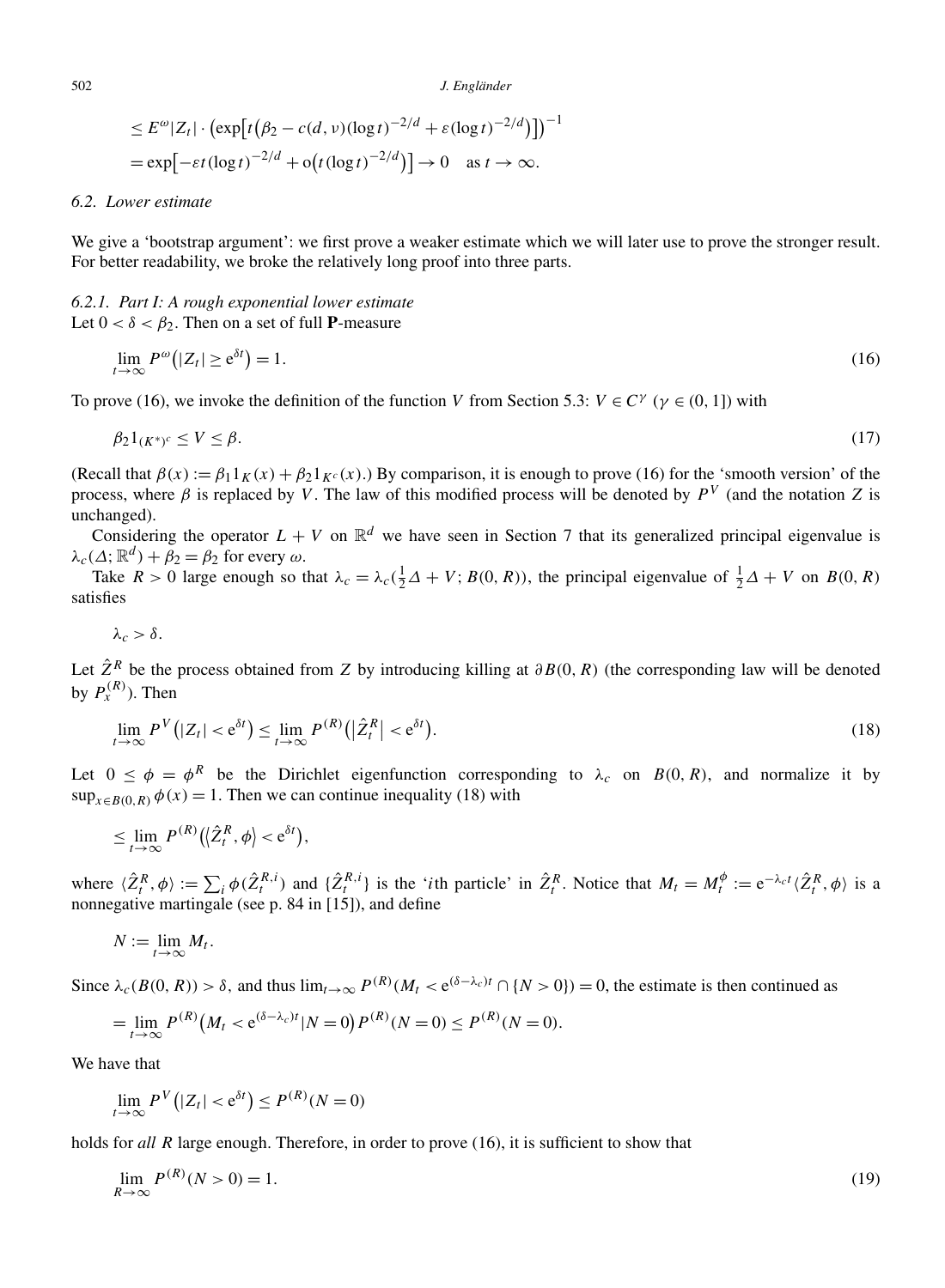Consider now the elliptic boundary value problem (which of course depends on *K*),

der now the elliptic boundary value problem (which of course depends on K),  
\n
$$
\frac{1}{2}\Delta u + V(u - u^2) = 0
$$
 in  $B(0, R)$ ,  
\n
$$
\lim_{x \to \partial B(0, R)} u(x) = 0,
$$
\n
$$
(20)
$$
  
\n
$$
u > 0
$$
 in  $B(0, R)$ .

The existence of a solution follows from the fact that  $\lambda_c > 0$  by an analytical argument given in [33] pp. 262 and 263. (The proof of the existence of such a *u* relies on finding so-called lower and upper solutions. The assumption *λc >* 0 enters the stage when a positive lower solution is constructed.) Uniqueness follows by the semilinear maximum principle (Proposition 7.1 in [16]).

The argument below gives a *probabilistic construction* for the solution. Namely, we show that  $w_R(x)$  := *P*<sub>*x*</sub><sup>(*R*)</sup>(*N* > 0) solves (20). To see this, let *v* = *v<sub>R</sub>* := 1 − *w<sub>R</sub>*. Let us fix an arbitrary time *t* > 0. Using the Markov and branching properties of *Z* at time *t*, it is straightforward to show that<br>  $P$ and branching properties of *Z* at time *t*, it is straightforward to show that

$$
P^{(R)}(N=0|\mathcal{F}_t) = \prod_i P^{(R)}_{\hat{Z}_t^{R,i}}(N=0).
$$

Since the left hand-side of this equation defines a *P(R)*-martingale in *t*, so does the right-hand side. That is

the left hand-side  

$$
\widetilde{M}_t := \prod_i v(\hat{Z}_t^{R,i})
$$

defines a martingale. From this, it follows by Theorem 17 of [14] that *v* solves the equation obtained from the first equation of (20) by switching  $u - u^2$  to  $u^2 - u$ . Consequently,  $w_R(x) := P_{x}^{(R)}(N > 0)$  solves the first equation of (20) itself. That  $w_R$  solves the second equation, follows easily from the continuity of Brownian motion. Finally its positivity (the third equation of (20)) follows again from the fact that  $\lambda_c > 0$  (see Lemma 6 in [15]).

By the semilinear elliptic maximum principle (Proposition 7.1 in [16]; see also [33]),  $w_R(\cdot)$  is monotone increasing in *R*. Using standard arguments, one can show that  $0 < w := \lim_{R \to \infty} w_R$  too solves the equation in array (20) (see the proof of Theorem 1 in [33]).

Applying the strong maximum principle to  $v := 1 - w$ , it follows that *w* is either one everywhere or less than one everywhere. We now suppose that  $0 < w < 1$  and will get a contradiction.

When  $d \leq 2$ , this is simple. We have

$$
\frac{1}{2}\Delta w = V(w^2 - w) \leq 0 \quad \text{in } \mathbb{R}^d,
$$

(*Δw* is nonnegative and not identically zero) and this contradicts the recurrence of the Brownian motion in one and two dimensions, because it is known that if *L* corresponds to a recurrent diffusion then there is no positive function w satisfying  $Lw \leq 0$  (see Theorem 4.3.9 in [32]). This contradiction proves that in fact  $w = 1$  and consequently it proves (16).

Consider now the problem

$$
x = (16).
$$
  
inside now the problem  

$$
\frac{1}{2}\Delta u + V(u - u^2) = 0 \quad \text{in } \mathbb{R}^d,
$$

$$
0 < u < 1.
$$
 (21)

The nonexistence of solutions in the general  $d \ge 1$  case is more subtle than for  $d \le 2$ . It follows from the fact that  $\beta$ is bounded from below by  $\beta_1$  along with Theorem 1.1 and Remark 2.4 in [17] (set  $g \equiv \beta_1$  in Remark 2.4 in [17]).

We have now shown (16) and completed the first part of our 'bootstrap' proof.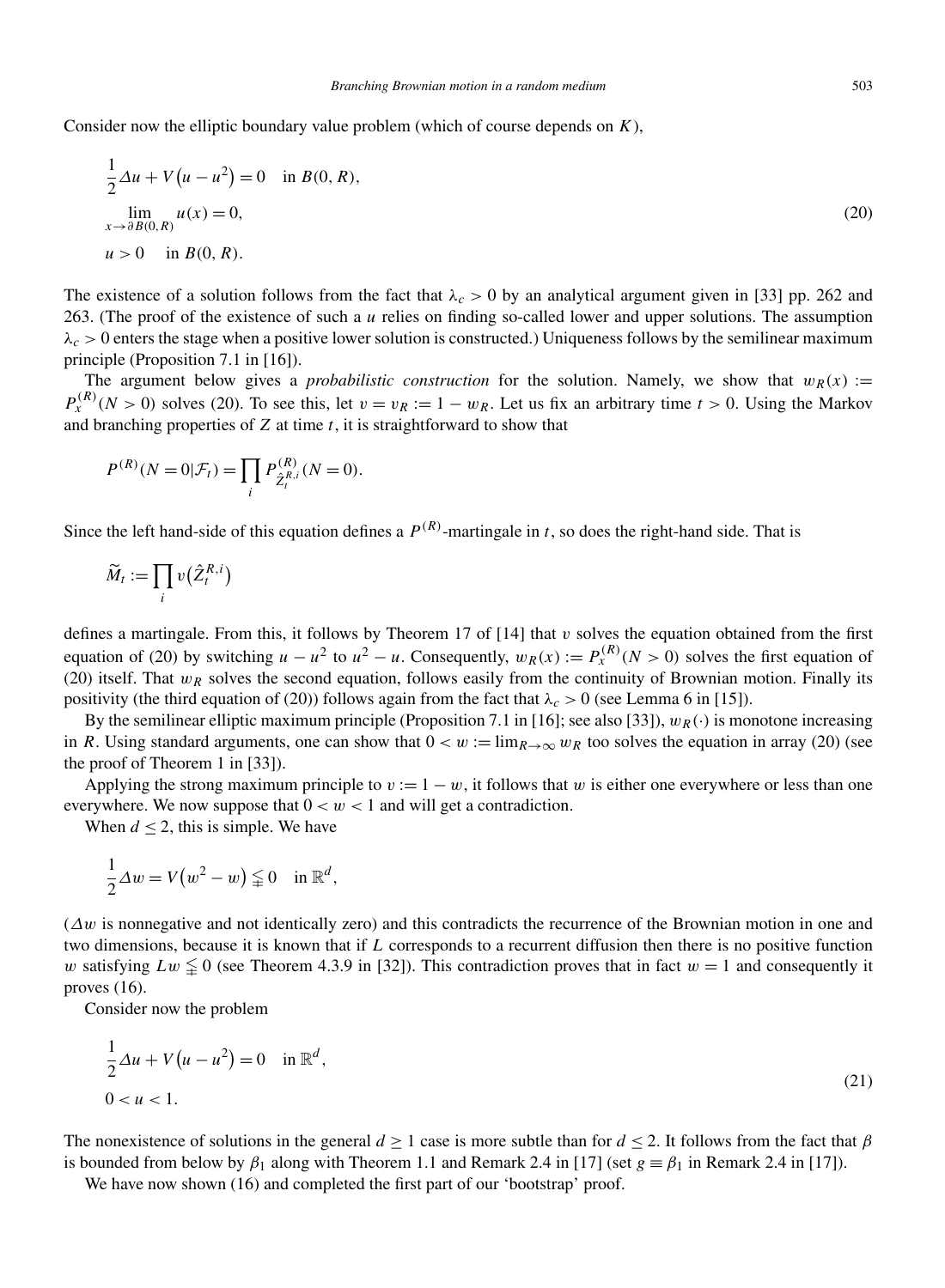# *6.2.2. Part II: Scaling for the refined lower estimate*

Let us return to the proof of the lower estimate in Theorem 1. Let  $\varepsilon > 0$ . We have to show that on a set of full **P**-measure, *t*<br>*t* is return to<br>asure,<br> $\lim_{t\to\infty} P^{\omega}$ 

$$
\lim_{t \to \infty} P^{\omega} \left[ (\log t)^{2/d} (r_t - \beta_2) + c(d, \nu) < -\varepsilon \right] = 0. \tag{22}
$$

To achieve this, we will define a particular function  $p_t$  (the definition is given in (31)) satisfying that as  $t \to \infty$ ,

$$
\lim_{t \to \infty} \int \left[ (\log t)^{-\alpha} (t + \log t)^{-\alpha} (t + \log t)^{-\alpha} \right] dx
$$
\nwhere this, we will define a particular function  $p_t$  (the definition is given in (31)) satisfying that as  $t \to \infty$ ,

\n
$$
p_t = \exp \left[ -c(d, v) \frac{t}{(\log t)^{2/d}} + o\left(\frac{t}{(\log t)^{2/d}}\right) \right].
$$
\n(23)

Using this function we are going to show a statement implying (22), namely, that for all  $\varepsilon > 0$  there is a set of full **P**-measure, where *this function we are going to show a statement<br><i>t*sure, where<br> $\lim_{t \to \infty} P^{\omega} [\log |Z_t| < \beta_2 t + \log p_t - \varepsilon t (\log t)^{-2/d}]$ 

$$
\lim_{t \to \infty} P^{\omega} \left[ \log |Z_t| < \beta_2 t + \log p_t - \varepsilon t (\log t)^{-2/d} \right] = 0. \tag{24}
$$

Let us first give an outline of the *strategy of our proof*. A key step will be introducing three different time scales,  $\ell(t)$ , *m(t)* and *t* where  $\ell(t) = o(m(t))$  and  $m(t) = o(t)$  as  $t \to \infty$ . For the first, shortest time interval, we will use that there are 'many' particles produced and they are not moving 'too far away,' for the second (of length  $m(t) - \ell(t)$ ) we will use that one particle moves into a clearing of a certain size at a certain distance, and in the third one (of length  $t - m(t)$ ) we will use that there is a branching tree emanating from that particle so that a certain proportion of particles of that tree stay in the clearing with probability tending to one.

To carry out this program, first recall the following fact (for example see Lemma 4.5.2 in the proof of Theorem 4.5.1 in [35]): Let

It is easy in the clearing with probability to carry out this program, first recall the follow  
(i)): Let  

$$
R_0 = R_0(d, v) := \sqrt{\frac{\lambda_d}{c(d, v)}} = \left(\frac{d}{v \omega_d}\right)^{1/d}
$$

(recall that  $\lambda_d$  is the principal Dirichlet eigenvalue of  $-\frac{1}{2}\Delta$  on the *d*-dimensional unit ball, and  $\omega_d$  is the volume of that ball) and let

$$
\rho(l) := R_0(\log l)^{1/d} - (\log \log l)^2, \quad l > 1.
$$
\n(25)

Then,

$$
\rho(t) := \kappa_0(\log t)^{-\alpha} - (\log \log t), \quad t > 1.
$$
\n
$$
\text{P}\left(\exists l_0(\omega) > 0 \text{ such that } \forall l > l_0(\omega) \exists \text{ clearing } B\left(x_0, \rho(l)\right) \text{ with } |x_0| \le l\right) = 1. \tag{26}
$$

Next, let  $\ell$  and *m* be two functions  $\mathbb{R}_+ \to \mathbb{R}_+$  satisfying the following:

(i) 
$$
\lim_{t \to \infty} \ell(t) = \infty
$$
,  
\n(ii)  $\lim_{t \to \infty} \frac{\log t}{\log \ell(t)} = 1$ ,  
\n(iii)  $\ell(t) = o(m(t))$  as  $t \to \infty$ ,  
\n(iv)  $m(t) = o(\ell^2(t))$  as  $t \to \infty$ ,  
\n(v)  $m(t) = o(t(\log t)^{-2/d})$  as  $t \to \infty$ .

Note that  $(i)$ – $(v)$  are in fact not independent, because  $(iv)$  follows from  $(ii)$  and  $(v)$ . For example the following choices of  $\ell$  and *m* satisfy (i)–(v): let  $\ell(t)$  and  $m(t)$  be arbitrarily defined for  $t \in [0, e]$ , and

$$
\ell(t) := t^{1-1/(\log \log t)}, \qquad m(t) := t^{1-1/(2\log \log t)} \quad \text{for } t \ge t_0 > \text{e}.
$$

For concreteness, let us fix these choices and note that  $\rho$  is monotone increasing for large  $t$ .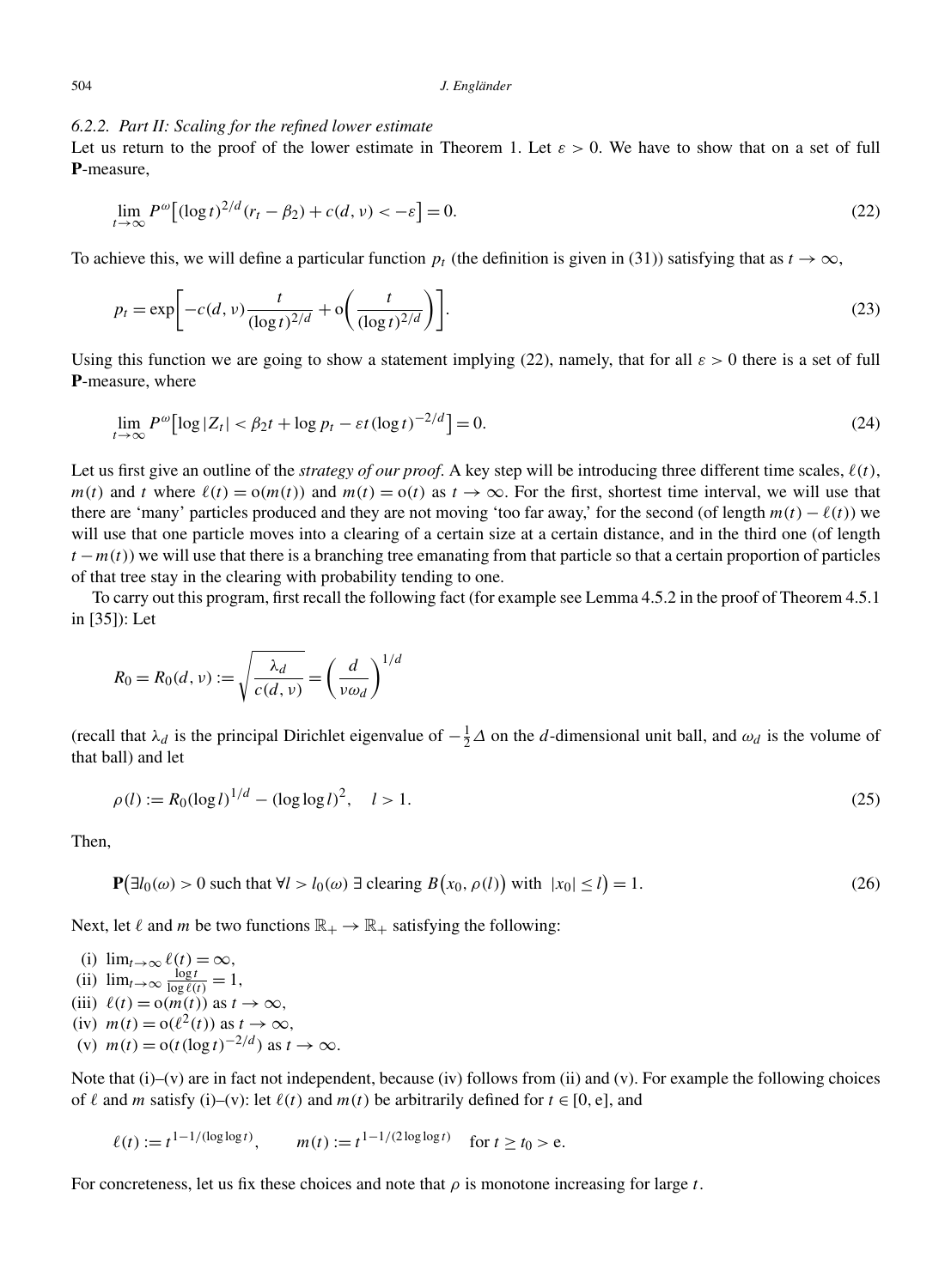*6.2.3. Part III: Completing the refined lower estimate* Fix  $\delta \in (0, \beta_2)$  and define *Part III: Com*<br>∈ (0,  $\beta_2$ ) and c<br>*I*(*t*) :=  $\vert$  exp( *bpleting*<br>define<br>*δ*ε(*t*)) | .

$$
I(t) := |\exp(\delta \ell(t))|
$$

Let  $A_t$  denote the following event:

$$
I(t) := \lfloor \exp(\delta \ell(t)) \rfloor.
$$
  
*t* denote the following  

$$
A_t := \{|Z_{\ell(t)}| \ge I(t)\}.
$$

By (16) we know that on a set of full **P**-measure,

$$
\lim_{t \to \infty} P^{\omega}(A_t) = 1. \tag{27}
$$

By (27), for *t* fixed we can work on  $A_t \subset \Omega$  and consider  $I(t)$  many particles at time  $\ell(t)$ .

As a next step, we need some control on their spatial position. To achieve this, use Remark 1 to compare BBM's with and without obstacles, and then, use the following result taken from Proposition 2.3 in [12] (the stronger, a.s. result is proved in [29]). *R(t)* =  $\bigcup_{s \in [0,t]}$  supprecises, and then, use the following result take result is proved in [29]).<br>
Denote  $Z$  the BBM *without* obstacles (and hence with rate  $\beta_2$ .  $R(t) = \bigcup_{s \in [0,t]}$  supp $(Z(s))$  denote the range of

Denote  $\mathcal Z$  the BBM *without* obstacles (and hence with rate  $\beta_2$ ) starting at the origin with a single particle. Let *IS* proved in<br>
note  $\mathcal{Z}$  the  $\Box$ <br>  $\Box$ <br>  $\Box$ <br>  $M(t) = \inf \{$ *r*  $[29]$ .<br>*RBM without* obstacles (and hence with rate  $\beta_2$ ) starting at the origin with a single particle. Let  $\text{upp}(\mathcal{Z}(s))$  denote the range of  $\mathcal Z$  up to time *t*. Let  $r > 0$ :  $R(t) \subseteq B(0, r)$  for  $d \ge 1$ , (28)

$$
M(t) = \inf\{r > 0: \ R(t) \subseteq B(0, r)\} \quad \text{for } d \ge 1,\tag{28}
$$

be the radius of the minimal ball containing  $R(t)$ . Then  $M(t)/t$  converges to  $\sqrt{2\beta_2}$  in probability as  $t \to \infty$ .

Going back to the set of  $I(t)$  many particles at time  $\ell(t)$ , (28) yields that even though they are at different locations, Still for any  $ε' > 0$ , with  $P^ω$ -probability tending to one, they are all inside the  $(√2β<sub>2</sub> + ε')(t)$ -ball. *(t)*, (28) yields that  $\ell(t)$ , (28) yields that  $\ell(t)$ , (28) yields that  $\ell(t)$ , (28) one, they are all inside  $\ell(t)$  =  $R_0 \left[ \log \ell(t) \right]^{1/d} - \left[ \log \log \ell(t) \right]^2$  for *t* ≥ *t*<sub>0</sub> > e<sup>e</sup>

Define

$$
\rho(t) = \rho\big(\ell(t)\big) := R_0\big[\log \ell(t)\big]^{1/d} - \big[\log \log \ell(t)\big]^2 \quad \text{for } t \ge t_0 > e^e.
$$

Recall (26). With **P**-probability one there is a clearing  $B = B(x_0, \rho(t))$  such that  $|x_0| \leq \ell(t)$ , for all large enough  $t > 0$ . In the sequel we will assume the 'worst case,' when  $|x_0| = \ell(t)$ . Indeed, it is easy to see that  $|x_0| < \ell(t)$  would help in all the arguments below. (Of course, *x*<sup>0</sup> depends on *t*, but this dependence is suppressed in our notation.) By the previous paragraph, with  $P^{\omega}$ -probability tending to one, the distance of  $x_0$  from *each* of the  $I(t)$  many particles is at most all the<br>vious<br>ost<br> $1 + \sqrt{ }$ 

$$
(1+\sqrt{2\beta_2}+\varepsilon')\ell(t).
$$

Now, any such particle moves to  $B(x_0, 1)$  in another  $m(t) - \ell(t)$  time with probability  $q_t$ , where (using (iii) and (iv) along with the Gaussian density) any such particle moves to  $B(x_0, 1)$  in another  $m(t) - \ell(t)$  time with<br>with the Gaussian density)<br> $q_t = \exp\left(-\frac{[(1 + \sqrt{2\beta_2} + \varepsilon')\ell(t)]^2}{2\text{Im}(\ell) \cdot \ell(t)]^2} + o\left(\frac{[(1 + \sqrt{2\beta_2} + \varepsilon')\ell(t)]^2}{2\text{Im}(\ell) \cdot \ell(t)]^2}\right)\right)$ 

$$
q_t = \exp\left(-\frac{[(1+\sqrt{2\beta_2}+\varepsilon')\ell(t)]^2}{2[m(t)-\ell(t)]} + o\left(\frac{[(1+\sqrt{2\beta_2}+\varepsilon')\ell(t)]^2}{2[m(t)-\ell(t)]}\right)\right) \to 0 \quad \text{as } t \to \infty.
$$
  
ne particle positions at time  $\ell(t)$  be  $z_1, z_2, ..., z_{I(t)}$  and consider the independent system  $\{W_{z_i}; i = 1, 2, ..., I(t)\},$ 

Let the particle positions at time  $\ell(t)$  be  $z_1, z_2, \ldots, z_{I(t)}$  and consider the independent system of Brownian particles

$$
\{W_{z_i};\ i=1,2,\ldots,I(t)\},\
$$

where  $W_{z_i}(0) = z_i$ ;  $i = 1, 2, \ldots, I(t)$ . In other words,  $\{W_{z_i}; i = 1, 2, \ldots, I(t)\}$  just describes the evolution of the  $I(t)$ particles picked at time  $\ell(t)$  without respect to their possible further descendants and (using the Markov property) by resetting the clock at time  $\ell(t)$ . les picked at t<br> *n*g the clock a<br> *C<sub>t</sub>* := {∃*i* ∈ {  $\text{int } \ell(t) \text{ with } t \text{ time } \ell(t).$ <br> **e** following even <br>  $\{1, 2, \ldots, I(t)\}$ 

Let  $C_t$  denote the following event:

$$
C_t := \big\{ \exists i \in \big\{ 1, 2, \ldots, I(t) \big\}, \ \exists 0 \le s \le m(t) - \ell(t) \text{ such that } W_{z_i}(s) \in B(x_0, 1) \big\}.
$$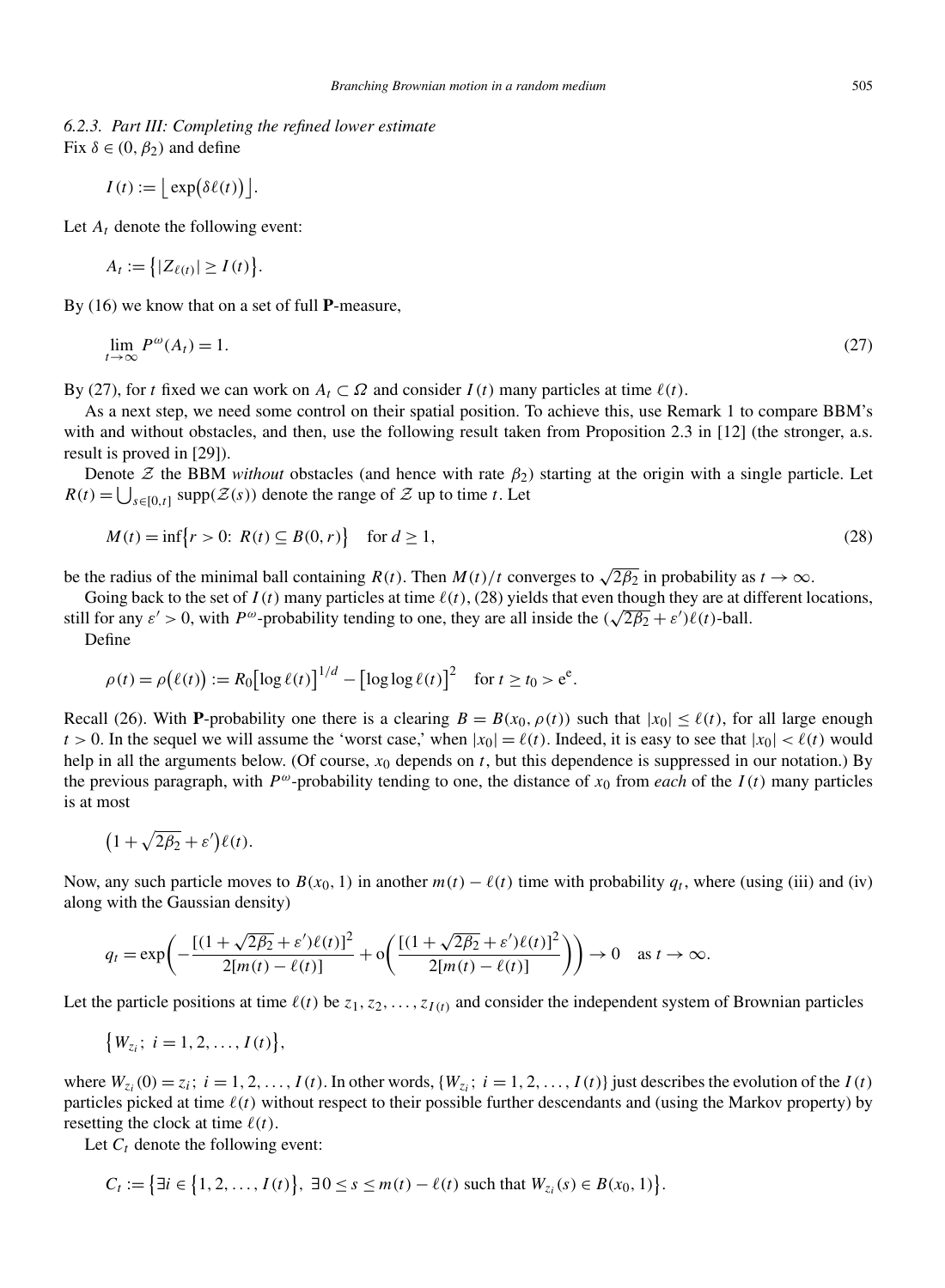By the independence of the particles,

*J. Englander*  
e independence of the particles,  

$$
\limsup_{t \to \infty} P^{\omega} (C_t^c | A_t) = \limsup_{t \to \infty} (1 - q_t)^{I(t)} = \limsup_{t \to \infty} [(1 - q_t)^{1/q_t}]^{q_t I(t)}.
$$
(29)

Since (iii) implies that  $\frac{\ell^2(t)}{m(t)} = o(\ell(t))$  as  $t \to \infty$  and since (i) is assumed, one has

(iii) implies that 
$$
\frac{\ell^2(t)}{m(t)} = o(\ell(t))
$$
 as  $t \to \infty$  and since (i) is assumed, one has  
\n
$$
q_t e^{\delta \ell(t)} = \exp\left(-\frac{[\ell(t) + (\sqrt{2\beta_2} + \varepsilon')\ell(t)]^2}{2[m(t) - \ell(t)]} + \delta \ell(t) + o(\ell(t))\right) \to \infty \text{ as } t \to \infty.
$$

In view of this, (29) implies that  $\lim_{t\to\infty} P^{\omega}(C_t^c|A_t) = 0$ . Using this along with (27), it follows that on a set of full **P**-measure,

$$
\lim_{t \to \infty} P^{\omega}(C_t) = 1. \tag{30}
$$

Once we know (30), we proceed as follows. Recall that  $B = B(x_0, \rho(t))$  and that  $\{\mathbb{P}_x; x \in \mathbb{R}^d\}$  denote the probabilities corresponding to a single generic Brownian particle *W* (being different from the  $W_{z_i}$  above). Let  $\sigma_B^{x_0}$  denote the first exit time from *B*:

$$
\sigma_B^{x_0} = \sigma_{B(x_0, \rho(t))}^{x_0} := \inf\{s \ge 0 \mid W_s \notin B\}.
$$
  
evaluate  $t^* := t - m(t)$  and define

Abbreviate  $t^* := t - m(t)$  and define

$$
\sigma_B^{x_0} = \sigma_{B(x_0, \rho(t))}^{x_0} := \inf\{s \ge 0 \mid W_s \notin B\}.
$$
  
evaluate  $t^* := t - m(t)$  and define  

$$
p_t := \sup_{x \in B(x_0, 1)} \mathbb{P}_x(\sigma_B^{x_0} \ge t^*) = \sup_{x \in B(0, 1)} \mathbb{P}_x(\sigma_B \ge t^*),
$$
 (31)

where  $\sigma_B := \sigma_B^0$ . Recall that the radius of *B* is

e 
$$
\sigma_B := \sigma_B^0
$$
. Recall that the radius of *B* is  
\n
$$
\rho(t) = R_0 \left[ \log \ell(t) \right]^{1/d} - o \left( \left[ \log \ell(t) \right]^{1/d} \right) = \sqrt{\frac{\lambda_d}{c(d, v)}} \left[ \log \ell(t) \right]^{1/d} - o \left( \left[ \log \ell(t) \right]^{1/d} \right),
$$

and recall the definition of  $\lambda_d$  from Claim 3. Then, as  $t \to \infty$ ,

$$
\rho(t) = K_0[\log \ell(t)] - o([\log \ell(t)]) = \sqrt{\frac{c(d, v)}{c(d, v)} [\log \ell(t)]} - o([\log \ell(t)])
$$
\nrecall the definition of  $\lambda_d$  from Claim 3. Then, as  $t \to \infty$ ,

\n
$$
p_t = \exp\left[-\frac{\lambda_d \cdot t^*}{\rho^2(t)} + o\left(\frac{\lambda_d \cdot t^*}{\rho^2(t)}\right)\right] = \exp\left[-c(d, v)\frac{t^*}{[\log \ell(t)]^{2/d}} + o\left(\frac{t^*}{[\log \ell(t)]^{2/d}}\right)\right].
$$
\n(32)

\n(ii) and (v), it follows that in fact

\n
$$
p_t = \exp\left[-c(d, v)\frac{t}{(\log t)^{2/d}} + o\left(\frac{t}{(\log t)^{2/d}}\right)\right].
$$

Using (ii) and (v), it follows that in fact

$$
p_t = \exp\left[-\frac{1}{\rho^2(t)} + \mathcal{O}\left(\frac{1}{\rho^2(t)}\right)\right] = \exp\left[-c(d, v)\frac{\log \ell(t)}{[\log \ell(t)]^{2/d}} + \mathcal{O}\left(\frac{1}{[\log \ell(t)]^{2/d}}\right)\right].
$$
\n(32)  
\n5. (ii) and (v), it follows that in fact\n
$$
p_t = \exp\left[-c(d, v)\frac{t}{(\log t)^{2/d}} + \mathcal{O}\left(\frac{t}{(\log t)^{2/d}}\right)\right].
$$
\n(33)

A little later we will also need the following notation:

$$
p_s^t := \sup_{x \in B(x_0, 1)} \mathbb{P}_x(\sigma_B^{x_0} \ge s) = \sup_{x \in B(0, 1)} \mathbb{P}_x(\sigma_B \ge s),
$$
\n(34)

with this notation,

 $p_t = p_{t}^t$ .

By slightly changing the notation, let  $Z^x$  denote the BBM starting with a single particle at  $x \in B$ ; and let  $Z^{x,B}$ denote the BBM starting with a single particle at *x* ∈ *B* and with absorbtion at *∂B* (and still branching at the boundary at rate  $\beta_2$ ).

Since branching does not depend on motion, |*Zx,B*| is a non-spatial Yule's process (and of course it does not depend on *x*) and thus for all  $x \in B$ ,

$$
\exists N := \lim_{t \to \infty} e^{-\beta_2 t} |Z_t^{x, B}| > 0
$$
\n
$$
(35)
$$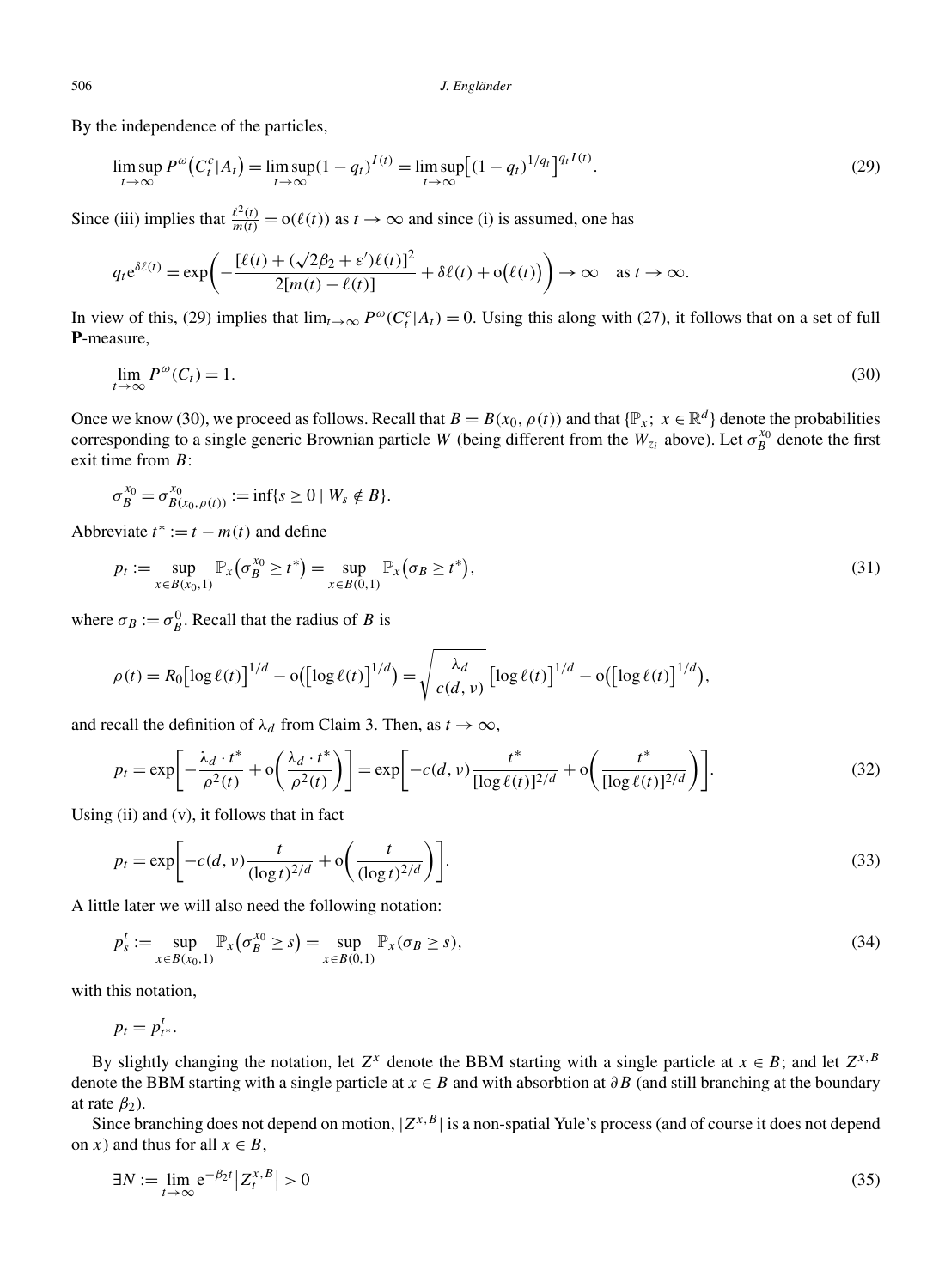almost surely (see Theorems III.7.1–2 in [1]).

Note that some particles of  $Z^x$  may re-enter *B* after exiting, whereas for  $Z^{x,B}$  that may not happen. Thus, by a simple coupling argument, one has that for all  $t \ge 0$ , the random variable  $|Z_t^x(B)|$  is stochastically larger than  $|Z_t^{x,B}(B)|$ .

Recall that our goal is to show (24), and recall also (31) and (33). In fact, we will prove the following, somewhat stronger version of (24): we will show that if the function  $\gamma$  : [0, ∞)  $\rightarrow$  [0, ∞) satisfies  $\lim_{t\to\infty}\gamma_t=0$ , then on a set of full **P**-measure, *t*<br> *t*= *version*<br> **P**-measu<br>  $\lim_{t\to\infty} P^{\omega}$  (

$$
\lim_{t \to \infty} P^{\omega} (|Z_t| < \gamma_t \cdot e^{\beta_2 t^*} p_t) = 0. \tag{36}
$$

Recalling  $t^* = t - m(t)$ , and setting

$$
\lim_{t \to \infty} P^{\infty}(|Z_t| < \gamma_t \cdot e^{\rho_2 t} \quad p_t) = 0.
$$
\n
$$
\lim_{t \to \infty} t^* = t - m(t), \text{ and setting}
$$
\n
$$
\gamma_t := \exp\left(m(t) - \varepsilon \frac{t}{(\log t)^{2/d}}\right) \quad \text{for } t \ge t_0 > e,
$$

a simple computation shows that (36) yields (24). Note that this particular  $\gamma$  satisfies  $\lim_{t\to\infty} \gamma_t = 0$  because of the condition (v) on the function *m*.

By the comparison between  $|Z_t^x(B)|$  and  $|Z_t^{x,B}(B)|$  (discussed in the paragraph after (35)) along with (30) and the Markov property applied at time  $m(t)$ , we have that on the function *m*.<br>
mparison between  $|Z_t^x(B)|$  and  $|Z_t^{x,B}(B)|$  (discussed in the p<br>
erty applied at time *m*(*t*), we have that<br>  $(|Z_t| < \gamma_t \cdot e^{\beta_2 t^*} p_t) \le \lim_{t \to \infty} \sup_{t \to \infty} P(|Z_{t^*}^{x,B}(B)| < \gamma_t \cdot e^{\beta_2 t^*} p_t)$ 

$$
\lim_{t\to\infty}P(|Z_t|<\gamma_t\cdot e^{\beta_2t^*}p_t)\leq \lim_{t\to\infty}\sup_{x\in B}P(|Z_{t^*}^{x,B}(B)|<\gamma_t\cdot e^{\beta_2t^*}p_t).
$$

Consider now the  $J(x, t) := |Z_{t^*}^{x, B}|$  many Brownian paths starting at  $x \in B$ , which are correlated through common ancestry, and let us denote them by  $W_1, \ldots, W_{J(x,t)}$ . Let now

$$
n_t^x := \sum_{i=1}^{J(x,t)} 1_{A_i},
$$
  

$$
A_i := \{W_i(s) \in
$$

where

$$
A_i := \big\{ W_i(s) \in B, \ \forall 0 \le s \le t \big\}.
$$

Then we have to show that

$$
L := \lim_{t \to \infty} \sup_{x \in B} P\left(n_t^x < \gamma_t \cdot e^{\beta_2 t^*} p_t\right) = 0. \tag{37}
$$

Clearly, for all  $x \in B$ ,

$$
L = \lim_{t \to \infty} \sup_{x \in B} P\left(\frac{n_t^x}{Ne^{\beta_2 t^*}} < \frac{\gamma_t p_t}{N}\right)
$$
  
\n
$$
\leq \lim_{t \to \infty} \sup_{x \in B} \left[ P\left(\frac{n_t^x}{Ne^{\beta_2 t^*}} < \frac{1}{2}p_t\right) + P(N \le 2\gamma_t) \right].
$$
\n(38)

Using the fact that  $\lim_{t\to\infty} \gamma_t = 0$  and that *N* is almost surely positive,

$$
\lim_{t\to\infty} P(N \leq 2\gamma_t) = 0;
$$

hence it is enough to show that

$$
\lim_{t \to \infty} \sup_{x \in B} P\left(\frac{n_t^x}{N e^{\beta_2 t^*}} < \frac{1}{2} p_t\right) = 0. \tag{39}
$$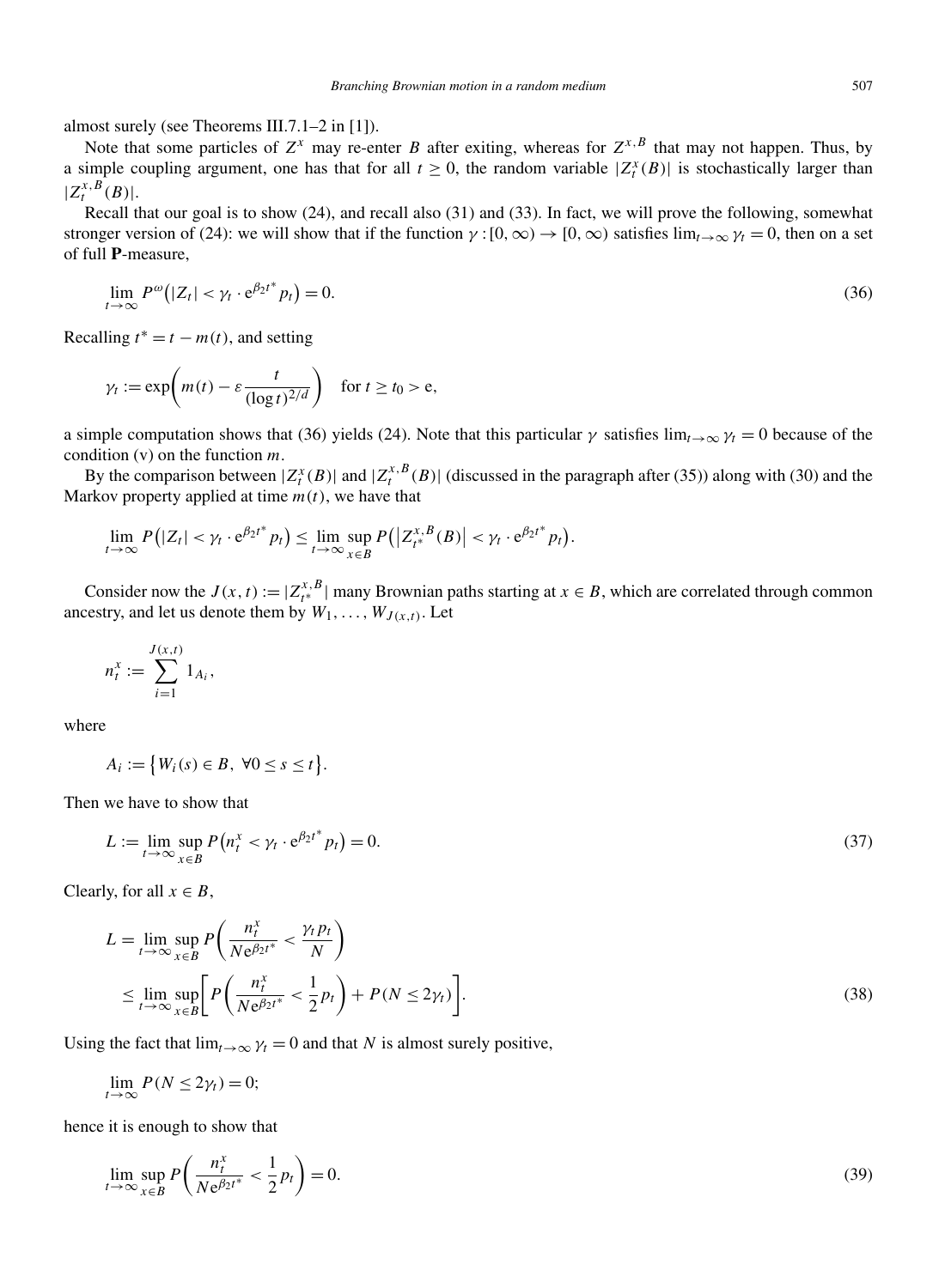The strategy for the rest of the proof is conditioning on the value of the positive random variable *N* and then using Chebysev's inequality, for which we will have to carry out some variance calculations. Since the particles are correlated through common ancestry, we will have to handle the distribution of the splitting time of the most common ancestor of two generic particles. Doing so, we will prove a lemma, while some further computations will be deferred to Appendix B.

Let *R* denote the law of *N* and define the conditional laws

$$
P^y(\cdot) := P(\cdot | N = y), \quad y > 0.
$$

Then

$$
P\left(\frac{n_t^x}{Ne^{\beta_2 t^*}} < \frac{1}{2}p_t\right) = \int_0^\infty R(\mathrm{d}y) \, P^y\left(\frac{n_t^x}{ye^{\beta_2 t^*}} < \frac{1}{2}p_t\right).
$$
\ne the conditional probabilities

\n
$$
\widetilde{P}^y(\cdot) := P^y(\cdot || Z_{t,x}^B| \ge \mu_t) = P(\cdot | N = y, | Z_{t,x}^B| \ge \mu_t),
$$

Define the conditional probabilities

$$
\widetilde{P}^y(\cdot) := P^y\big(\cdot \big|\big| Z_{t,x}^B\big| \ge \mu_t\big) = P\big(\cdot | N = y, \big| Z_{t,x}^B\big| \ge \mu_t\big), \quad y > 0,
$$

where  $\mu_t = \mu_{t,y} := \left[\frac{3y}{4} e^{\beta_2 t^*}\right]$ . Recall that (31) defines  $p_t$  by taking supremum over *x* and that  $|Z_t^{x,B}|$  in fact does not depend on *x*. One has  $R_t = \mu_{t,y} := \left\lfloor \frac{3y}{4} e^{\beta_2 t^*} \right\rfloor$ . Recall that<br>on *x*. One has<br> $\left( \frac{n_t^x}{N} \frac{1}{8t^{1+x}} \right) \le \int_0^\infty R(\mathrm{d}y)$  $\mathcal{C}$ 

$$
P\left(\frac{n_t^x}{N e^{\beta_2 t^*}} < \frac{1}{2} p_t\right) \le \int_0^\infty R(\mathrm{d}y) \bigg[ \widetilde{P}^y \left(\frac{n_t^x}{y e^{\beta_2 t^*}} < \frac{1}{2} p_t\right) + P^y \left(e^{-\beta_2 t^*} |Z_t^{x,B}| < \frac{3}{4} y\right) \bigg].\tag{40}
$$

As far as the second term of the integrand in (40) is concerned, the limit in (35) implies that

$$
\left(\frac{1}{N e^{\beta_2 t^*}} - \frac{2^{Pt}}{2^{Pt}}\right) - \int_0^{R(x,y)} \left(\frac{1}{N e^{\beta_2 t^*}} - \frac{2^{Pt}}{2^{Pt}}\right)^{1/2} \left(\frac{1}{N e^{\beta_2 t^*}}\right)^{1/2}
$$
\n
$$
\text{or as the second term of the integrand in (40) is concerned, the limit in (35) implies}
$$
\n
$$
\lim_{t \to \infty} \int_{\mathbb{R}} R(\text{d}y) \, P^y \left(e^{-\beta_2 t^*} |Z_t^{x,B}| < \frac{3}{4}y\right) = \lim_{t \to \infty} P\left(e^{-\beta_2 t^*} |Z_t^{x,B}| < \frac{3}{4}y\right) = 0.
$$

Let us now concentrate on the first term of the integrand in (40). In fact, it is enough to prove that for each fixed  $K > 0$ , `at

It is now concentrate on the first term of the integrand in (40). In fact, it is enough to prove that for each fixed

\n\n
$$
\lim_{t \to \infty} \int_{1/K}^{\infty} R(\mathrm{d}y) \, \widetilde{P}^y \left( \frac{n_t^x}{y e^{\beta_2 t^*}} < \frac{1}{2} p_t \right) = 0.
$$
\n

\n(41)

Indeed, once we know (41), we can write

d, once we know (41), we can write  
\n
$$
\lim_{t \to \infty} \int_0^{\infty} R(\mathrm{d}y) \widetilde{P}^y \left( \frac{n_t^x}{y e^{\beta_2 t^*}} < \frac{1}{2} p_t \right)
$$
\n
$$
\leq \lim_{t \to \infty} \int_1^{\infty} R(\mathrm{d}y) \widetilde{P}^y \left( \frac{n_t^x}{y e^{\beta_2 t^*}} < \frac{1}{2} p_t \right) + R \left( \left[ 0, \frac{1}{K} \right] \right) = R \left( \left[ 0, \frac{1}{K} \right] \right).
$$
\n(42)

Since this is true for all  $K > 0$ , thus letting  $K \uparrow \infty$ ,

$$
-t \to \infty \int_{1/K} \left( \int_{y e^{\beta_2 t^*}}^{y e^{\beta_2 t^*}} 2^{T^*} \right)
$$
  
this is true for all  $K > 0$ , thus letting  $K \uparrow$   

$$
\lim_{t \to \infty} \int_0^\infty R(\mathrm{d}y) \widetilde{P}^y \left( \frac{n_t^x}{y e^{\beta_2 t^*}} < \frac{1}{2} p_t \right) = 0.
$$

Returning to (41), let us pick randomly  $\mu_t$  many points out of the  $J(x, t)$  many particles – this is almost surely possible under  $\tilde{P}$ <sup>y</sup>. (Again, 'randomly' means that the way we pick the particles is independent of their genealogy and their spatial position.) Let us denote the collection of these  $\mu_t$  many particles by  $M_t$ . Define  $\widetilde{P}^{y}$ . (Aga<br>position.)<br> $\widetilde{t}^{x} := \sum$ 

$$
\widehat{n}_t^x := \sum_{i \in M_t} 1_{A_i}.
$$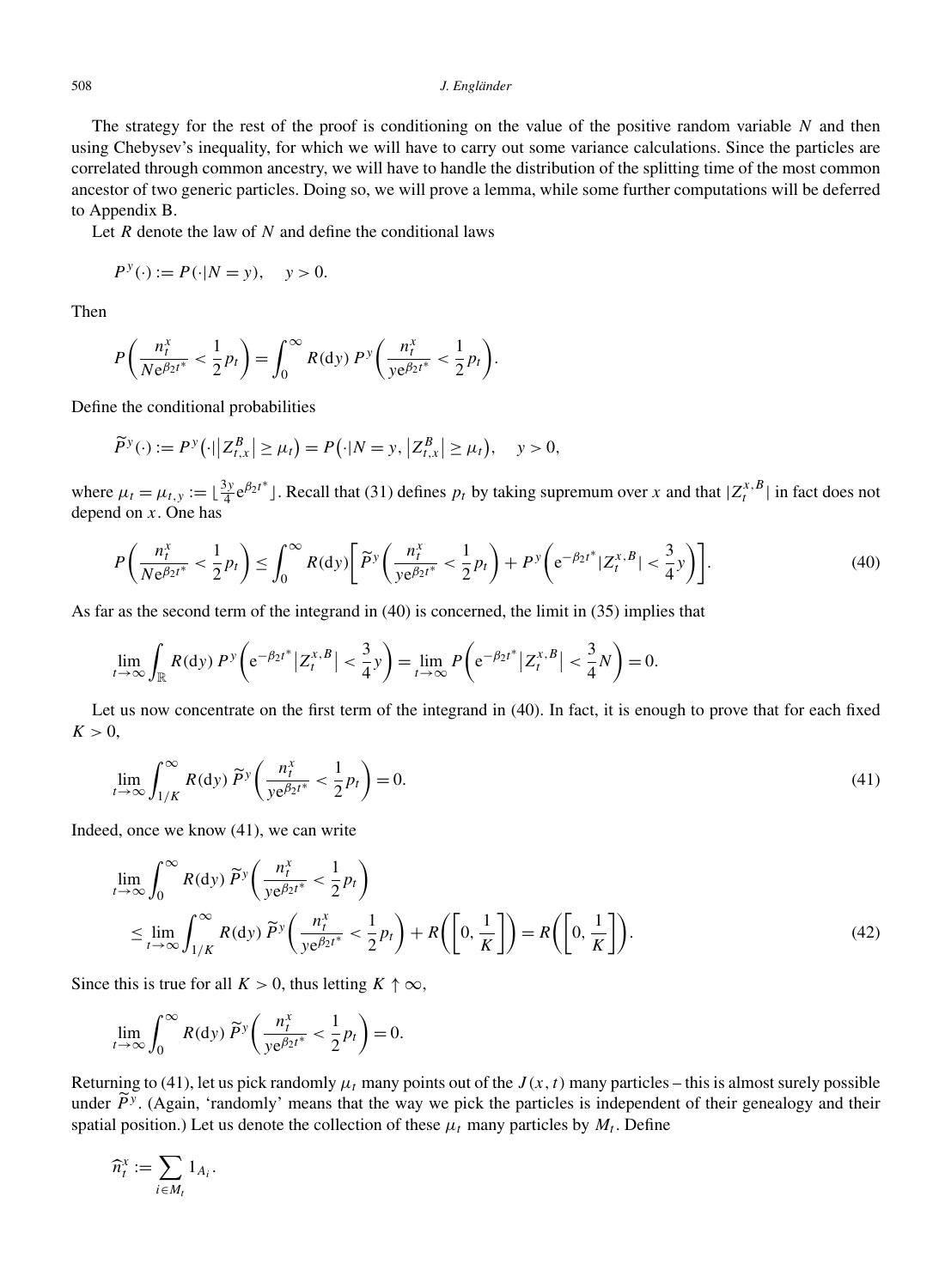Then, one has

one has  
\n
$$
\widetilde{P}^y \left( \frac{n_t^x}{y e^{\beta_2 t^*}} < \frac{1}{2} p_t \right) \le \widetilde{P}^y \left( \frac{\widehat{n}_t^x}{y e^{\beta_2 t^*}} < \frac{1}{2} p_t \right).
$$
\n(43)

We are going to use Chebyshev's inequality and therefore we now calculate the variance. Recall that  $p_t = \sup_{x \in B(0,1)} \mathbb{P}_x(\sigma_B \ge t^*)$ . Using that for  $x \in B(0, 1)$ ,<br>  $\mathbb{P}_x(\sigma_B \ge t) - [\mathbb{P}_x(\sigma_B \ge t)]^2 \le \mathbb{P}_x(\sigma_B \ge t) \le \mathbb{P}_x$ sup<sub>*x*∈*B*(0*,* 1)</sub>  $\mathbb{P}_x$ (*σB* ≥ *t*<sup>\*</sup>). Using that for *x* ∈ *B*(0*,* 1),

$$
\mathbb{P}_x(\sigma_B \geq t) - \big[\mathbb{P}_x(\sigma_B \geq t)\big]^2 \leq \mathbb{P}_x(\sigma_B \geq t) \leq \mathbb{P}_x(\sigma_B \geq t^*) \leq p_t,
$$

one has

$$
\begin{aligned} \n\widetilde{\mathbb{E}}_{x} \left( \partial_{B} Z(t) - \mu_{x} \left( \partial_{B} Z(t) \right) \right) &\leq \mathbb{E}_{x} \left( \partial_{B} Z(t) \right) \leq \mathbb{E}_{x} \left( \partial_{B} Z(t) \right) \leq \mathbb{E}_{x} \left( \partial_{B} Z(t) \right) \leq \mathbb{E}_{x} \left( \partial_{B} Z(t) \right) \leq \mathbb{E}_{x} \left( \partial_{B} Z(t) \right) \leq \mathbb{E}_{x} \left( \partial_{B} Z(t) \right) \leq \mathbb{E}_{x} \left( \partial_{B} Z(t) \right) \leq \mathbb{E}_{x} \left( \partial_{B} Z(t) \right) \leq \mathbb{E}_{x} \left( \partial_{B} Z(t) \right) \leq \mathbb{E}_{x} \left( \partial_{B} Z(t) \right) \leq \mathbb{E}_{x} \left( \partial_{B} Z(t) \right) \leq \mathbb{E}_{x} \left( \partial_{B} Z(t) \right) \leq \mathbb{E}_{x} \left( \partial_{B} Z(t) \right) \leq \mathbb{E}_{x} \left( \partial_{B} Z(t) \right) \leq \mathbb{E}_{x} \left( \partial_{B} Z(t) \right) \leq \mathbb{E}_{x} \left( \partial_{B} Z(t) \right) \leq \mathbb{E}_{x} \left( \partial_{B} Z(t) \right) \leq \mathbb{E}_{x} \left( \partial_{B} Z(t) \right) \leq \mathbb{E}_{x} \left( \partial_{B} Z(t) \right) \leq \mathbb{E}_{x} \left( \partial_{B} Z(t) \right) \leq \mathbb{E}_{x} \left( \partial_{B} Z(t) \right) \leq \mathbb{E}_{x} \left( \partial_{B} Z(t) \right) \leq \mathbb{E}_{x} \left( \partial_{B} Z(t) \right) \leq \mathbb{E}_{x} \left( \partial_{B} Z(t) \right) \leq \mathbb{E}_{x} \left( \partial_{B} Z(t) \right) \leq \mathbb{E}_{x} \left( \partial_{B} Z(t) \right) \leq \mathbb{E}_{x} \left( \partial_{B} Z(t) \right) \leq \mathbb{E}_{x} \left( \partial_{B} Z(t) \right) \leq \
$$

where  $K(t, x) := \{(i, j): i \neq j, 1 \leq i, j \leq \mu_t\}$ . Now observe that

$$
\mu_t(\mu_t - 1)
$$
  
\n
$$
K(t, x) := \{(i, j): i \neq j, 1 \leq i, j \leq \mu_t\}.
$$
 Now observe that  
\n
$$
\frac{\sum_{i,j \in K(t, x)} \widetilde{\text{cov}}^y(1_{A_i}, 1_{A_j})}{\mu_t(\mu_t - 1)} = \mathbf{E} \widetilde{\text{cov}}^y(1_{A_i}, 1_{A_j}) = \left(\mathbf{E} \otimes \widetilde{P}^y\right)(A_i \cap A_j) - p_t^2,
$$

where under **P** the pair  $(i, j)$  is chosen randomly and uniformly over the  $\mu_t(\mu_t - 1)$  many possible pairs.

Let  $Q^{t,y}$  and  $Q^{(t)}$  denote the distribution of the splitting time of the most recent common ancestor of the *i*th and the *j*th particle under  $\widetilde{P}$ <sup>*y*</sup> and under  $\widetilde{P}$ , respectively. By the Markov property applied at this splitting time *s*, one has *t* $Q^{t,y}$  and  $Q^{(t)}$  denote the distribution of the splitting time of the particle under  $\widetilde{P}^y$  and under  $\widetilde{P}$ , respectively. By the Markov p<br>  $(\mathbf{E} \otimes \widetilde{P}^y)(A_i \cap A_j) = p_t \int_0^t \int_{-\infty}^t p_{t-s,x}^t \widetilde{p}^{(t)}(0$ nd<br>le<br>y

$$
\left(\mathbf{E}\otimes\widetilde{P}^y\right)(A_i\cap A_j)=p_t\int_{s=0}^t\int_B p_{t-s,x}^t\widetilde{p}^{(t)}(0,s,\mathrm{d}x)\ Q^{t,y}(\mathrm{d}s).
$$

where

$$
J_s = 0 \, J \, B
$$
  

$$
\widetilde{p}^{(t)}(0, t, dx) := \mathbb{P}_0(W_t \in dx | W_z \in B, \ z \le t).
$$

By the Markov property applied at time *s*,

e Markov property applied at tin  

$$
p_s^t \int_B p_{t-s,x}^t \widetilde{p}^{(t)}(0, s, dx) = p_t,
$$

and thus

$$
(\mathbf{E} \otimes \widetilde{P}^y)(A_i \cap A_j) = p_t \int_{s=0}^t \frac{p_t}{p_s^t} Q^{t,y}(\mathrm{d}s).
$$
  
since  

$$
\widetilde{\text{Var}}^y(\widehat{n}_t^x) \le \mu_t (p_t - p_t^2) + \mu_t (\mu_t - 1) p_t^2 \cdot (1 - p_t^2)
$$

Hence

$$
\widetilde{\text{Var}}^{y}(\widehat{n}_{t}^{x}) \le \mu_{t}(p_{t} - p_{t}^{2}) + \mu_{t}(\mu_{t} - 1)p_{t}^{2} \cdot (I_{t} - 1),
$$
\n
$$
I_{t} := \int_{0}^{\infty} [p_{s}^{t}]^{-1} Q^{t,y}(\text{d}s).
$$
\n(44)

where

$$
I_t := \int_{s=0}^{\infty} [p_s^t]^{-1} Q^{t,y}(\mathrm{d} s).
$$

Note that this estimate is uniform in *x* (see the definition of  $p_t$  in (31)). Define also

$$
I_t := \int_{s=0}^{t} [P_s] \quad \mathcal{Q} \quad \text{(a.s.)}.
$$
  
that this estimate is uniform  

$$
J_t := \int_{s=0}^{\infty} [P_s^t]^{-1} Q^{(t)}(\text{d}s).
$$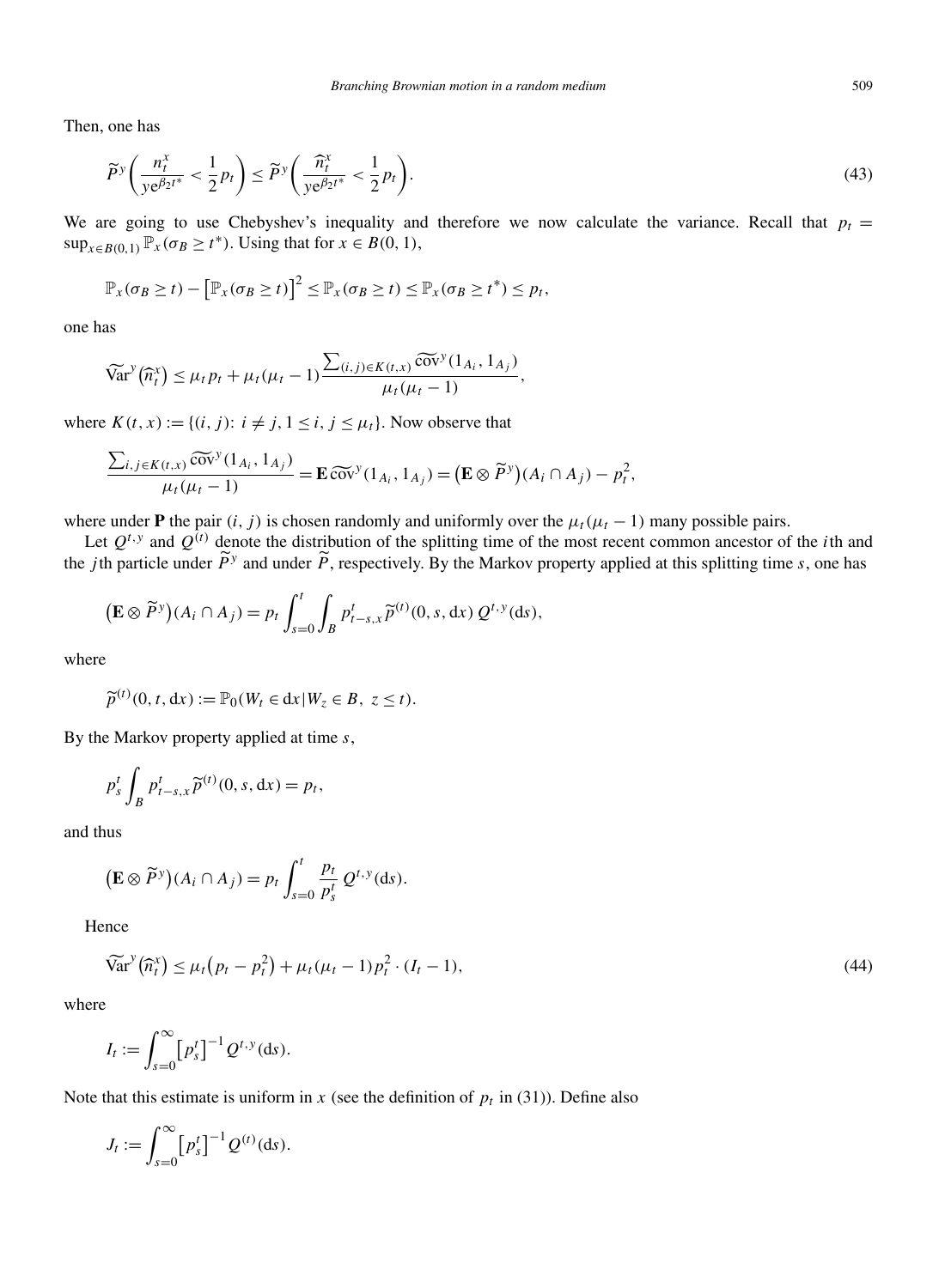# **Lemma 11.**

$$
\lim_{t \to \infty} J_t = 1. \tag{45}
$$

The proof of this lemma is deferred to the end of this section. "  $\text{red}$  to the end

Once we know (45), we proceed as follows. Using Chebyshev's inequality, one has

\n For a specific function, we have:\n 
$$
\widetilde{P}^y \left( \frac{\widehat{n}_t^x}{y e^{\beta_2 t^*}} < \frac{1}{2} p_t \right) \leq \widetilde{P}^y \left( \left| \widehat{n}_t^x - E^y \widehat{n}_t^x \right| > \frac{1}{4} p_t y e^{\beta_2 t^*} \right) \leq 16 \frac{\widetilde{\text{Var}}^y(\widehat{n}_t^x)}{p_t^2 y^2 e^{2\beta_2 t^*}}.
$$
\n

By (44), we can continue the estimate by

$$
\left( y e^{p_2 t} \right)^2 + \left( y e^{p_1 t} \right)^2 + \left( y e^{p_2 t} \right)^2
$$
\n
$$
\leq 16 \left[ \frac{\mu_t p_t}{p_t^2 y^2 e^{2\beta_2 t^*}} + \frac{1}{2} \mu_t (\mu_t - 1) \cdot y^{-2} e^{-2\beta_2 t^*} \cdot (I_t - 1) \right].
$$

Writing out *μ<sub>t</sub>*, integrating against *R(dy)*, and using that the lower limit in the integral is  $1/K$ , one obtains the upper estimate<br>  $\int_{0}^{\infty} P(t) \sqrt{n_t^x}$   $1$ estimate

$$
\int_{1/K}^{\infty} R(\mathrm{d}y) \, \widetilde{P}^y \bigg( \frac{\widehat{n}_t^x}{y \mathrm{e}^{\beta_2 t^*}} < \frac{1}{2} p_t \bigg) \leq 12 K p_t^{-1} \mathrm{e}^{-\beta_2 t^*} + \int_{1/K}^{\infty} R(\mathrm{d}y) \frac{1}{2} \mu_t (\mu_t - 1) \cdot y^{-2} \mathrm{e}^{-2\beta_2 t^*} \cdot (I_t - 1).
$$
\n
$$
(46)
$$

(Recall that  $I_t$  in fact depends on *y*.) Since  $\lim_{t\to\infty} p_t e^{\beta_2 t^*} = \infty$ , thus the first term on the right-hand side of (46) tends to zero as  $t \to \infty$ . Recall now that  $\mu_t := \lfloor \frac{3y e^{\beta_2 t}}{4} \rfloor$ . As far as the second term of (46) is concerned, it is easy to see that it also tends to zero as  $t \to \infty$ , provided to zero as<br>at it also t<br> $\lim_{t\to\infty}\int_0^\infty$ 

$$
\lim_{t \to \infty} \int_0^\infty R(\mathrm{d}y)(I_t - 1) = 0.
$$

 $\lim_{t \to \infty} \int_0^{\infty} R(\mathrm{d}y)(I_t - 1) = 0.$ <br>But  $\int_0^{\infty} R(\mathrm{d}y)(I_t - 1) = J_t - 1$  and so we are finished by recalling (45). Hence (41) follows. This completes the proof of the lower estimate in Theorem 1.

# *6.2.4. Proof of Lemma 11* Since  $J_t \geq 1$ , thus it is enough to prove that

# $\limsup_{t\to\infty} J_t \leq 1.$

For  $r > 0$  we denote by  $\lambda_r^* := \lambda_c(\frac{1}{2}\Delta, B(0, r))$  the principal eigenvalue of  $\frac{1}{2}\Delta$  on  $B(0, r)$ . Since  $\lambda_r^*$  tends to zero as *r* ↑ ∞ we can pick an *R* > 0 such that  $-\lambda_R^* < \beta_2$ . Let us fix this *R* for the rest of the proof.

Let us also fix  $t > 0$  for a moment. From the probabilistic representation of the principal eigenvalue (see Chapter 4 in [32]) we conclude the following: for  $\hat{\varepsilon} > 0$  fixed there exists a  $T(\hat{\varepsilon})$  such that for  $s \geq T(\hat{\varepsilon})$ ,

 $\log p_s^t \geq (\lambda_{\rho(t)} - \hat{\varepsilon})s.$ 

Hence, for  $\hat{\varepsilon} > 0$  small enough  $(\hat{\varepsilon} < -\lambda_R^*)$  and for all *t* satisfying  $\lambda_{\rho(t)} \ge \lambda_R^* + \hat{\varepsilon}$  (recall that  $\lim_{t \to \infty} \rho(t) = \infty$ ) and  $s \geq T(\hat{\varepsilon}, t),$ 

$$
\log p_s^t \ge \lambda_R^* \cdot s. \tag{47}
$$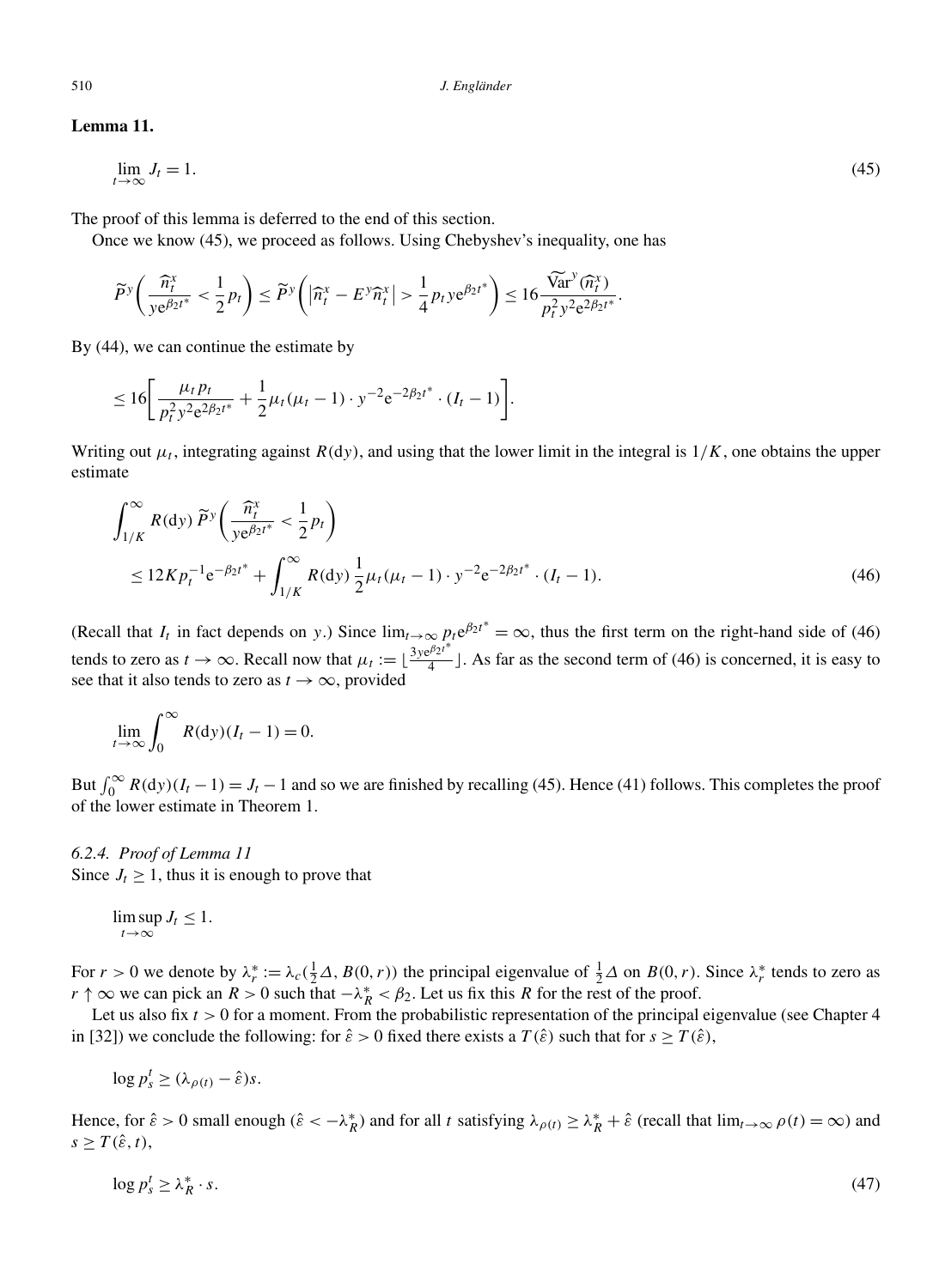Note that  $T(\hat{\varepsilon}, t)$  can be chosen uniformly in *t* because<sup>5</sup> lim<sub> $t\to\infty$ </sub>  $\rho(t) = \infty$ , and so we will simply write  $T(\hat{\varepsilon})$ . Furthermore, clearly,  $T(\hat{\varepsilon})$  can be chosen in such a way that

$$
\lim_{\hat{\varepsilon}\downarrow 0} T(\hat{\varepsilon}) = \infty. \tag{48}
$$

Depending on  $\hat{\varepsilon}$  let us break the integral into two parts:

$$
J_t = \int_{s=0}^{T(\hat{\varepsilon})} \left[ p_s^t \right]^{-1} Q^{(t)}(\mathrm{d}s) + \int_{s=T(\hat{\varepsilon})}^t \left[ p_s^t \right]^{-1} Q^{(t)}(\mathrm{d}s) =: J_t^{(1)} + J_t^{(2)}.
$$

We are going to control the two terms separately. *Controlling*  $J_t^{(1)}$ : We show that

There exists the limit 
$$
\lim_{t \to \infty} J_t^{(1)} \le 1
$$
. (49)

First, it is easy to check that for all  $t > 0$ ,  $Q^{(t)}$ (ds) is absolutely continuous, i.e.  $Q^{(t)}$ (ds) =  $g^{(t)}(s)$  ds with some  $g^{(t)} > 0$ . So sy to check that for all  $t > 0$ ,  $Q^{(t)}$ 

$$
J_t^{(1)} = \int_{s=0}^{T(\hat{\varepsilon})} \left[ p_s^t \right]^{-1} Q^{(t)}(\mathrm{d}s) = \int_{s=0}^{T(\hat{\varepsilon})} \left[ p_s^t \right]^{-1} g^{(t)}(s) \, \mathrm{d}s.
$$

Evidently, one has  $[p^t]^{-1} \downarrow$  as  $t \to \infty$ . Also, since  $Q^{(t)}([a, b])$  is monotone non-increasing in *t* for  $0 \le a \le b$ , therefore  $g^{(t)}(\cdot)$  is also monotone non-increasing in *t*. Hence, by monotone convergence,

\n (or 
$$
g^{(t)}(\cdot)
$$
 is also monotone non-increasing in *t*. Hence, by monotone converge.\n

\n\n (a, b) is monotone non-zero.\n

\n\n (a, b) is monotone non-zero.\n

\n\n (b) If  $g^{(t)}(\cdot)$  is also monotone non-increasing in *t*. Hence, by monotone converges.\n

\n\n
$$
\lim_{t \to \infty} J_t^{(1)} = \int_{s=0}^{T(\hat{\varepsilon})} g(s) \, ds = \lim_{t \to \infty} \int_{s=0}^{T(\hat{\varepsilon})} g^{(t)}(s) \, ds \leq \lim_{t \to \infty} \int_{s=0}^{t} g^{(t)}(s) \, ds = 1,
$$
\n

where  $g := \lim_{t \to \infty} g^{(t)}$ . *Controlling*  $J_t^{(2)}$ : Recall that

$$
\log p_s^t \ge \lambda_R^* \cdot s, \quad \forall s \ge T(\hat{\varepsilon}). \tag{50}
$$

Thus,

$$
\log p_s^t \ge \lambda_R^* \cdot s, \quad \forall s \ge T(\hat{\varepsilon}).
$$
\n
$$
J_t^{(2)} \le \int_{T(\hat{\varepsilon})}^t \exp(-\lambda_R^* \cdot s) Q^{(t)}(\text{d}s).
$$

We will show that

$$
J_t^{(2)} \leq \int_{T(\hat{\varepsilon})} \exp(-\lambda_R^* \cdot s) Q^{(t)}(\text{d}s).
$$
  
ill show that  

$$
\lim_{\hat{\varepsilon} \downarrow 0} \lim_{t \to \infty} \int_{T(\hat{\varepsilon})}^t \exp(-\lambda_R^* \cdot s) Q^{(t)}(\text{d}s) = \lim_{\hat{\varepsilon} \downarrow 0} \lim_{t \to \infty} \int_{T(\hat{\varepsilon})}^t e^{-(\lambda_R^* + \beta_2)s} e^{\beta_2 s} Q^{(t)}(\text{d}s) = 0.
$$
 (51)

Recall that  $0 < \beta_2 + \lambda_R^*$ . In order to verify (51), we will show that given  $t_0 > 0$  there exists some  $0 < K = K(t_0)$  with the property that

$$
g^{(t)}(s) \le Kse^{-\beta_2 s}, \quad \text{for } t > t_0, s \in [t_0, t].
$$
\n(52)

Indeed, it will then follow that

$$
g^{(t)}(s) \leq Kse^{-\beta_2 s}, \quad \text{for } t > t_0, s \in [t_0, t].
$$
  
d, it will then follow that  

$$
\lim_{\hat{\varepsilon} \downarrow 0} \lim_{t \to \infty} \int_{T(\hat{\varepsilon})}^{t} \exp(-\lambda_R^* \cdot s) Q^{(t)}(\text{d}s) = \lim_{T(\hat{\varepsilon}) \to \infty} \lim_{t \to \infty} \int_{T(\hat{\varepsilon})}^{t} \exp(-\lambda_R^* \cdot s) g^{(t)}(s)(\text{d}s)
$$

$$
\leq K \lim_{T(\hat{\varepsilon}) \to \infty} \int_{T(\hat{\varepsilon})}^{\infty} s e^{-(\lambda_R^* + \beta_2)s}(\text{d}s) = 0.
$$

<sup>&</sup>lt;sup>5</sup>Recall that we picked a version of  $\rho(t)$  which is monotone increasing for large *t*'s.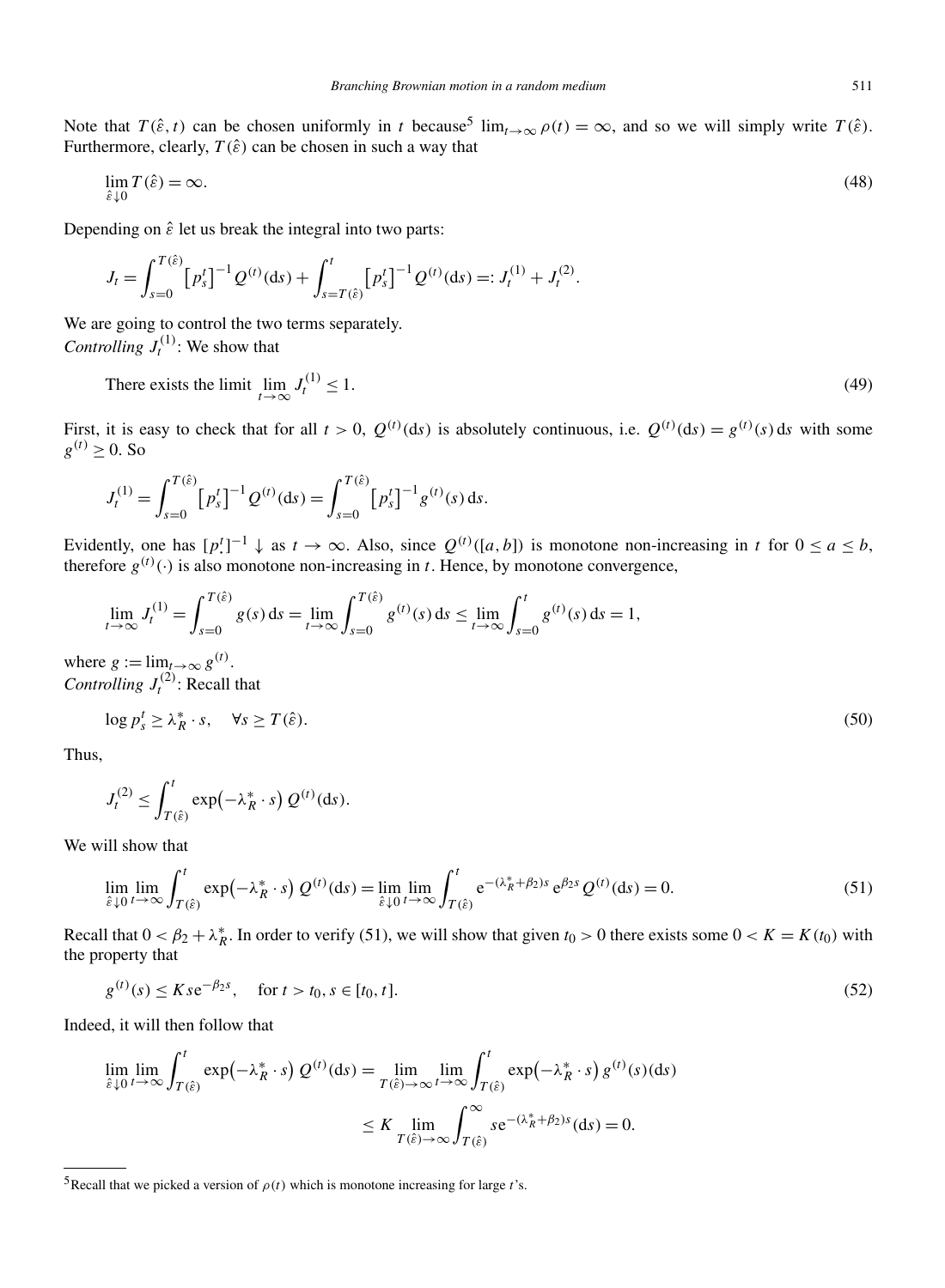Recall that  $Q^{(t)}$  corresponds to the conditional law  $P(\cdot||Z_{t,x}^B| \geq \mu_t)$ . We now claim that we can work with  $P(\cdot||Z_{t,x}^B| \ge 2)$  instead of  $P(\cdot||Z_{t,x}^B| \ge \mu_t)$ . This is because if  $Q_0^{(t)}$  corresponds to  $P(\cdot||Z_{t,x}^B| \ge 2)$ , then an easy computation reveals that for any  $\varepsilon > 0$  there exists a  $\hat{t}_0 = \hat{t}_0(\varepsilon)$  such that fo putation reveals that for any  $\varepsilon > 0$  there exists a  $\hat{t}_0 = \hat{t}_0(\varepsilon)$  such that for all  $t \ge \hat{t}_0$  and for all  $0 \le a < b$ ,

$$
\left|Q^{(t)}\big([a,b]\big)-Q_0^{(t)}\big([a,b]\big)\right|\leq 2(1+\varepsilon)Q_0^{(t)}\big([a,b]\big);
$$

thus, if

$$
Q_0^{(t)}(\text{d}s) \le Lse^{-\beta_2 s} \text{d}s \quad \text{on } [t_0, t] \text{ for } t > t_0 \tag{53}
$$

holds with some  $L > 0$ , then also

$$
Q^{(t)}(ds) = g^{(t)}(s) ds \le Kse^{-\beta_2 s} ds, \quad t > t_0 \vee \hat{t}_0, s \in [t_0, t]
$$
\n(54)

holds with  $K := L + 2(1 + \varepsilon)$ .

The bound (53) is verified in Appendix B.

It is now easy to finish the proof of (45). To make the dependence on  $\hat{\varepsilon}$  clear, let us write  $J_t^{(i)} = J_t^{(i)}(\hat{\varepsilon})$ ,  $i = 1, 2$ . Then by (49), one has that for  $all \hat{\epsilon} > 0$ ,

$$
\limsup_{t\to\infty} J_t \le 1 + \limsup_{t\to\infty} J_t^{(2)}(\hat{\varepsilon}).
$$

Hence, (51) yields

$$
\limsup_{t \to \infty} J_t \le 1 + \lim_{\hat{\varepsilon} \downarrow 0} \limsup_{t \to \infty} J_t^{(2)}(\hat{\varepsilon}) \le 1,
$$

finishing the proof of the lemma.  $\Box$ 

### **7. Some additional problems**

These problems were deferred to the section after the proofs, because the questions themselves refer to parts of the proofs.

**Problem 12.** The end of the proof for the lower estimate in Theorem 1 is basically a version of the Weak Law of Large Numbers. Using SLLN instead (and making some appropriate changes elsewhere), can one get

$$
\liminf_{t \to \infty} (\log t)^{2/d} (r_t - \beta_2) \geq -c(d, \eta) \quad \text{a.s.?}
$$

**Problem 13.** The question investigated in this paper was the (local and global) growth rate of the population. The next step can be the following: Once one knows the global population size  $|Z_t|$ , the model can be rescaled (normalized) by  $|Z_t|$ , giving a population of fixed weight. In other words, one considers the discrete probability measure valued process

$$
\widetilde{Z}_t(\cdot) := \frac{Z_t(\cdot)}{|Z_t|}.
$$

Then the question of the *shape* of the population for *Z* for large times is given by the limiting behavior of the random probability measures  $Z_t$ ,  $t \ge 0$ . (Of course, not only the particle mass has to be scaled, but also the spatial scales are interesting – see last paragraph.)

Can one for example locate a *unique dominant branch* for almost every environment, so that the total weight of its complement tends to (as  $t \to \infty$ ) zero?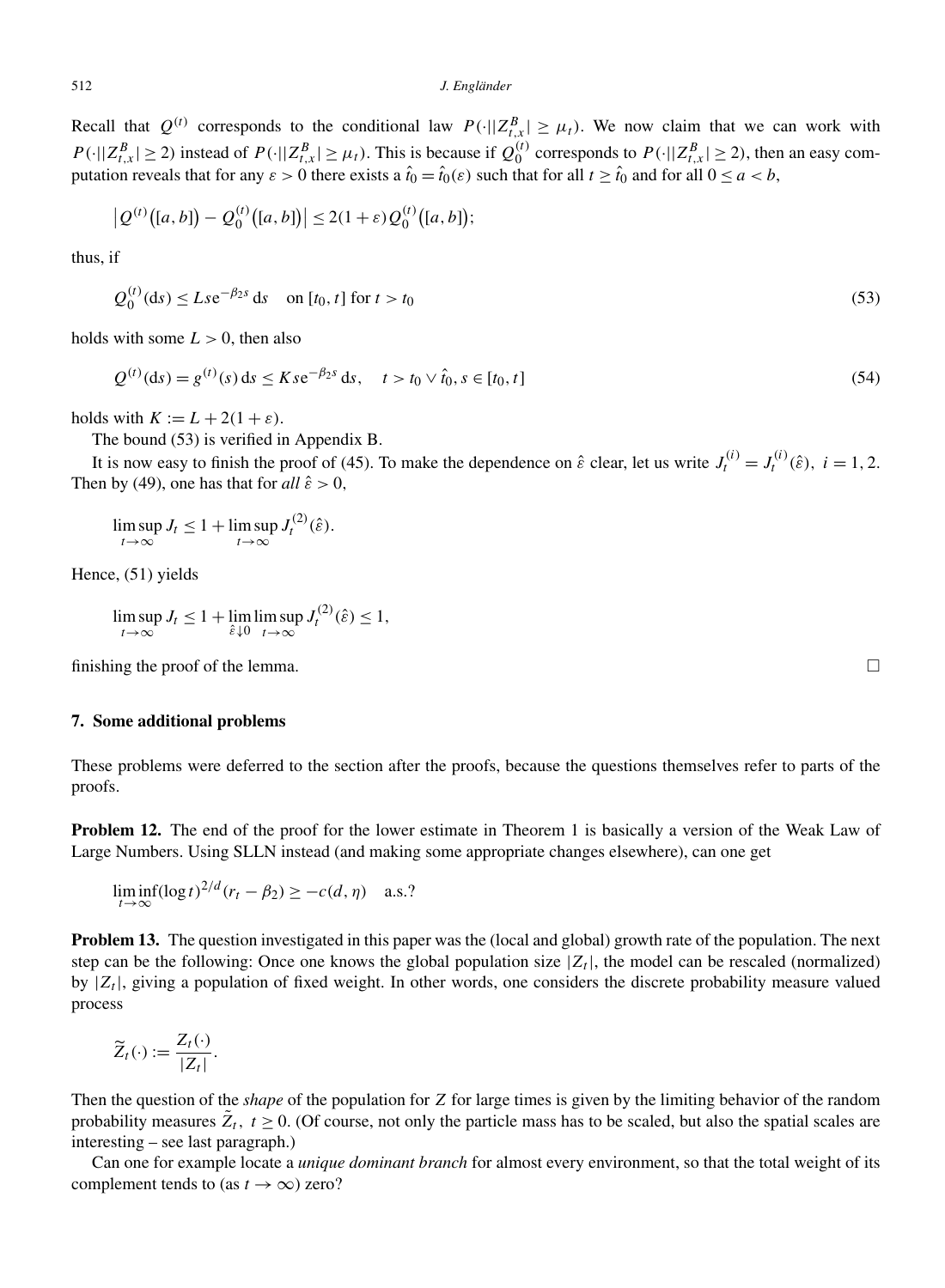The motivation for this question comes from our proof of the lower estimate for Theorem 1. It seems conceivable that for large times the 'bulk' of the population will live in a clearing within distance  $\ell(t)$  and with radius log for this question comes from<br>  $\left[\log \ell(t)\right]^{1/d} - \left[\log \log \ell(t)\right]^2$ 

$$
\rho(t) := R_0 \big[ \log \ell(t) \big]^{1/d} - \big[ \log \log \ell(t) \big]^2, \quad t \ge 0,
$$

where

$$
\lim_{t \to \infty} \ell(t) = \infty \quad \text{and} \quad \lim_{t \to \infty} \frac{\ell(t)}{t} = 0 \quad \text{but } \lim_{t \to \infty} \frac{\log t}{\log \ell(t)} = 1.
$$

# **8. Proof of Theorem 2**

#### *8.1. Preparation for the proof*

We first state an abstract lemma as follows.

**Lemma 14.** *Given the probability triple*  $(\Omega, \mathcal{F}, P)$ *, let*  $A_1, A_2, ..., A_N \in \mathcal{F}$  *be events that are positively correlated* in the following sense. If  $k \leq N$  and  $\{j_1, j_2, \ldots, j_k\} \subseteq \{1, 2, \ldots, N\}$  then  $cov(\mathbf{1}_{A_{j_1} \cap A_{j_2} \cap A_{j_3} \cdots \cap A_{j_{k-1}}}$ ,  $\mathbf{1}_{A_{j_k}}) \geq 0$ . Then n the<br>?nse. 1<br>}<br>}

$$
P\left(\bigcap_{i=1}^N A_i\right) \ge \prod_{i=1}^N P(A_i).
$$

**Proof.** We use induction on N. Let  $N = 2$ . Then  $P(A_1 \cap A_2) \ge P(A_1)P(A_2)$  is tantamount to  $cov(\mathbf{1}_{A_1}, \mathbf{1}_{A_2}) \ge 0$ .

If  $N+1$  events are positively correlated in the above sense then any subset of them is positively correlated as well. Given that the statement is true for  $N \ge 2$ , one has

$$
P\left(\bigcap_{i=1}^{N+1} A_i\right) \ge P\left(\bigcap_{i=1}^{N} A_i\right) P(A_{N+1}) \ge P(A_{N+1}) \prod_{i=1}^{N} P(A_i) = \prod_{i=1}^{N+1} P(A_i),
$$

and so the statement is true for  $N + 1$ .

**Corollary 15.** *Consider Z*, *the* (*L*,  $\beta$ )*-branching diffusion where L is a second order differential operator corresponding to the diffusion process Y on*  $\mathbb{R}^d$  *with probabilities* { $\mathbf{Q}_x$ ,  $x \in \mathbb{R}^d$ }, *and the branching rate*  $\beta = \beta(\cdot) \ge 0$  *is not identically zero*. *For t >* 0 *let Nt denote the number of particles at t and let Bt be an open set containing the origin*.  $\int_{t}^{t}$  denote the number of particles at  $t$ <br>  $\int_{t}^{t} g(t) dt = \sum_{i} \left[ Q_{0}(Y_{s} \in B_{t}, 0 \leq s \leq t) \right]^{g(t)} - o(1)$ 

*Let the function*  $g : \mathbb{R}_+ \to \mathbb{N}_+$  *be so large that*  $\lim_{t\to\infty} P(|Z_t| \leq g(t)) = 1$ . *Then the lower estimate* 

$$
P_0[\text{supp}(Z_s) \in B_t, \ 0 \le s \le t] \ge [\mathbf{Q}_0(Y_s \in B_t, \ 0 \le s \le t)]^{g(t)} - o(1)
$$

*holds*.

**Proof.** Let us label the particles in a way that does not depend on their motion. We get  $N_t$  (correlated) trajectories of *Y*:  $Y^{(i)}$ ,  $1 \le i \le N_t$ . Denote  $A_i := (Y_s^{(i)} \in B_t, 0 \le s \le t)$ . When  $N_t < g(t)$ , consider some additional (positively correlated) 'imaginary' particles – for example by taking  $g(t) - N_t$  extra copies of the first particle. We have Let us fabel the particles in a way that does not depend on their motion<br> *i*),  $1 \le i \le N_t$ . Denote  $A_i := (Y_s^{(i)} \in B_t, 0 \le s \le t)$ . When  $N_t < g(t)$ ,<br> *A*) 'imaginary' particles – for example by taking  $g(t) - N_t$  extra copies<br>  $\left[\$  $\mathbf{I}$ 

$$
P_0[\text{supp}(Z_s) \in B_t, \ 0 \le s \le t] = P_0 \left( \bigcap_{i=1}^{N_t} A_i \right) \ge P_0 \left( \bigcap_{i=1}^{g(t)} A_i \cap \{ N_t \le g(t) \} \right)
$$

$$
\ge P_0 \left( \bigcap_{i=1}^{g(t)} A_i \right) - P_0 \left( N_t > g(t) \right).
$$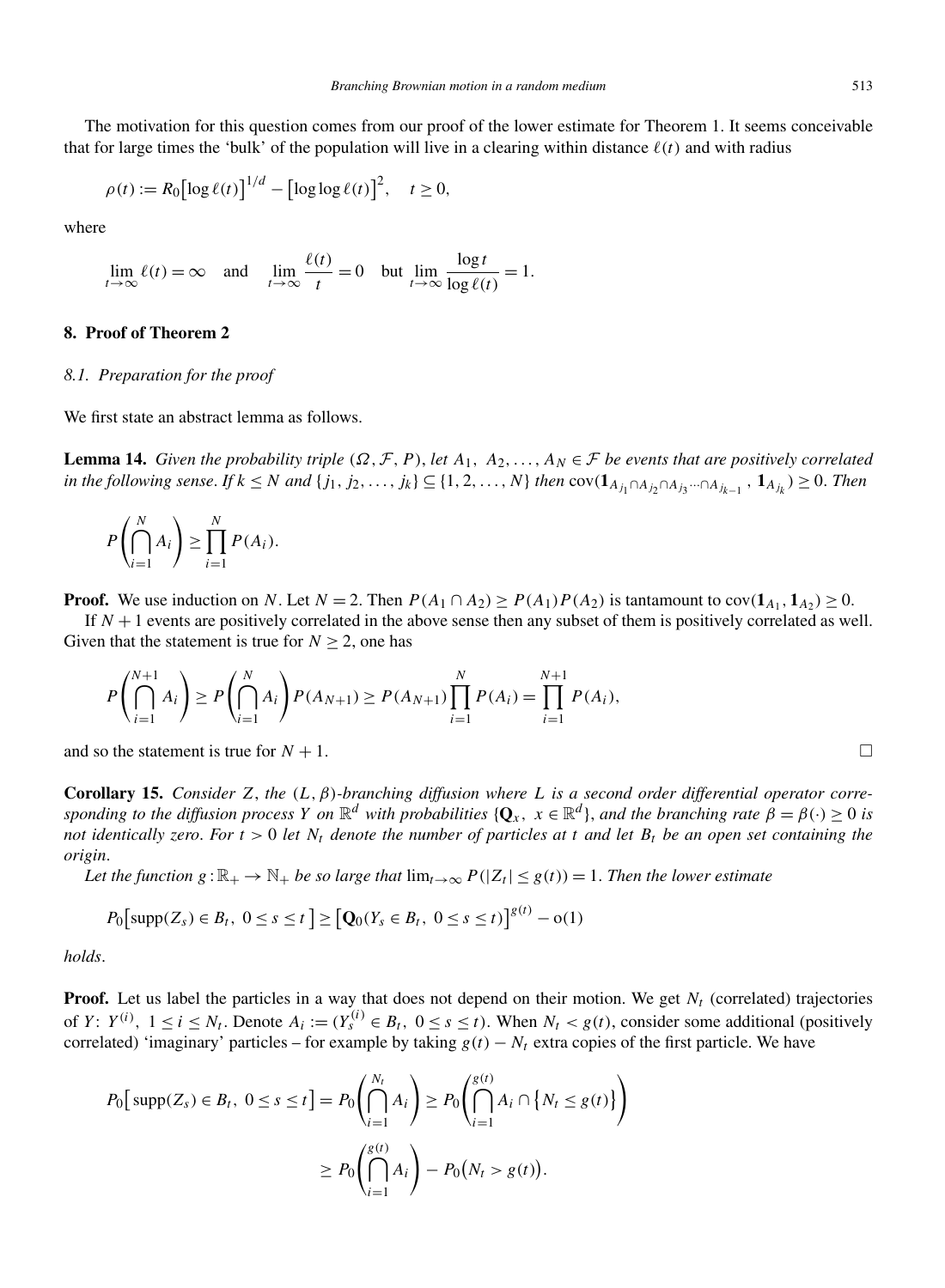It is easy to check that *A*1*, A*2*,...,Ag(t)* are positively correlated, hence one can continue the lower estimate with

easy to check that 
$$
A_1
$$
,  $A_2$ , ...,  $A_{g(t)}$  are positively correlated, hence one can continue the lower estimate with  
\n
$$
\geq \prod_{i=1}^{g(t)} P(A_i) - o(1) = [Q_0(Y_s \in B_t, 0 \leq s \leq t)]^{g(t)} - o(1).
$$

The proof is finished.  $\Box$ 

# *8.2. Proof of the theorem*

First, the equation (8) follows from the Taylor expansion  $\sqrt{1-x} = 1 - \frac{x}{2} + \mathcal{O}(x^2)$ ,  $x \approx 0$ .

For (9), recall that  $f(t) := c(d, v) \frac{t}{(\log t)^{2/d}}$  and the result on the quenched global population: there are roughly  $\exp[\beta_2 t - f(t)]$  particles by time *t*. More precisely, on a set of full **P**-measure,

$$
\lim_{t \to \infty} (\log t)^{2/d} (r_t - \beta_2) = -c(d, v) \quad \text{in } P^{\omega} \text{-probability.}
$$
\n(55)

\n
$$
\text{ticular, for all } \varepsilon > 0, \text{ as } t \to \infty,
$$
\n
$$
P^{\omega}(|Z| > e^{\beta_2 t - f(t) + \varepsilon}) = o(\log t^{-2/d})
$$
\n(56)

In particular, for all  $\varepsilon > 0$ , as  $t \to \infty$ ,

$$
\lim_{t \to \infty} (\log t)^{t - t} (r_t - p_2) = -c(a, v) \quad \text{in } P^{\infty}\text{-probability.}
$$
\n(33)

\ntricular, for all  $\varepsilon > 0$ , as  $t \to \infty$ ,

\n
$$
P^{\omega}(|Z_t| > e^{\beta_2 t - f(t) + \varepsilon}) = o(\log t^{-2/d}).
$$
\n(56)

The rest is a straightforward computation. We apply Corollary 15 with

$$
P^{\omega}(|Z_t| > e^{p_2 t - f(t) + \varepsilon})
$$
  
est is a straightforward  

$$
g(t) := |e^{\beta_2 t - f(t) + \varepsilon}|.
$$

Denote  $C_t := \{ |Z_t| \le g(t) \}$ . Using that  $\lim_{t \to \infty} P^{\omega}(C_t) = 1$  and that  $Z_t$ <br>25

$$
g(t) := [e^{b_2 t - f(t) + \varepsilon}]
$$
  
the  $C_t := \{ |Z_t| \le g(t) \}$ . Using that  $\lim_{t \to \infty} P^{\omega}(C_t) = 1$  and that  

$$
n^2(t) = 2t^2 [\beta_2 - c(d, v)(\log t)^{-2/d}]
$$
 (57)

along with Corollary 15, it follows that for **P**-almost all *ω*,

$$
n^{2}(t) = 2t^{2} \left[ \beta_{2} - c(a, v) (\log t)^{-2/\alpha} \right]
$$
  
with Corollary 15, it follows that for **P**-almost all  $\omega$ ,  

$$
P^{\omega}(A_{t}) \ge \left( 1 - \exp \left[ -\frac{n^{2}(t)}{2t} \right] \right)^{\exp[\beta_{2}t - f(t) + \varepsilon]} - o(1)
$$

$$
= \left( 1 - \exp \left[ -\beta_{2}t + f(t) \right] \right)^{\exp[\beta_{2}t - f(t) + \varepsilon]} - o(1) \longrightarrow e^{-e^{\varepsilon}}, \quad \text{as } t \to \infty.
$$

Consequently, for **P**-almost all  $\omega$ ,  $\liminf_{t\to\infty} P^{\omega}(A_t) > 0$ .

# **Appendix A. Related population models**

In this section we explain how our mathematical setting relates to models in biology.

First, one immediately has the following two biological interpretations in mind:

- (i) *Migration with unfertile areas (Population dynamics)*: Population moves in space and reproduces by binary splitting, but randomly located reproduction-suppressing areas modify the growth.
- (ii) *Fecundity selection (Genetics)*: Reproduction and mutation takes place. Certain randomly distributed genetic types have low fitness: even though they can be obtained by mutation, they themselves do not reproduce easily, unless mutation transforms them to different genetic types. In genetics this phenomenon is called '*fecundity selection*.' Of course, in this setting 'space' means the space of genetic types rather than physical space.

One question of interest is of course the (local and global) growth rate of the population. Once one knows the global population size, the model can be rescaled (normalized) by the global population size, giving a population of unit mass (somewhat similarly to the fixed size assumption in the Moran model or many other models from theoretical biology) and then the question becomes the *shape* of the population.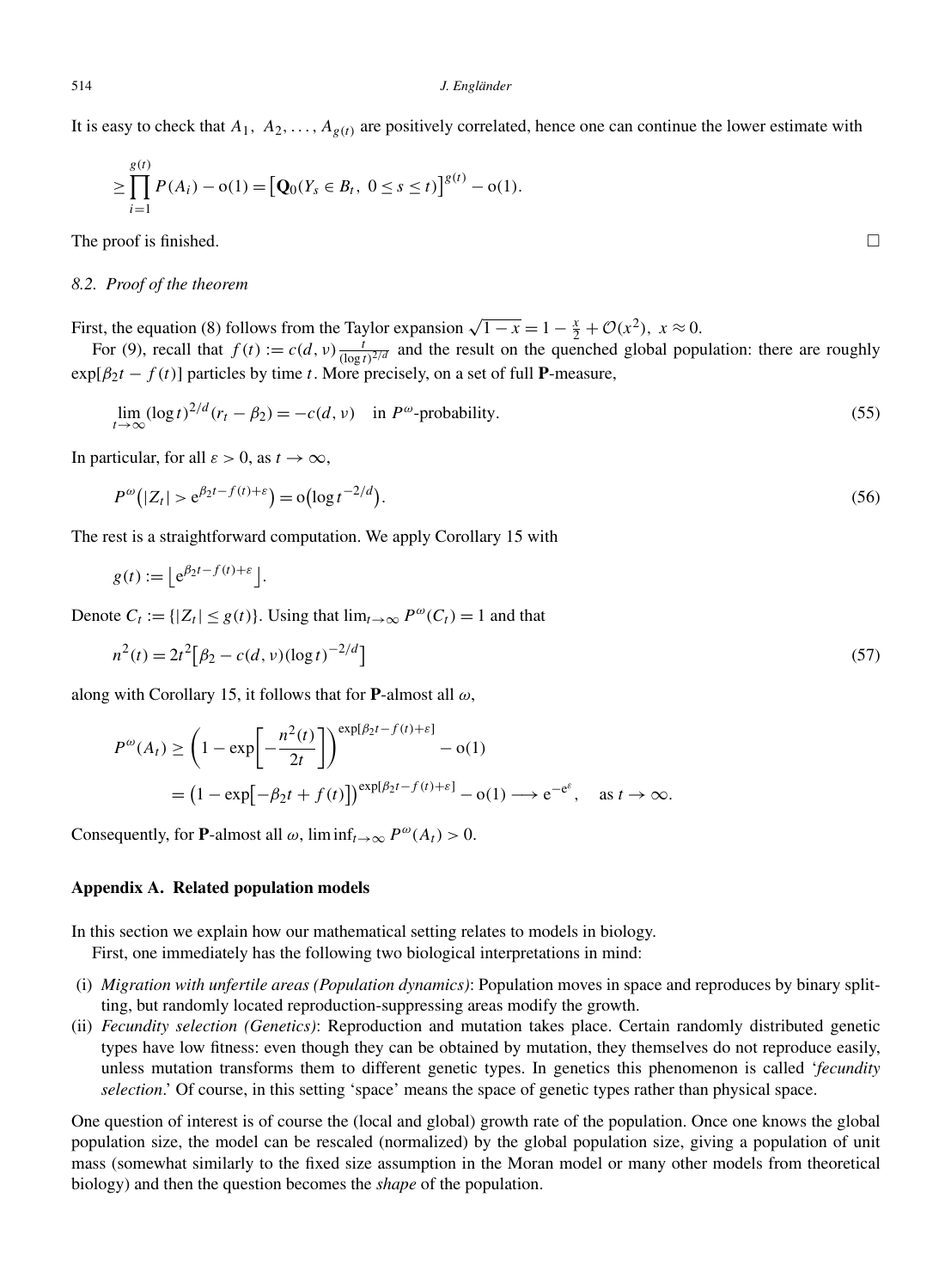In the population dynamics setting this latter question concerns whether or not there is a preferred spatial location for the process to populate. In the genetic setting the question is about the existence of a certain kind of genetic type that is preferred in the long run that lowers the risk of low fecundity caused by mutating into less fit genetics types.

Of course, the *genealogical structure* is a very exciting problem to explore too. For example it seems quite possible that for large times the 'bulk' of the population consists of descendants of a single particle that decided to travel far enough (resp. to mutate many times) in order to be in a less hostile environment (resp. in high fitness genetic type area), where she and her descendants can reproduce freely.

For example, a related phenomenon in marine systems [6] is when hypoxic patches form in estuaries because of stratification of the water. The patches affect different organisms in different ways but are detrimental to some of them. They appear and disappear in an effectively stochastic way. This is an actual system that has some features that correspond to the type of assumptions built into our model.

It appears [22] that a very relevant existing ecological context in which to place our model is the so-called '*sourcesink theory*.' The basic idea is that some patches of habitat are good for a species (and growth rate is positive) whereas other patches are poor (and growth rate is smaller, or is zero or negative). Individuals can move between patches randomly or according to more detailed biological rules for behavior.

Another kind of scenario where models such as the proposed one would make sense is in systems that are subject to periodic local disturbances [6]. Those would include forests where trees sometimes fall creating gaps (which have various effects on different species but may harm some) or areas of grass or brush which are subject to occasional fires. Again, the effects may be mixed, but the burned areas can be expected to be less suitable habitats for at least some organisms.

Finally we refer the reader to the excellent monograph [7] for a modern introduction to population models (from the PDE point of view).

#### **Appendix B. Proof of the bound (53)**

In this section we give the proof of the bound (53). In fact we prove a precise formula for the distribution of the splitting time of the most recent common ancestor, which, we believe, is of independent interest. The result and its proof are due to W. Angerer and A. Wakolbinger (personal communication).

For simplicity we set  $\beta_2 = 1$ ; the general case is similar. Let us fix  $t > 0$ . Then for  $0 < u < t$ , one has

$$
Q_0^{(t)}(s \le u) = \frac{1 - 2ue^{-u} - e^{-2u} + e^{-t}(2u - 3 + 4e^{-u} - e^{-2u})}{(1 - e^{-t})(1 - e^{-u})^2};
$$
\n(58)

and so the density is

$$
f^{(t)}(u) := \frac{\mathrm{d}Q_0^t}{\mathrm{d}l}(u) = 2 \frac{\mathrm{e}^{-u}(u - 2 + (u + 2)\mathrm{e}^{-u}) + \mathrm{e}^{-t}(1 - 2u\mathrm{e}^{-u} - \mathrm{e}^{-2u})}{(1 - \mathrm{e}^{-t})(1 - \mathrm{e}^{-u})^3},
$$

where *l* denotes Lebesgue measure on [0*,t*].

**Proof of (58).** Consider the Yule population  $Y_t := |Z_{t,x}^B|$  and recall that  $Q_0^{(t)}$  corresponds to  $P(\cdot|Y_t \ge 2)$ . The first observation concerns the Yule *genealogy*. Let us pick a pair of individuals from the Yule population at time *t*, assuming that  $Y_t = j$ ,  $j \ge 2$ . Denote by *I* the size of the population *just before* the coalescence time *s* of the two ancestral lines (where 'before' refers to backward time). That is, let  $I := Y_{s+dt}$ . Using some formulae from [20], we now show that

$$
P(I = i) = \frac{j+1}{j-1} \cdot \frac{2}{(i-1)i} \cdot \frac{i-1}{i+1}.
$$
\n(59)

Indeed, the distribution of *I* equals the conditional distribution of *F* given  $F \leq j$ , where *F* is defined as follows. First, the pure birth process  $K = (K_i)$  (with respect to 'Yule-time' *i*) is defined in Section 3.5 of [20], and setting  $n = 2$ ,

$$
P(K_{i-1} = 1 | K_i = 2) = \frac{2}{i(i-1)}
$$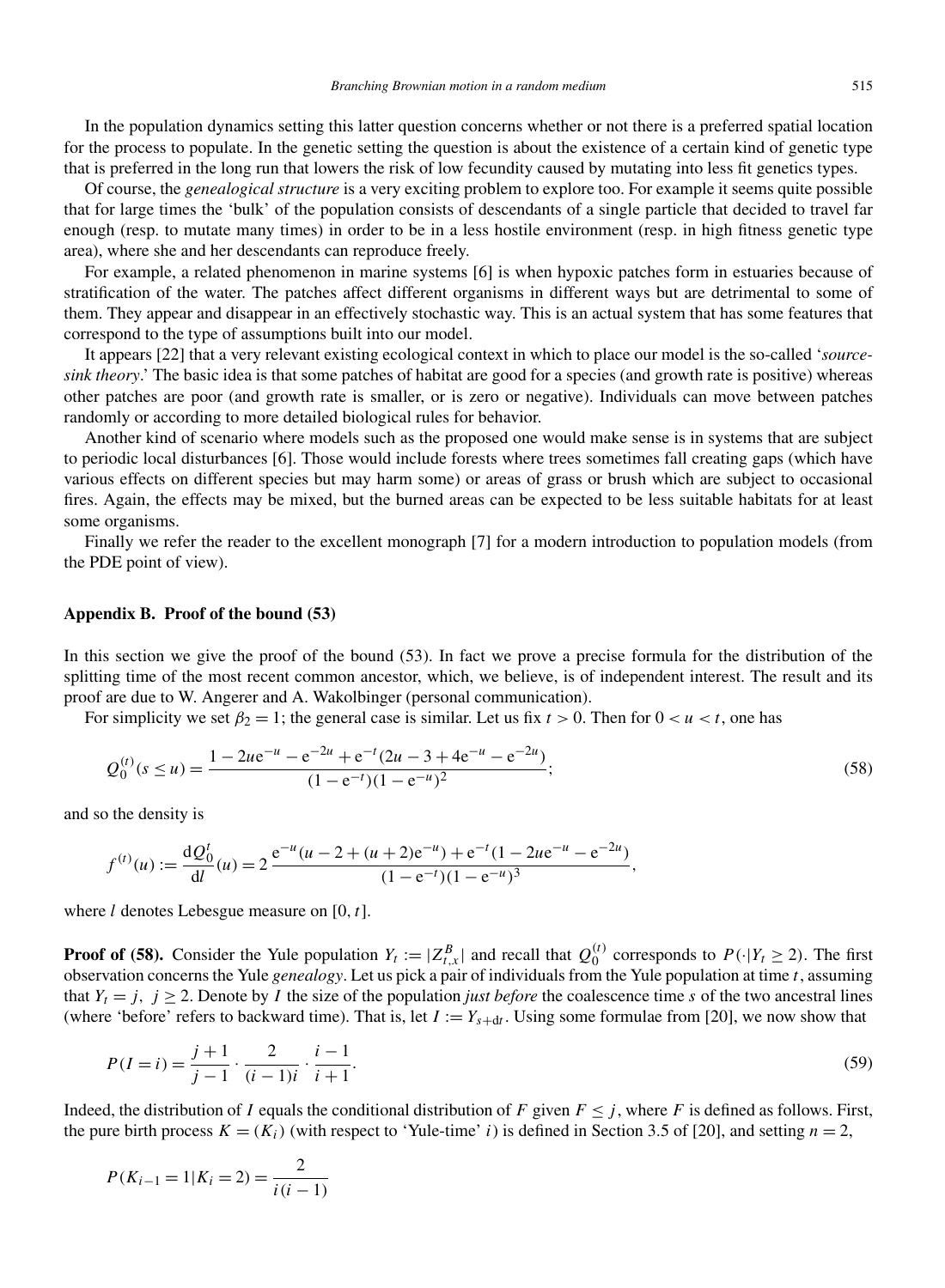(see formula (4.10) of the paper). Then the 'hitting time' *F* is defined (in the same section) by  $F := min\{l : K_l = 2\}$ . The formula for the distribution of *F* (formula *(*2*.*3*)* of the paper) now becomes

$$
P(F \le i) = P(K_i = 2) = \frac{i-1}{i+1}, \quad i \ge 2.
$$

Let  $i \leq j$ . Then

$$
P(I = i) = P(F = i | F \le j) = P(K_{i-1} = 1, K_i = 2 | F \le j)
$$
  
=  $P(K_{i-1} = 1, K_i = 2 | K_j = 2)$   
=  $\frac{P(K_{i-1} = 1, K_i = 2)}{P(K_j = 2)}$ .

From the last three displayed formulae one arrives immediately at (59).

Let us now *embed* the 'Yule time' into *real time*. Since a Yule population stemming from *i* ancestors has a negative binomial distribution, therefore, using the Markov property at times  $u$  and  $u + du$ , one can decompose

$$
P(Y_u = i - 1, Y_{u+du} = i, Y_t = j) = p_1 \cdot p_2 \cdot p_3,\tag{60}
$$

where

$$
P(Y_u = i - 1, Y_{u + du} = i, Y_t = j) = p_1 \cdot \ldots
$$
  
\n
$$
p_1 = e^{-u} (1 - e^{-u})^{i-2},
$$
  
\n
$$
p_2 = (i - 1) du \text{ and}
$$
  
\n
$$
p_3 = {j - 1 \choose i - 1} e^{-(t - u)i} (1 - e^{-(t - u)})^{j - i}.
$$

That is,

s,  
\n
$$
P(Y_u = i - 1, Y_{u+du} = i, Y_t = j)
$$
\n
$$
= (i - 1) \left( \begin{array}{c} j - 1 \\ i - 1 \end{array} \right) e^{-(t - u)i} (1 - e^{-(t - u)})^{j - i} e^{-u} (1 - e^{-u})^{i - 2} du.
$$

Since the pair we have chosen coalesce independently from the rest of the population, the random variables *s* and *I* are independent. Using the definition of *s* first and then the independence remarked in the previous sentence, and finally (59) and (60),

$$
P(s \in [u, u + du], Y_{s+dt} = i, Y_t = j) = P(I = i, Y_u = i - 1, Y_{u+du} = i, Y_t = j)
$$
  
= 
$$
P(I = i) P(Y_u = i - 1, Y_{u+du} = i, Y_t = j)
$$
  
= 
$$
\left(\frac{j-2}{i-2}\right) \frac{2(j+1)}{i(i+1)} e^{-(t-u)i} \left(1 - e^{-(t-u)}\right)^{j-i} e^{-u} \left(1 - e^{-u}\right)^{i-2} du,
$$

for  $0 < u < t$ .

Now, summing from *j* = *i* to ∞, and from *i* = 2 to ∞, and then dividing by  $P(Y_t \ge 2) = 1 - e^{-t}$ , one obtains ter doing some algebra) that for  $0 < u < t$ ,<br>  $Q_0^{(t)} (s \in (u, u + du)) = \sum_{k=0}^{\infty} e^{-u} \frac{2(2e^{-(t-u)} + i - 1)(1 - e^{-u})^{i-2}}{(1 -$ (after doing some algebra) that for  $0 < u < t$ ,

$$
Q_0^{(t)}(s \in (u, u + du)) = \sum_{i=2}^{\infty} e^{-u} \frac{2(2e^{-(t-u)} + i - 1)(1 - e^{-u})^{i-2}}{(1 - e^{-t})i(i + 1)} du
$$
  
= 
$$
2 \cdot \frac{e^{-u}(u - 2 + (u + 2)e^{-u}) + e^{-t}(1 - 2ue^{-u} - e^{-2u})}{(1 - e^{-t})(1 - e^{-u})^3} du.
$$

Equivalently, in integrated form, one has  $(58)$ .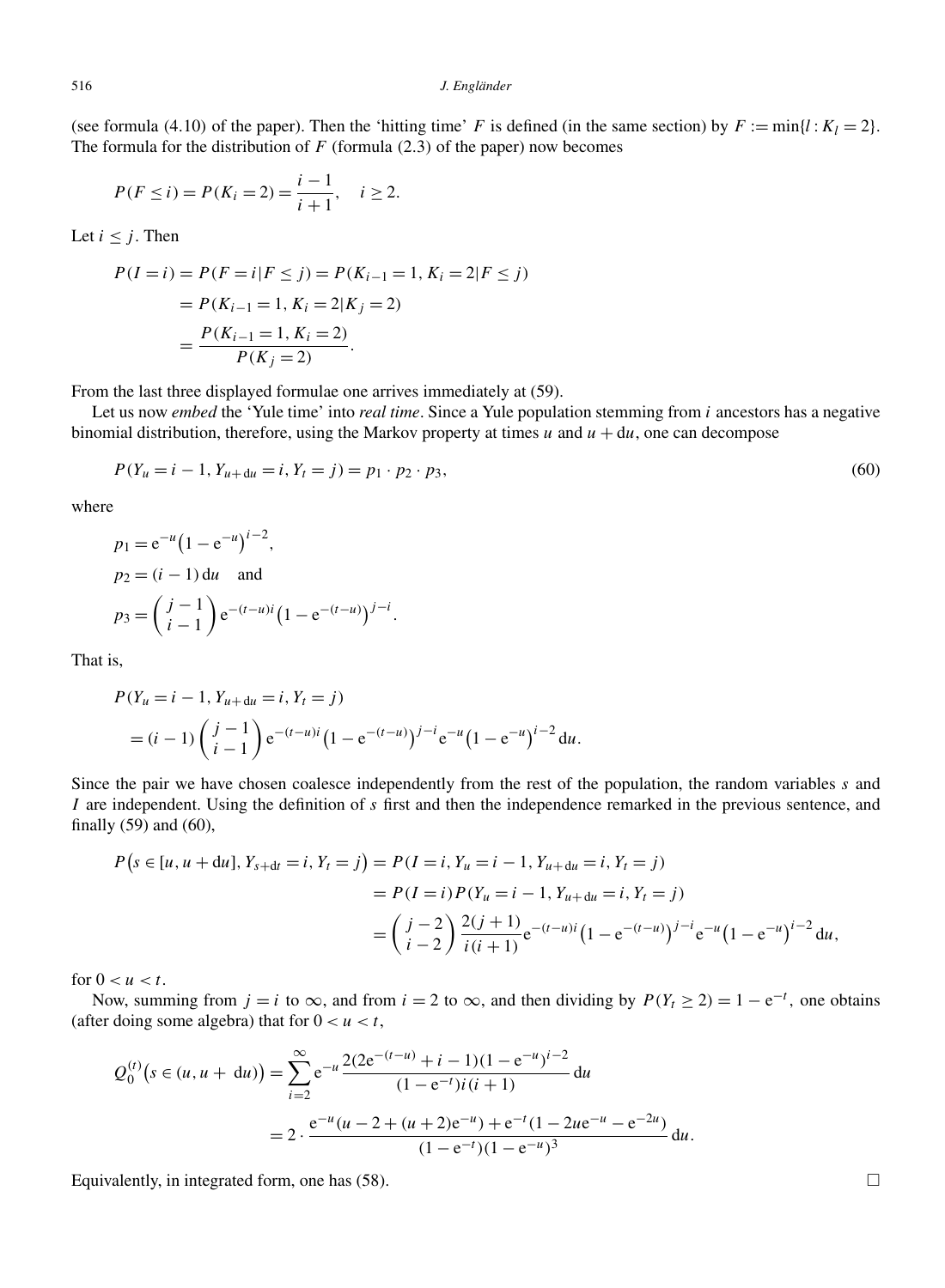### **Acknowledgement**

I owe thanks to S. C. Harris, A.-S. Sznitman and A. Wakolbinger for helpful discussions, and to two referees for their close reading of the manuscript. As far as mathematical biology is concerned, I am grateful to C. Cosner and B. Fagan for bringing some interesting population models to my attention.

# **References**

- [1] K. B. Athreya and P. E. Ney. *Branching Processes*. Springer, New York, 1972. (Reprinted by Dover, 2004.) MR0373040
- [2] S. Albeverio and L. V. Bogachev. Branching random walk in a catalytic medium. I. Basic equations. *Positivity* **4** (2000) 41–100. MR1740207 [3] M. van den Berg, E. Bolthausen and F. den Hollander. Brownian survival among Poissonian traps with random shapes at critical intensity.
- *Probab. Theory Related Fields* **132** (2005) 163–202. MR2199290 [4] M. D. Bramson. Minimal displacement of branching random walk. *Z. Wahrsch. Verw. Gebiete* **45** (1978) 89–108. MR0510529
- [5] M. D. Bramson. Maximal displacement of branching Brownian motion. *Comm. Pure Appl. Math.* **31** (1978) 531–581. MR0494541
- [6] C. Cosner. Personal communication.
- [7] R. S. Cantrell and C. Cosner. *Spatial Ecology via Reaction-Diffusion Equations.* Wiley, Chichester, 2003. MR2191264
- [8] D. Dawson and K. Fleischmann. Catalytic and mutually catalytic super-Brownian motions. In *Proceedings of the Ascona '99 Seminar on Stochastic Analysis, Random Fields and Applications.* R. C. Dalang, M. Mozzi and F. Russo (Eds) 89–110. Birkhäuser, Boston, 2002. MR1958811
- [9] M. Donsker and S. R. S. Varadhan. Asymptotics for the Wiener sausage. *Comm. Pure Appl. Math.* **28** (1975) 525–565. MR0397901
- [10] E. B. Dynkin. Branching particle systems and superprocesses. *Ann. Probab.* **19** (1991) 1157–1194. MR1112411
- [11] J. Engländer. On the volume of the supercritical super-Brownian sausage conditioned on survival. *Stochastic Process. Appl.* **88** (2000) 225– 243. MR1767846
- [12] J. Engländer and F. den Hollander. Survival asymptotics for branching Brownian motion in a Poissonian trap field. *Markov Process. Related Fields* **9** (2003) 363–389. MR2028219
- [13] J. Engländer and K. Fleischmann. Extinction properties of super-Brownian motions with additional spatially dependent mass production. *Stochastic Process. Appl.* **88** (2000) 37–58. MR1761691
- [14] J. Engländer and A. E. Kyprianou. Markov branching diffusions: martingales, Girsanov-type theorems and applications to the long term behaviour. Technical report. 1206, Department of Mathematics, Utrecht University, 2001, 39 pages. Available at http://www.math.uu.nl/ publications.
- [15] J. Engländer and A. E. Kyprianou. Local extinction versus local exponential growth for spatial branching processes. *Ann. Probab.* **32** (2004) 78–99. MR2040776
- [16] J. Engländer and R. Pinsky. On the construction and support properties of measure-valued diffusions on *D* ⊂ *R<sup>d</sup>* with spatially dependent branching. *Ann. Probab.* **27** (1999) 684–730. MR1698955
- [17] J. Engländer and P. L. Simon. Nonexistence of solutions to KPP-type equations of dimension greater than or equal to one. *Electron. J. Differential Equations* (2006) 6 pp. (electronic). MR2198922
- [18] J. Engländer and D. Turaev. A scaling limit theorem for a class of superdiffusions. *Ann. Probab.* **30** (2002) 683–722. MR1905855
- [19] J. Engländer and A. Winter. Law of large numbers for a class of superdiffusions. *Ann. Inst. H. Poincaré Probab. Statist.* **42** (2006) 171–185. MR2199796
- [20] A. Etheridge, P. Pfaffelhuber and A. Wakolbinger. An approximate sampling formula under genetic hitchhiking. *Ann. Appl. Probab.* **16** (2006) 685–729. MR2244430
- [21] S. N. Evans and D. Steinsaltz. Damage segregation at fissioning may increase growth rates: a superprocess model. Preprint.
- [22] B. Fagan. Personal communication.
- [23] K. Fleischmann, C. Mueller and P. Vogt. On the large scale behavior of super-Brownian motion in three dimensions with a single point source. Preprint. Avaible at ArXiv:math.PR/0607670.
- [24] M. Freidlin. *Functional Integration and Partial Differential Equations*. Princeton University Press, 1985. MR0833742
- [25] J. W. Harris, S. C. Harris and A. E. Kyprianou. Further probabilistic analysis of the Fisher–Kolmogorov–Petrovskii–Piscounov equation: one sided travelling-waves. *Ann. Inst. H. Poincaré Probab. Statist.* **42** (2006) 125–145. MR2196975
- [26] H. Kesten and V. Sidoravicius. Branching random walk with catalysts. *Electron. J. Probab.* **8** (2003) (electronic). MR1961167
- [27] J. L. Kelley. General topology. *Graduate Texts in Mathematics*. Springer, New York–Berlin, 1975. Reprint of the 1955 edition [Van Nostrand, Toronto, Ont.]. MR0370454
- [28] A. Klenke. A review on spatial catalytic branching. *Stochastic Models (Ottawa, ON, 1998)* 245–263. Amer. Math. Soc., Providence, RI, 2000. MR1765014
- [29] A. E. Kyprianou. Asymptotic radial speed of the support of supercritical branching and super-Brownian motion in *R<sup>d</sup>* . *Markov Process. Related Fields* **11** (2005) 145–156. MR2099406
- [30] F. Merkl and M. V. Wüthrich. Infinite volume asymptotics of the ground state energy in a scaled Poissonian potential. *Ann. Inst. H. Poincaré Probab. Statist.* **38** (2002) 253–284. MR1899454
- [31] T. Y. Lee and F. Torcaso. Wave propagation in a lattice KPP equation in random media. *Ann. Probab.* **26** (1998) 1179–1197. MR1634418
- [32] R. G. Pinsky. *Positive Harmonic Functions and Diffusion*. Cambridge Univ. Press, 1995. MR1326606
- [33] R. G. Pinsky. Transience, recurrence and local extinction properties of the support for supercritical finite measure-valued diffusions. *Ann. Probab.* **24** (1996) 237–267. MR1387634